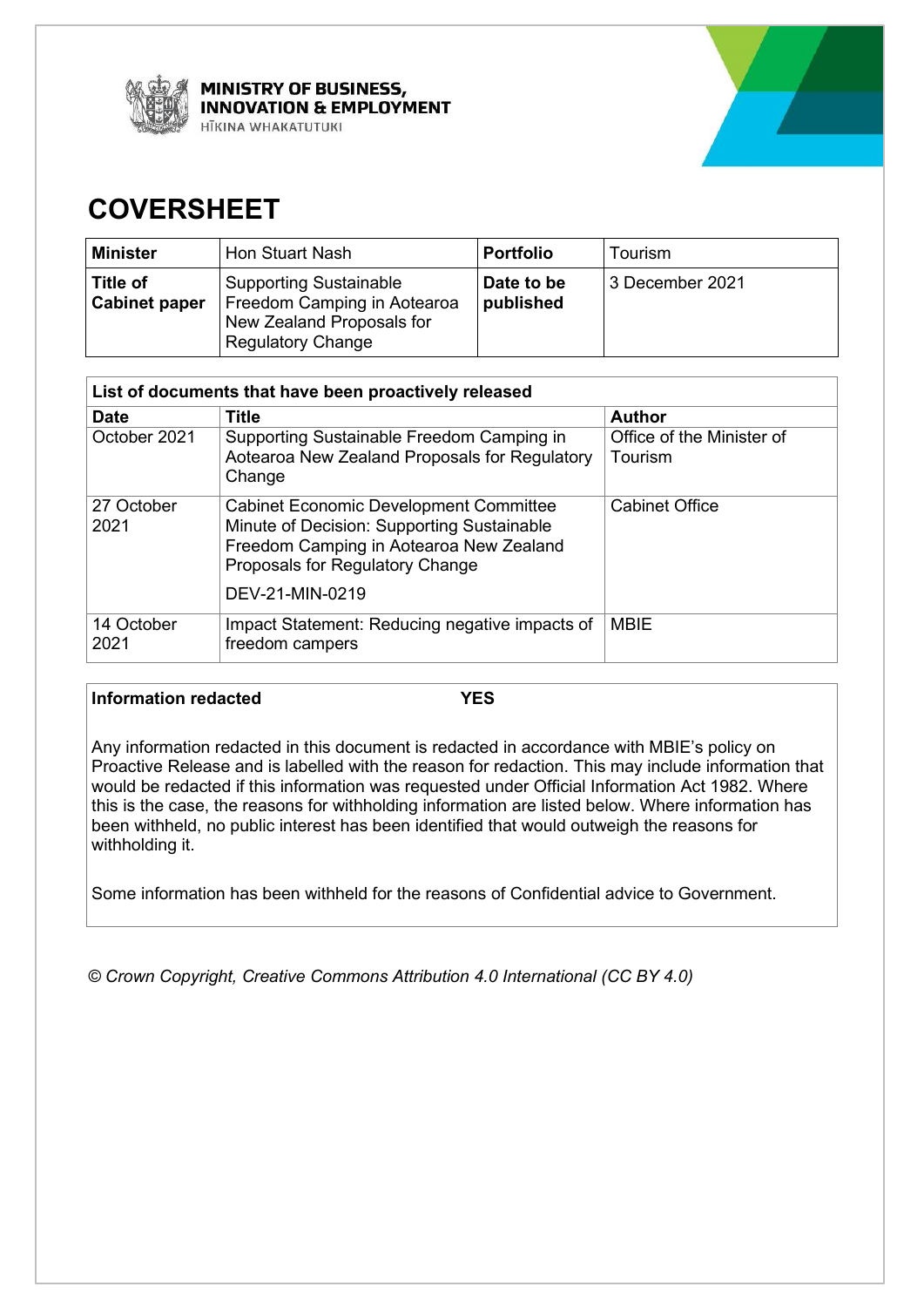# **Coversheet: Reducing negative impacts of freedom campers**

| Advising agency           | Ministry of Business, Innovation and Employment                                             |
|---------------------------|---------------------------------------------------------------------------------------------|
| Decision sought           | Regulatory changes to support effective management of<br>responsible camping in New Zealand |
| <b>Proposing Minister</b> | <b>Minister of Tourism</b>                                                                  |

# **Section A: Summary: Problem and Proposed Approach**

### **Problem Definition**

### **What problem or opportunity does this proposal seek to address? Why is Government intervention required?**

The main problem is that some freedom campers use vehicles<sup>1</sup> that are not self-contained to stay in places where there are no facilities to support them, or where freedom camping bylaws or notices require the vehicle to be self-contained. This problem is exacerbated by the lack of regulatory oversight of the standard for self-contained vehicles, which leads to unreliable implementation. A further problem is that some freedom campers breach freedom camping bylaws and notices in other ways, for example by staying at prohibited sites, or staying longer than is permitted.

The resulting waste, litter, nuisance, or harm to sensitive flora and fauna causes losses to communities through increased management costs for local authorities and the Department of Conservation, and reduced enjoyment of public places shared with freedom campers. This in turn reduces the social licence for freedom camping in New Zealand which may in turn discourage freedom campers from visiting, as social licence is an important factor for visitors to be welcomed by the community and have a positive tourism experience. If fewer freedom campers visit, this would result in a decrease in their contribution to communities through purchasing local goods and services, participating in the workforce or volunteer activities. It may also indirectly impact on the broader visitor perception of New Zealand.

### **Summary of Preferred Option**

**How will the agency's preferred approach work to bring about the desired change? Why is this the preferred option? Why is it feasible? Is the preferred approach likely to be reflected in the Cabinet paper?**

The preferred option is that set out in the Cabinet paper. The preferred option contains a number of different components:

- A. Introduce a new rule to require all vehicle-based freedom camping on local authority land to be done in a certified self-contained vehicle, except at sites designated by local authorities. This new rule would not apply to public conservation land managed by the Department of Conservation (DOC) or tent-based freedom camping.
- B. Establish a regulatory system for self-contained vehicles. This includes designating the Plumbers, Gasfitters and Drainlayers Board (PGDB) as the regulator for self-contained vehicles, set in legislation the minimum requirements for a vehicle to be certified as

<sup>&</sup>lt;sup>1</sup> Note: for the avoidance of doubt, vehicle-based freedom camping refers to freedom camping in motor vehicles, motor caravans and caravans. It does not include vehicles such as bikes.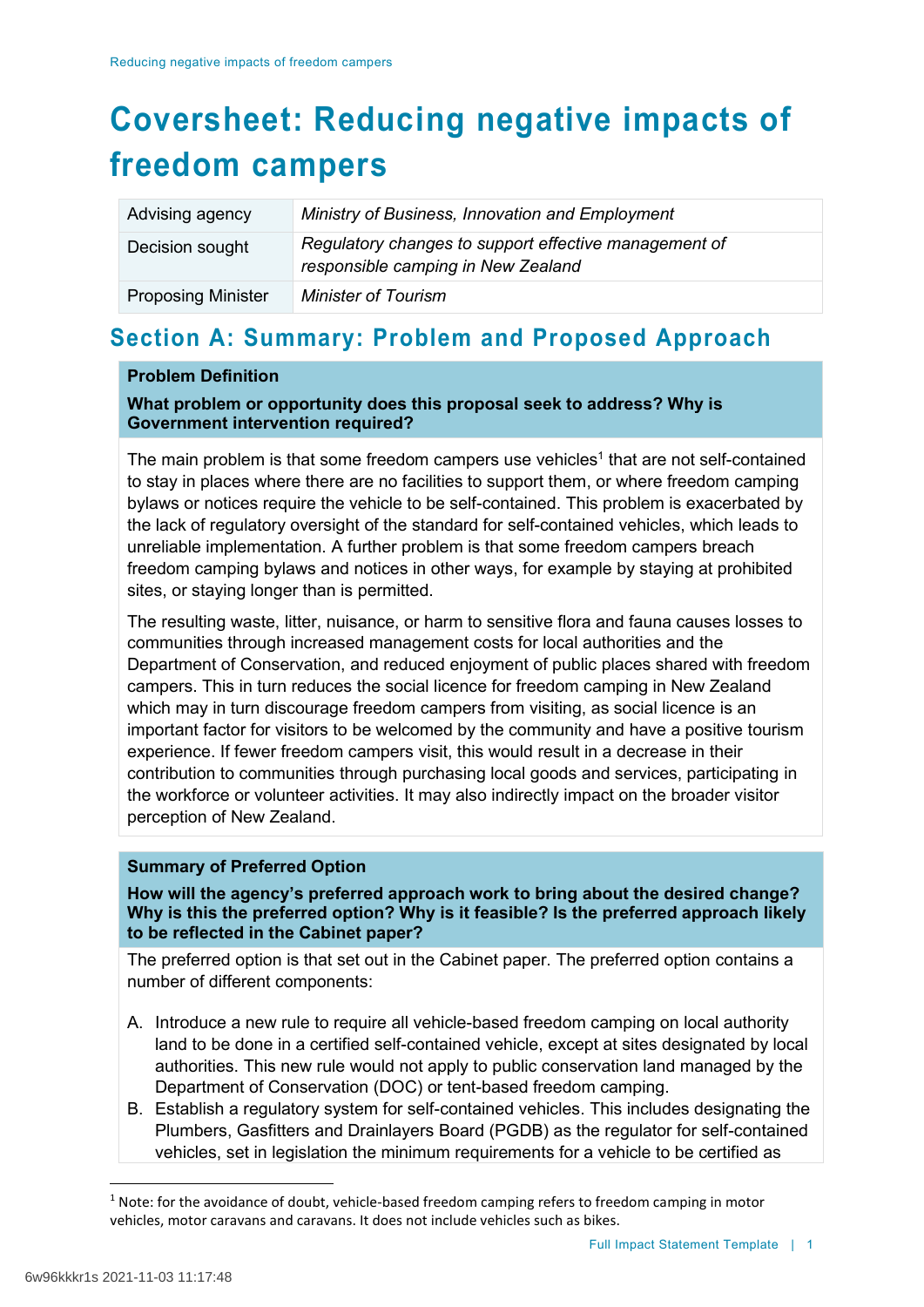self-contained, give a regulatory authority the function of promoting and enforcing adherence to the requirements, and implement a penalty scheme for offences against the new requirements.

- C. Require all certified self-contained vehicles to have fixed toilets.
- D. Put in place a stronger infringement scheme for offences under the Freedom Camping Act 2011. This includes introducing a tiered approach to freedom camping infringements, reducing the 28-day infringement notice and reminder period to 14 days, allowing for infringement notices to be emailed and making vehicle owners (including rental vehicle companies) liable for any infringements that are incurred.
- E. Provide mechanisms for the freedom camping rules to apply to land managed by Waka Kotahi New Zealand Transport Agency (Waka Kotahi) and Toitū Te Whenua LINZ (LINZ).

Introducing a new rule for freedom camping on land managed by local authorities will provide a clear expectation to all freedom campers that they must camp appropriately in a vehicle that is certified self-contained. Such a rule complements existing (or new) bylaws and notices that specify local requirements for freedom camping. This option is made feasible by improving the regulatory system for freedom camping through:

- Setting out the minimum requirements for self-contained vehicles in Regulations, including requiring all vehicles to have a fixed toilet. This will support the use of onboard facilities, as fixed toilets require a dedicated space within a vehicle. Portable toilets, which have lower usage-rates by campers, will no longer meet the minimum requirements of self-containment.
- Establishing a national register for self-contained vehicles. This will allow enforcement officers and the public to check whether a vehicle is certified or not. This will improve enforcement efforts, and improve public trust and confidence in the system for managing freedom camping.
- Introducing higher fines. This will incentivise compliance with the rules, as well as help to recoup enforcement costs.
- Making vehicle owners responsible for any infringements that are incurred. This will ensure any rule-breakers are held accountable.

Tents and public conservation land are exempt from the new requirements, as these forms of freedom camping are not considered an issue and there are existing controls in place to manage this if it was to become a problem. There may also be equity and access issues if these types of freedom camping were to be subject to the new rule.

This package will not seek to address some of the other issues that reduce the social licence for tourism to operate, and which place additional costs on the community and environment. These include overcrowding, infrastructure and loss of visual amenity. These issues are best addressed through existing levers and are primarily the responsibility of local authorities.

This package is feasible and a low to moderate cost to implement. Enforcement officers of local authorities and the Department of Conservation would have the ability to issue higher fines for infringements they are already detecting, will achieve higher collection rates, and have greater certainty about whether a vehicle is self-contained or not. Local authorities and enforcement officers would continue to have discretion around the approach they take to achieve compliance (for example, in choosing to exercise discretion around whether to enforce, educate or take no action).

The impact of this package is expected to be fewer instances of inappropriate disposal of waste and litter, and breaches of bylaws and notices, by freedom campers. We consider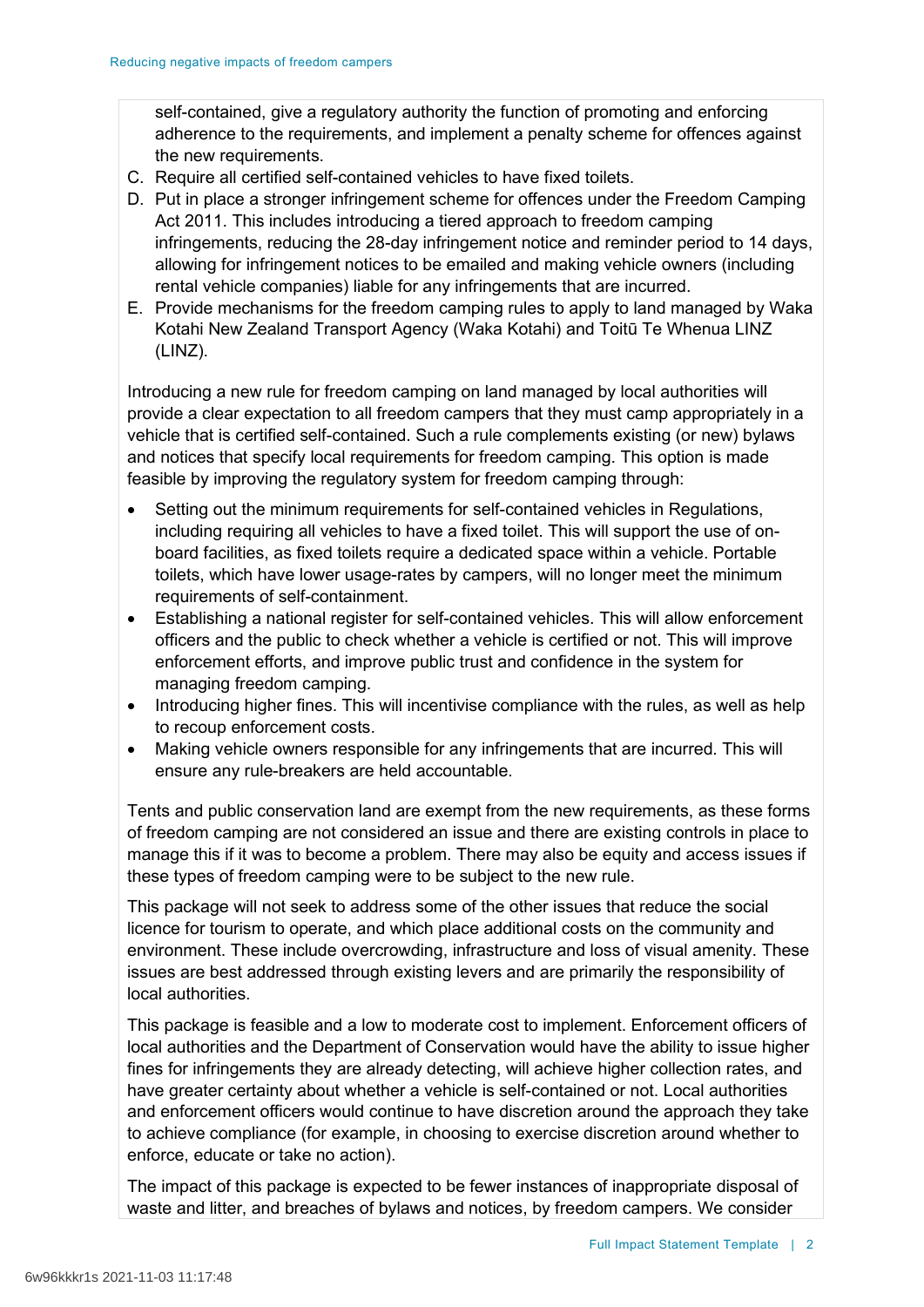there will likely be a resultant economic benefit from reduced losses from clean-up costs. We expect that these positive impacts will result in a corresponding increase in the social licence for freedom camping. However, as we cannot quantify the level of harm, we are not able to accurately quantify the level of benefit that will be achieved.

To reduce the impact of the proposed changes on local authorities, the Government will establish a transitional fund of \$10m over 2 years. The transitional fund will be contestable and may require local authorities to co-fund any activity they are seeking funding for. The fund will primarily support local authorities' education and enforcement activities, as well as the development of a new bylaw for those councils that do not currently have one and decide they need one.

# **Section B: Summary Impacts: Benefits and costs**

## **Who are the main expected beneficiaries and what is the nature of the expected benefit?**

The main expected beneficiaries are host communities. All vehicle-based freedom campers will be required to be self-contained and have access to suitable toilet facilities. As such, the nature of the expected benefit is reduced loss to communities from freedom camping management costs, reduced negative impact on the environment, and improved enjoyment of public places shared with freedom campers. However, while a reduction in harm at freedom camping sites is expected – we cannot accurately state the degree to which it will reduce. This is because we cannot quantify the level of harm that is caused by freedom campers and the level of harm that is caused by others (such as day trippers).

Local authorities and the Department of Conservation will benefit from the improved regulatory system for freedom camping. This includes improvements to the infringement system (to better recover costs, improve collection rates and incentivise responsible camping) and the introduction of a national register for self-contained vehicles.

We also expect there to be greater trust and confidence in the system used to manage freedom camping, across all stakeholders. As well as the contributing factors highlighted above, having regulatory oversight of the system will support people's confidence in knowing that a vehicle that is certified self-contained legitimately meets the requirements of self-containment.

## **Where do the costs fall?**

The costs will fall primarily to regulated parties – the owners of self-contained vehicles and certification authorities.

Vehicle owners will continue to pay certification authorities the direct costs of certification as they do now. They will also pay a monitoring levy to fund the ongoing costs of the PGDB as the regulator. Preliminary estimates put the total for annual cost recovery at about \$0.86m. Based on the available information, our estimate is that approximately 10,000 to 20,000 vehicles will require certification each year. This equates to around \$40 to \$80 per vehicle once every four years. It does not account for new vehicles coming into the market for certification and so the cost to be recovered per vehicle may therefore be lower. The cost per vehicle will be higher if fewer vehicle owners choose to certify their vehicle to the new requirements.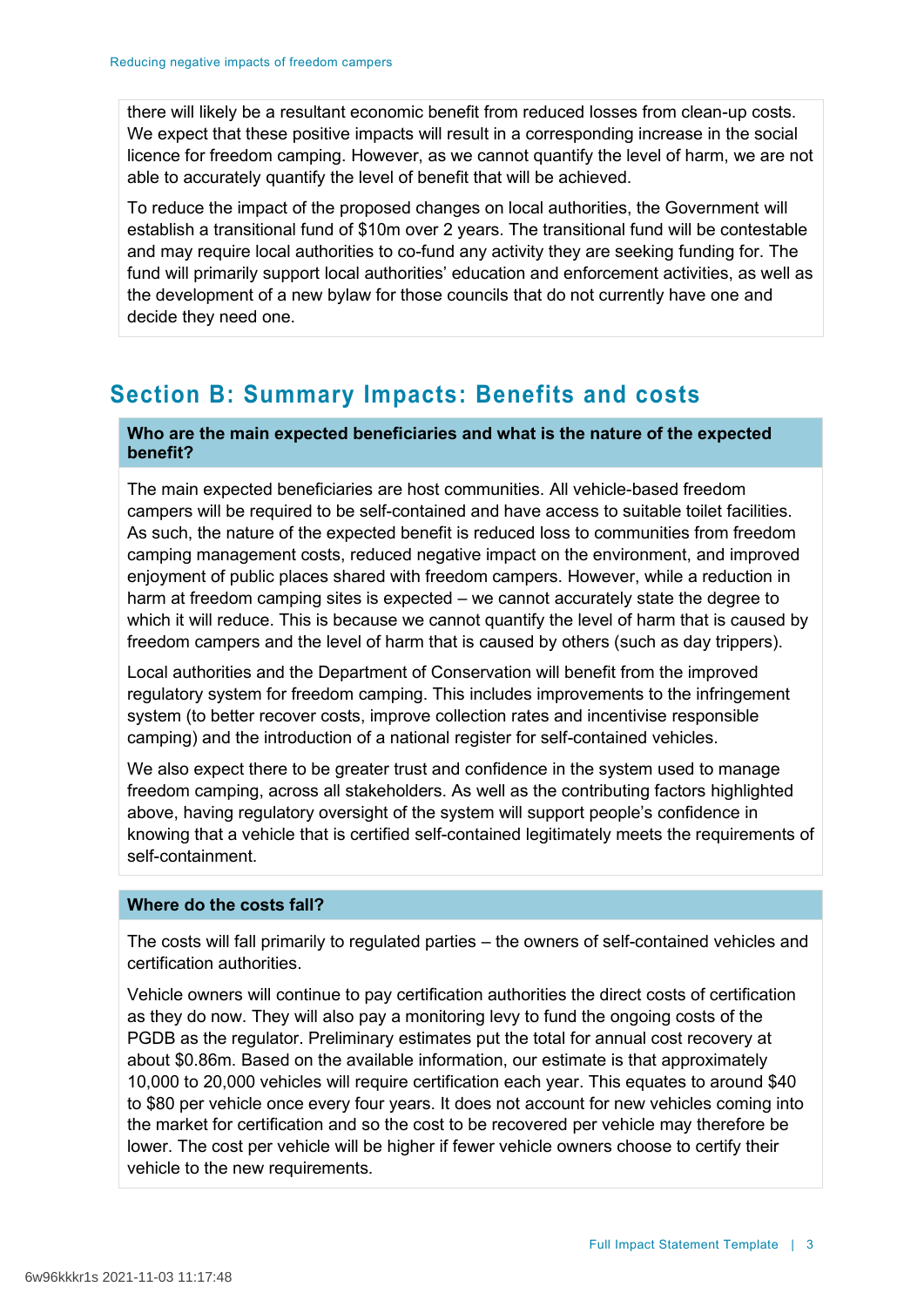Certification authorities will face costs associated with meeting tighter criteria and becoming approved by the PGDB. The application costs will be received by the PGDB via a prescribed fee.

There are also one-off set up costs for the regime in the order of \$1m in capital for the establishment of the self-contained vehicle register by the PGDB. This will be Crownfunded, but any ongoing operational costs will be cost-recovered through the proposed monitoring levy.

Freedom campers will be responsible for the cost of converting their vehicle to be selfcontained, where required, in order to have certainty about being able to freedom camp in their vehicle. The cost of a basic conversion to meet the requirement to have a fixed toilet is estimated to be \$1600. Some vehicles, however, will not be able to be upgraded to meet the new requirements.

There will be a low-cost impact on local authorities. While stronger minimum vehicle requirements and a new rule are expected to be neutral (or possibly positive) because of higher revenue from fines, less clean-up costs, and improved monitoring activity, those 34 local authorities that do not have a freedom camping bylaw may face additional costs to introduce a bylaw or a freedom camping enforcement function. However, it will be up to each local authority to determine what approach, and level of resources, they apply to achieving compliance with the new rules, if introduced. It is possible that some local authorities may choose to take no action (e.g., enforcement) if they do not consider freedom camping to be a problem in their area or a priority for their deployment of resources. There may also be additional costs for local authorities (and the Department of Conservation) to introduce updated signage at freedom camping sites.

The Crown and rental companies (who will also be regulated parties as vehicle owners) may bear additional costs to inform visitors about the new freedom camping requirements.

## **What are the likely risks and unintended impacts? How significant are they and how will they be minimised or mitigated?**

A moderate risk is that freedom campers are not aware of, or do not understand, the new rules once they are enacted. The Ministry of Business, Innovation and Employment (MBIE) will work with local authorities, the Department of Conservation, rental companies and recreational groups to develop an information programme and to ensure there is local education and signage about the rules. Allowing for a suitable transition period of two to three years will also enable orderly transition from the currently voluntary regime to a regulated regime with a stronger minimum sanitary standard.

A moderate risk is that some councils may choose to not enforce the new rule and/or put in place a bylaw that allows freedom camping in vehicles that are not certified self-contained. This is because some regions that currently do not manage freedom camping through a bylaw may not welcome the new rule. This could reduce the incentive on people to follow the rules, encourage rule-breakers to freedom camp in those areas where enforcement is limited, and in the long-term, decrease trust in the system used to manage freedom camping. As the compliance approach and level of resources invested in achieving compliance is up each local authority, if this risk does come to pass, the policy will not achieve its objectives and the status quo will continue. This is because local authorities currently take different approaches to achieving compliance, and many local authorities currently have no freedom camping bylaw in place (that commonly place restrictions on freedom camping to require it be undertaken in self-contained vehicles in specific locations).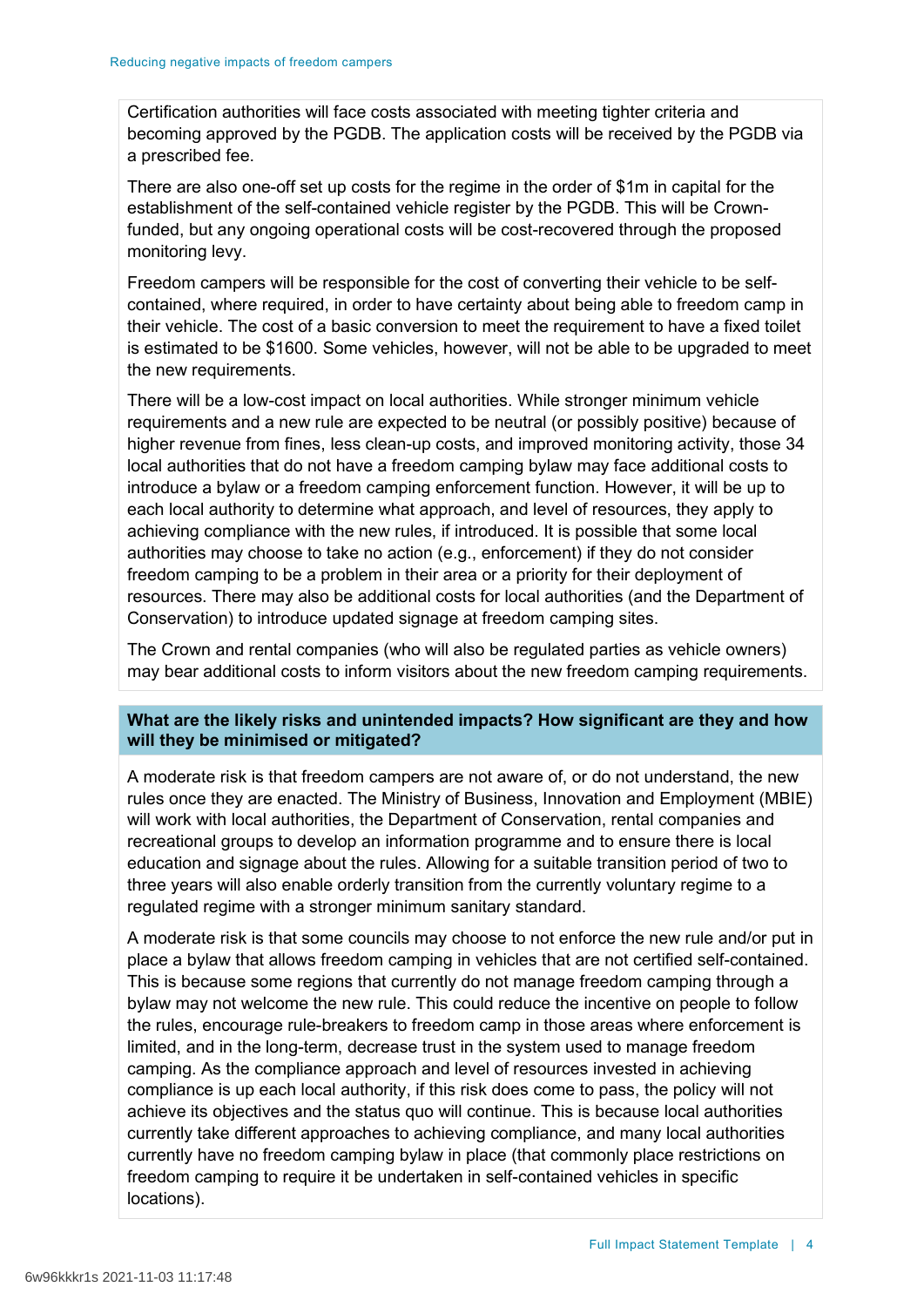A similar but related risk is that some councils may not have the resources available to enforce the new rule and/or put in place a bylaw that permits freedom camping in vehicles that are not certified self-contained. This risk can be mitigated through the provision of transitional funding – which will support local authorities to introduce a bylaw and/or Camping Ambassadors who will both educate the public on the new requirements, provide site monitoring and enforce compliance with the rules. As the compliance approach and level of resources invested in achieving compliance is up each local authority, if this risk does come to pass, the policy will not achieve its objectives and the status quo will continue (as discussed in the paragraph above). This risk may be further mitigated by improvements to the infringement regime that enable greater cost recovery of enforcement when it occurs, for example through higher infringements and increasing the speed at which infringement notices and reminders are issued.

A low to moderate risk is that unmanaged messaging about the new requirements is poorly received by prospective international visitors to New Zealand. This can be mitigated by working with Tourism New Zealand to communicate the proposals and final decisions, and by developing easy to understand information about the new requirements. The Government can also work with the rental vehicle industry to ensure that visitors are provided with clear and consistent messaging about where they can and cannot freedom camp.

A moderate to high risk is that vehicle owners, and certification authorities, may not have resources to ensure the non-self-contained vehicles used for freedom camping are upgraded and certified by the time new regulations come into effect. Even with a transition period, it is possible that some people will not upgrade their vehicles and be in breach of the new requirements.

A moderate risk is that some people who would have ordinarily freedom camped in a nonself-contained vehicle may now choose to camp in a tent. The impact of this risk is low – as many local authority-managed places where you can freedom camp in a vehicle you cannot pitch a tent (for example, a car park). Local authorities and the Department of Conservation can establish a bylaw or issue a notice restricting the use of tents.

There may be unintended consequences from implementation for those experiencing homelessness. Enforcement authorities may continue to find it difficult to know whether a camper is experiencing homelessness or a visitor. While the risk of this occurring is very low (based on the available evidence from central and local government), the impact is high. This risk will be actively mitigated by including specific commentary in the Amendment Bill's General Policy Statement, having local referral pathways for people who may want support, and training for enforcement officers including information and approaches for engaging with people who may be experiencing homelessness to assist them to get appropriate support.

# **Section C: Evidence certainty and quality assurance**

## **Agency rating of evidence certainty?**

We have low to moderate confidence of the evidence base. Public consultation through the discussion document allowed us to obtain greater certainty around people's perceptions of freedom camping and the cost of change. This provided us with some certainty around the issues with the current status quo. However, some uncertainty remains around the severity of negative impacts caused by vehicle-based freedom camping.

*To be completed by quality assurers:*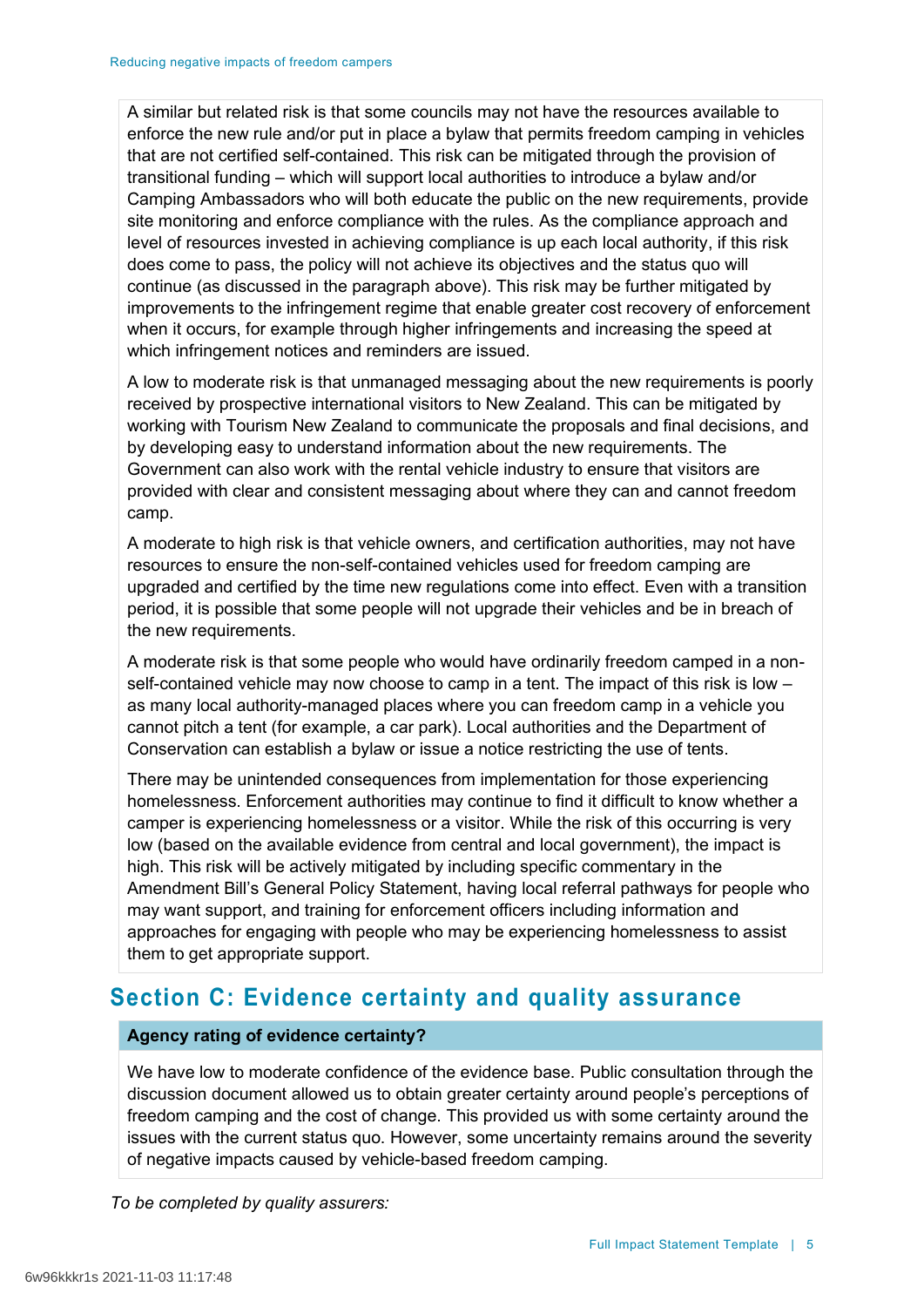### Quality Assurance Reviewing Agency:

MBIE regulatory impact analysis review panel.

### Quality Assurance Assessment:

MBIE's Regulatory Impact Analysis Review Panel has reviewed the attached Impact Statement prepared by MBIE. The Panel considers that the Impact Statement partially meets the criteria necessary for Ministers to make informed decisions on the proposals in this paper.

#### Reviewer Comments and Recommendations:

The 'partially meets' rating is due to limited evidence of the degree of harm from vehiclebased freedom-camping compared to other possible causes. The Impact Statement notes that some issues which might also be contributing to perceptions of the problem (overcrowding, infrastructure, loss of visual amenity) are out of scope of the analysis. This limits certainty that the recommended policy option will achieve the expected benefits. The consultation was expected to address the gaps in evidence, but it has not been able to do so.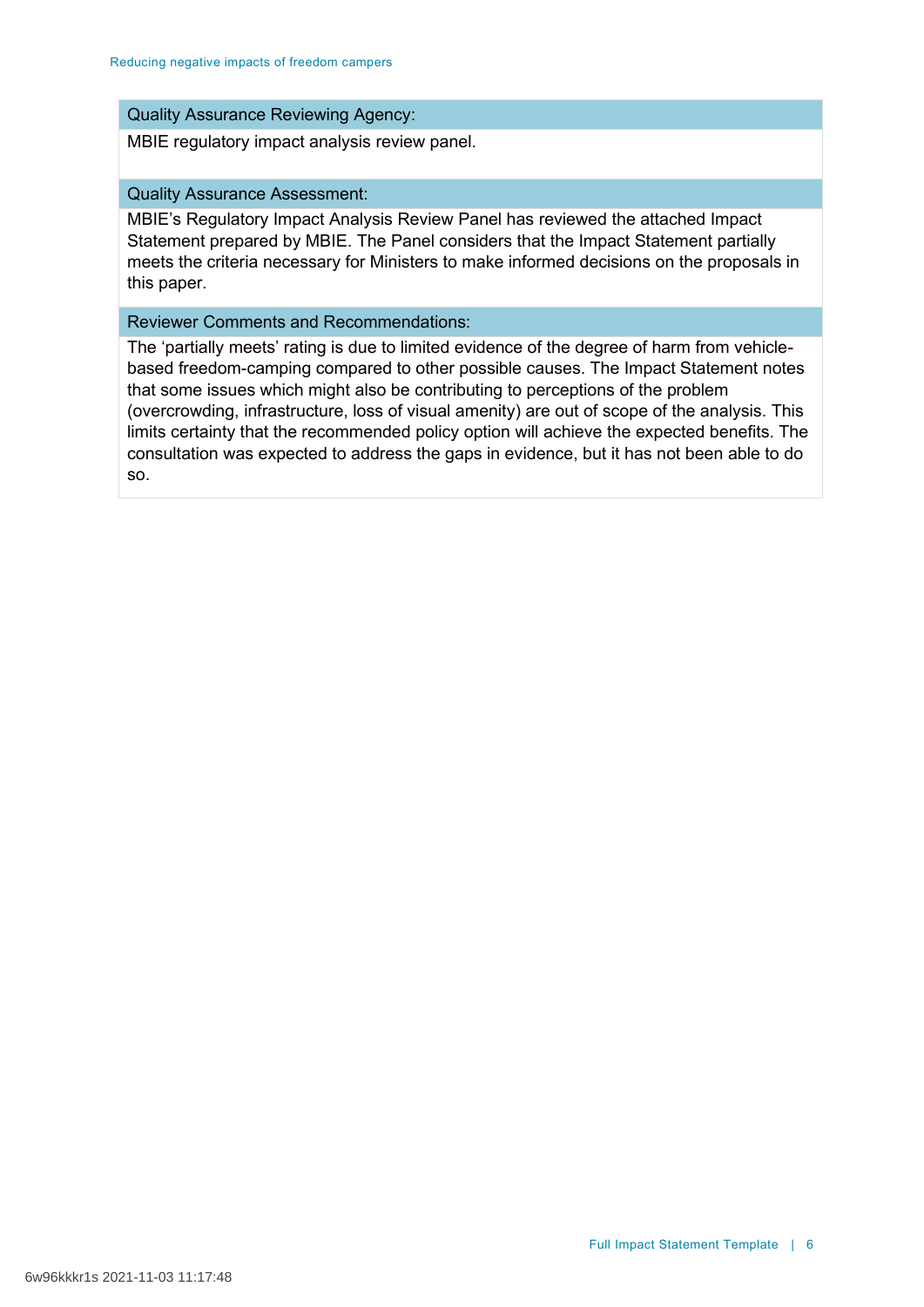# **Impact Statement: Reducing negative impacts of freedom campers**

# **Section 1: General information**

## **1.1 Purpose**

The Ministry of Business, Innovation and Employment (MBIE) is solely responsible for the analysis and advice set out in this Regulatory Impact Statement, except as otherwise explicitly indicated.

This analysis and advice has been produced for the purpose of informing the Government on the final policy decisions it should take with regards to reducing the negative impacts of vehicle-based freedom campers which have an impact on communities, the local environment and the social licence to operate.

# **1.2 Key Limitations or Constraints on Analysis**

## **Out of scope**

A range of issues contribute to the degradation of social licence for freedom camping, and negatively impact on the local environment. However, not all are within scope of this work. Key issues out of scope of this analysis include:

- Congestion. This is an issue which is best managed by local authorities and the Department of Conservation with regards to the number of sites and places available for freedom camping and how sites are allocated and policed.
- Infrastructure. The Crown already funds mixed-use infrastructure programmes to support local authorities to build public infrastructure and to manage high volumes of freedom campers.
- Funding local authority management of freedom camping. As it is a free activity with a low barrier of entry, some councils currently find it difficult to recover the costs of managing freedom camping in their regions. The Government, has in the past provided operational funding for camping ambassadors, enforcement activities, temporary infrastructure and additional clean-up costs. This is out of scope as this funding was intended to be time-limited while local authorities explored avenues for more sustainable funding avenues.
- Those issues which relate to the visibility of freedom camping. This includes, for example, the presence of freedom camping in the community as being the issue, or "not in my backyard" (also known as NIMBY-ism), as being the issue as opposed to any management costs or environmental costs. While having an impact on social licence, this is out of scope as other tools exist to manage this harm.
- The minimum vehicle requirements (outside of minimum sanitary requirements). This is because the detailed vehicle requirements are going to be developed in consultation with industry, and will be included in Regulations that are yet to be developed. However, the minimum sanitary requirements have been included in this policy work and impact statement as they will be included in the transition arrangements – and are likely to be the main change to the current self-containment requirements for vehicles.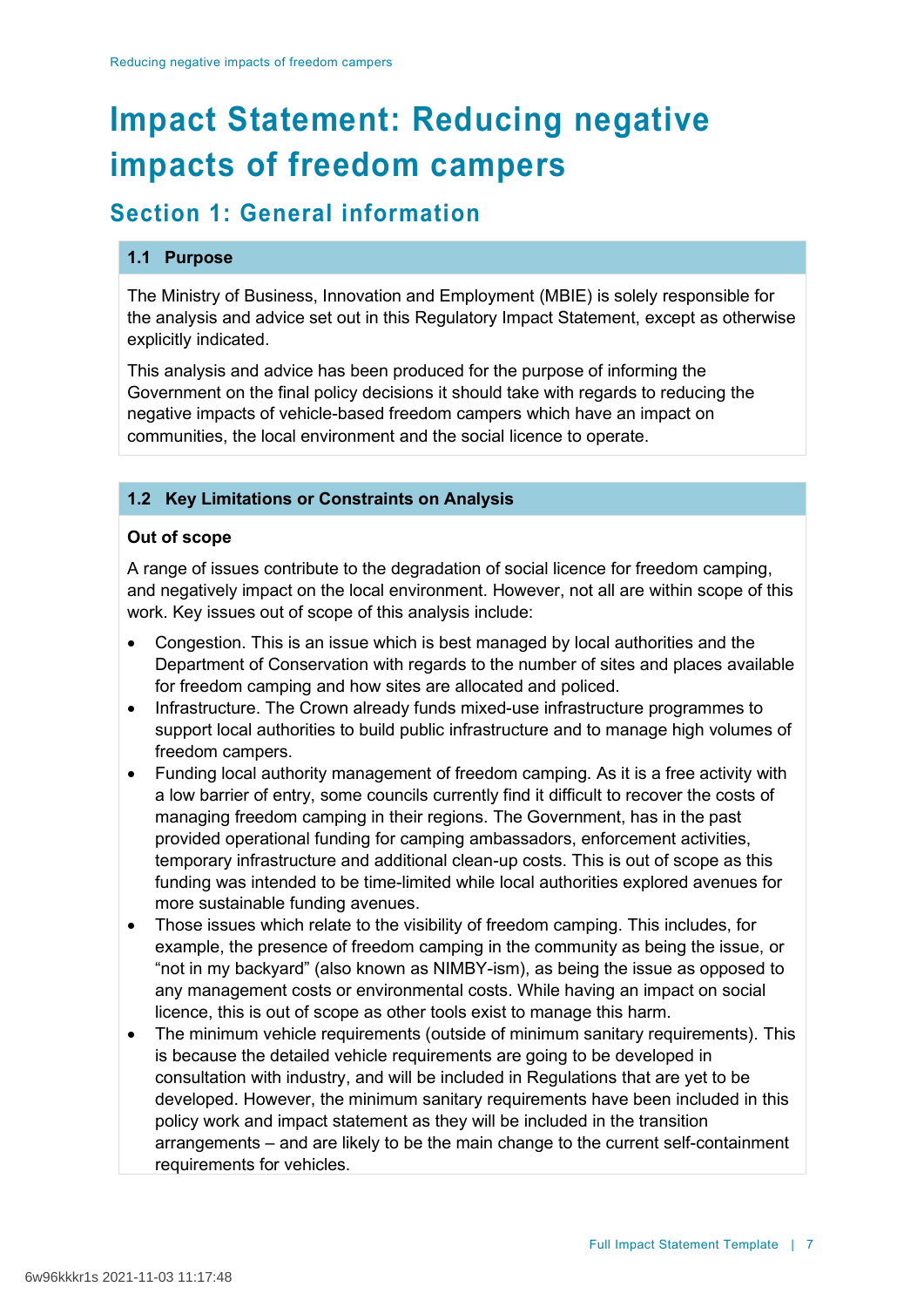- The process for certifying a vehicle and for approving a certification authority. This is because this work is going to be developed in consultation with industry, and will be included in Regulations that are yet to be developed.
- Tent-based freedom camping. This is because:
	- o Most freedom camping is done in a vehicle.
	- o Many places used for vehicle-based freedom camping (such as a carpark) are not suitable for tents.
	- $\circ$  It may risk further disadvantaging those who are experiencing homelessness. For example, it can be harder to assess homelessness in a tent than a vehicle.
	- o It may raise access and equity issues for those who cannot afford to freedom camp in a certified self-contained vehicle, or stay in alternative accommodation (like a commercial camping ground).

A broader review of the principles of the Freedom Camping Act 2011, specifically reviewing freedom camping bylaw-making criteria or flipping the presumption of the Act to be a restrictive rather than permissive Act, is also out of scope. This is because Cabinet agreed that the focus of the freedom camping work be specifically on selfcontained vehicles. In addition, 'flipping the Act' would have significant and far reaching implications that need more analysis and consultation.

### **Evidence of the problem**

Evidence of the problem is set out in the 5,136 submissions received through public consultation on a discussion document between 9 April and 16 May 2021.

It is supported by rapid, targeted research in January 2021 to inform policy development, as well as research commissioned into the 2019/2020 summer camping season.

### **Criteria to assess options**

- 1. Greater likelihood of vehicle-based freedom campers having access to appropriate toilet and waste facilities.
- 2. Increased public confidence in the system to manage freedom camping.
- 3. Reduced compliance and administration costs to manage freedom camping for regulated parties and enforcement authorities.
- 4. New Zealanders' accessibility is maintained for recreation or tourism at natural or historic places through freedom camping.

Cost-effectiveness is not included as its own criterion. However cost is reflected in criterion 3 with regards to local authorities, and as a part of criterion 4 as if cost of freedom camping is increased as a result of the change, this will present a barrier to access. Criteria 1, 2 and 4 each address effectiveness.

In the interim Impact Statement on this topic to release the public discussion document, Criterion 1 was *Decreased instances of freedom campers inappropriately disposing of*  waste and litter and breaching freedom camping bylaws and notices. Due to data limitations on the level of harm caused by freedom campers, it is not viable to assess against this option. However, it is more likely than not that access to appropriate toilet and waste facilities will reduce the likelihood of vehicle-based freedom campers inappropriately disposing of waste.

## **Quality of data used for analysis**

The quantitative and qualitative data used for the impact analysis has been collated from the following sources: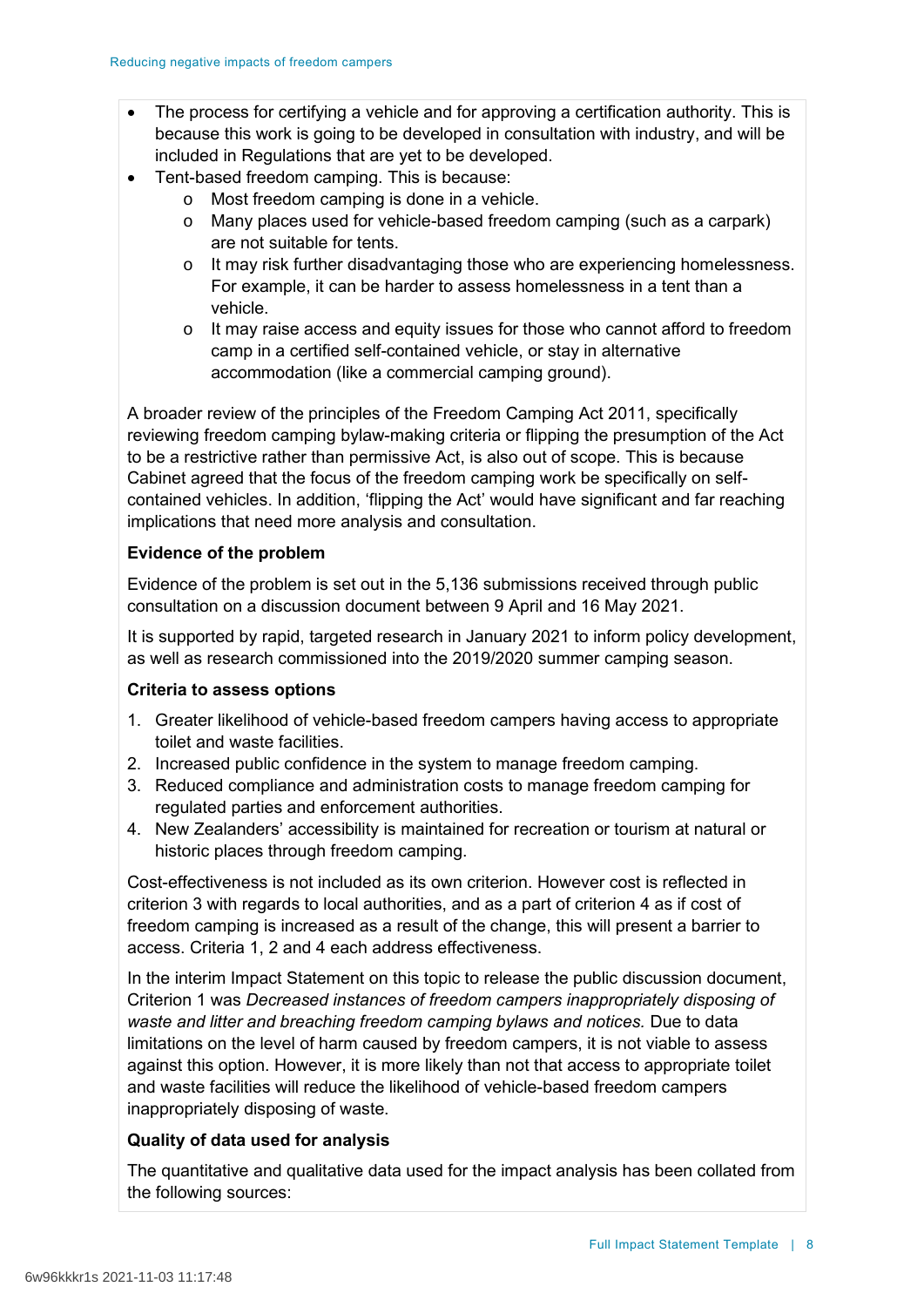- Summary of Submissions: Supporting Sustainable Freedom Camping in Aotearoa New Zealand. This includes all feedback provided to us on the Government's four proposals to improve the sustainability of freedom camping, which form the basis of the packages included in this impact analysis.
- Responsible Camping Research 2019/20 commissioned by MBIE. Only 505 of the 7,328 survey respondents are international visitors. This means we cannot draw confident conclusions about international visitors' behaviour from this research. However, the information provided is the best currently available on how people freedom camp in New Zealand.
- Research to inform the responsible camping discussion document and regulatory impact analysis, 5 February 2021 – commissioned by MBIE. This was rapid, targeted research undertaken over two weeks in January 2021 with a limited set of key informants. It does not provide a complete picture, but it provides useful numbers on local authority bylaws, vehicle estimates, and local authorities' perspectives on the status quo.

There are gaps in the data currently available. These are:

- While we are satisfied there are issues presented by vehicle-based freedom camping; we cannot estimate the level of economic or environmental loss currently being experienced. In part, this is due to the design of the current approach of the system – for example, there is no requirement for local authorities to report on the number of freedom camping infringements that are issued, and the evidential threshold for prosecution is so high that to date, no one has been prosecuted for an offence under the Freedom Camping Act 2011. As such, some of the benefits of the proposed changes are difficult to quantify. The reason for our satisfaction on the level of evidence on the issues presented by the current freedom camping system is based on feedback received through public consultation. Just under 60 per cent of submissions we received agreed or strongly agreed that certain types of vehiclebased freedom camping is a problem. This also suggests that the issues are highly visible, and that people are acutely aware of when freedom camping is not undertaken in accordance with their expectations.
- We do not know how many infringements have been given to people as a result of breaching a bylaw, or under what grounds the bylaw has been breached.
- We do not know what proportion of problems at freedom camping sites are due to freedom campers, locals or day trippers.
- We do not accurately know the number of vehicles that are certified self-contained, or could be certified as self-contained. This is because
	- o There is no central register of self-contained vehicles.
	- o It is easy for an organisation or registered plumber to set themselves up as an issuing authority – and as such, we do not know how many issuing authorities there are.
	- o There is no visibility of the number of vehicles that could be certified and/or upgraded to the new requirements – as there has been no requirement for this information to be collected.

### **Limitations on consultation and testing**

Feedback from public consultation was self-selecting, and may not reflect people's true sentiment on the freedom camping proposals. For example, we are aware that 8,758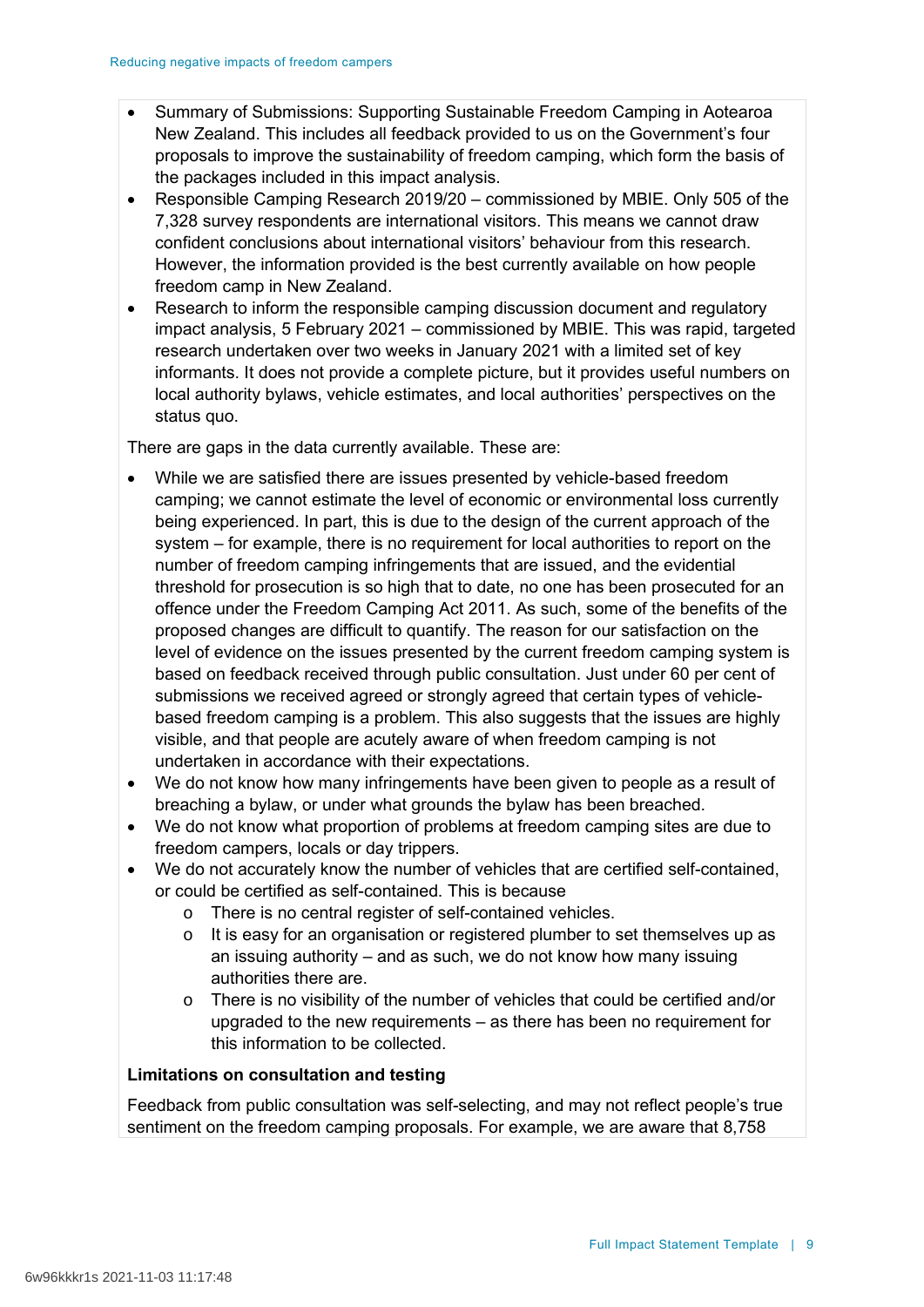people signed a petition to stop the proposed changes to freedom camping (as set out in the discussion document) and to build more infrastructure, as at 10 September 2021.

Cost estimates rely on submissions from a small number of individuals and camping organisations.

# **1.3 Responsible Manager (signature and date):**

Saskia Vervoorn Tourism Policy team Labour, Science and Enterprise group Ministry of Business, Innovation and Employment 14 October 2021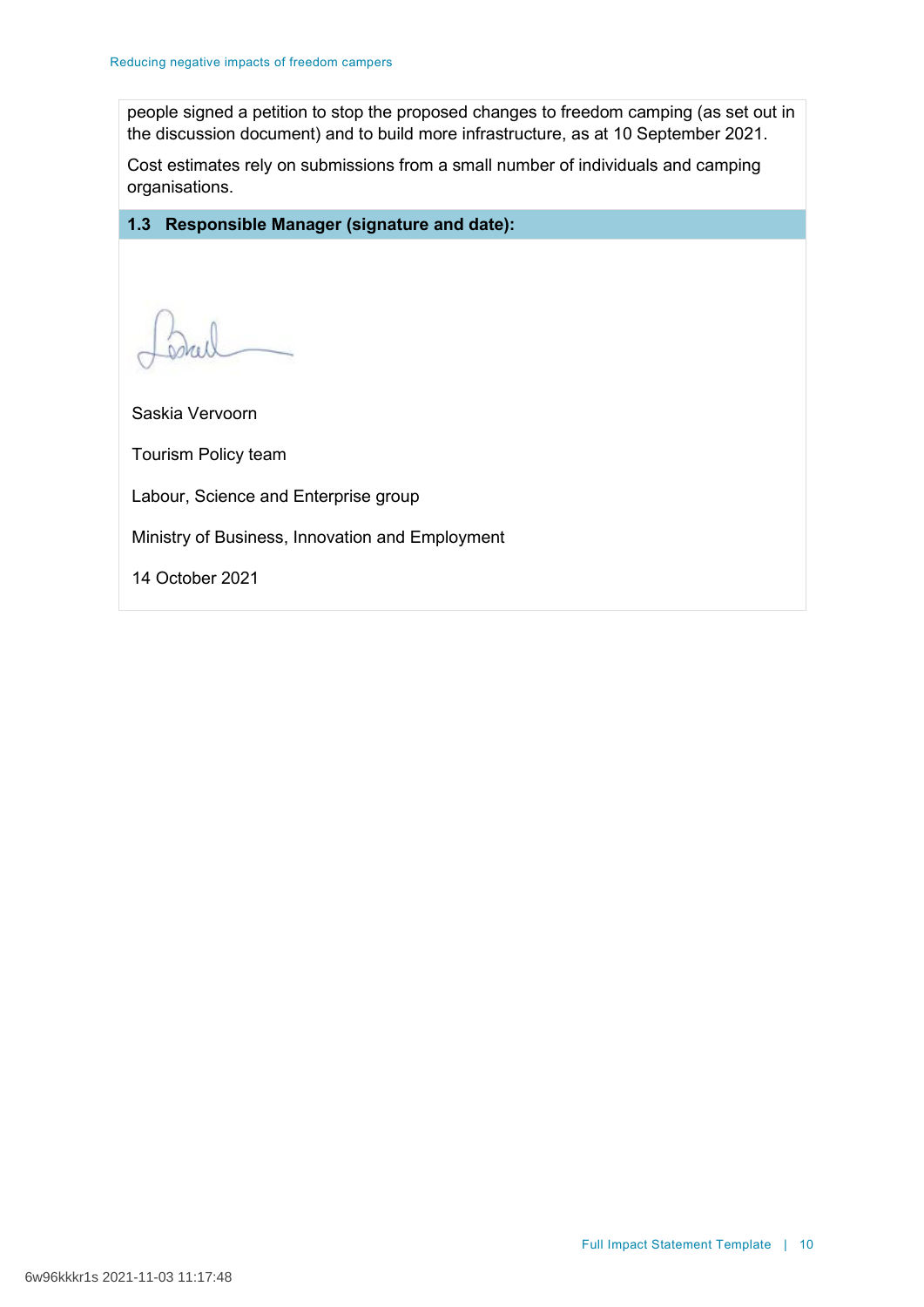# **Section 2: Problem definition and objectives**

### **2.1 What is the current state within which action is proposed?**

Tourism is most successful when there is the social licence to operate present in the communities that host visitors. Social licence to operate is built when there is the infrastructure available to host visitors, the costs and benefits are shared fairly between visitors and the host community, and there are the appropriate systems in place to ensure the rules are followed. Conversely, social licence is eroded when tourism is not well managed, and the negative impacts disproportionately fall on the environment and communities. Once lost, social licence can take time to be rebuilt. This then has an overall impact on the visitor experience and Brand New Zealand.

This principle for tourism also applies to freedom camping. Social licence for freedom camping exists when freedom camping is managed well, and where the costs do not disproportionately fall on the natural environment and local communities. Conversely, social licence disappears when local communities consider that freedom camping is not well managed, and the costs disproportionately fall on them and the local environment. In addition, a loss of social licence for freedom camping can conversely lead to a loss of social licence for tourism – in that some communities no longer want to host visitors, regardless of how they camp or where they come from.

Freedom camping means staying overnight in a tent, caravan, or motor vehicle, free of charge, on public land and within 200 metres of where you can drive, the coast, a harbour, or a Great Walks Track.

Anecdotally, the closure of the border has led to a decrease in freedom camping and a consequent reduction – but not elimination – in the incidence of related problems impacting on social licence. Feedback from public consultation indicates that the most common problems experienced by people in relation to vehicle-based freedom camping are:

- Staving in uncertified vehicles (just under half of all submissions)
- Litter (just over one-third of all submissions)
- Waste (around one-third of all submissions)
- Overcrowding (around one-quarter of all submissions)
- Staying too long (around one-fifth of all submissions).

In addition, through the January 2021 research, territorial authorities reported that the most common complaints in their communities about freedom camping include the large volume of campers, access to local sites being reduced or blocked, and concern about inappropriate disposal of human waste and litter. Problems associated with freedom camping therefore remain regardless of the level of international visitors.

### *What we know about freedom campers and their spending*

In calendar year 2019, an estimated 245,000 people freedom camped in New Zealand (63% international visitors; 37% domestic visitors). Both the domestic and international camping markets' main motivations for camping during their New Zealand trips in 2019 were lower cost and better scenery, closely followed by proximity to natural attractions. These campers generated 2.67 million camping nights, at an average of 10.9 nights per person (average nights and average spend per trip for domestic and international visitors is shown in the table below).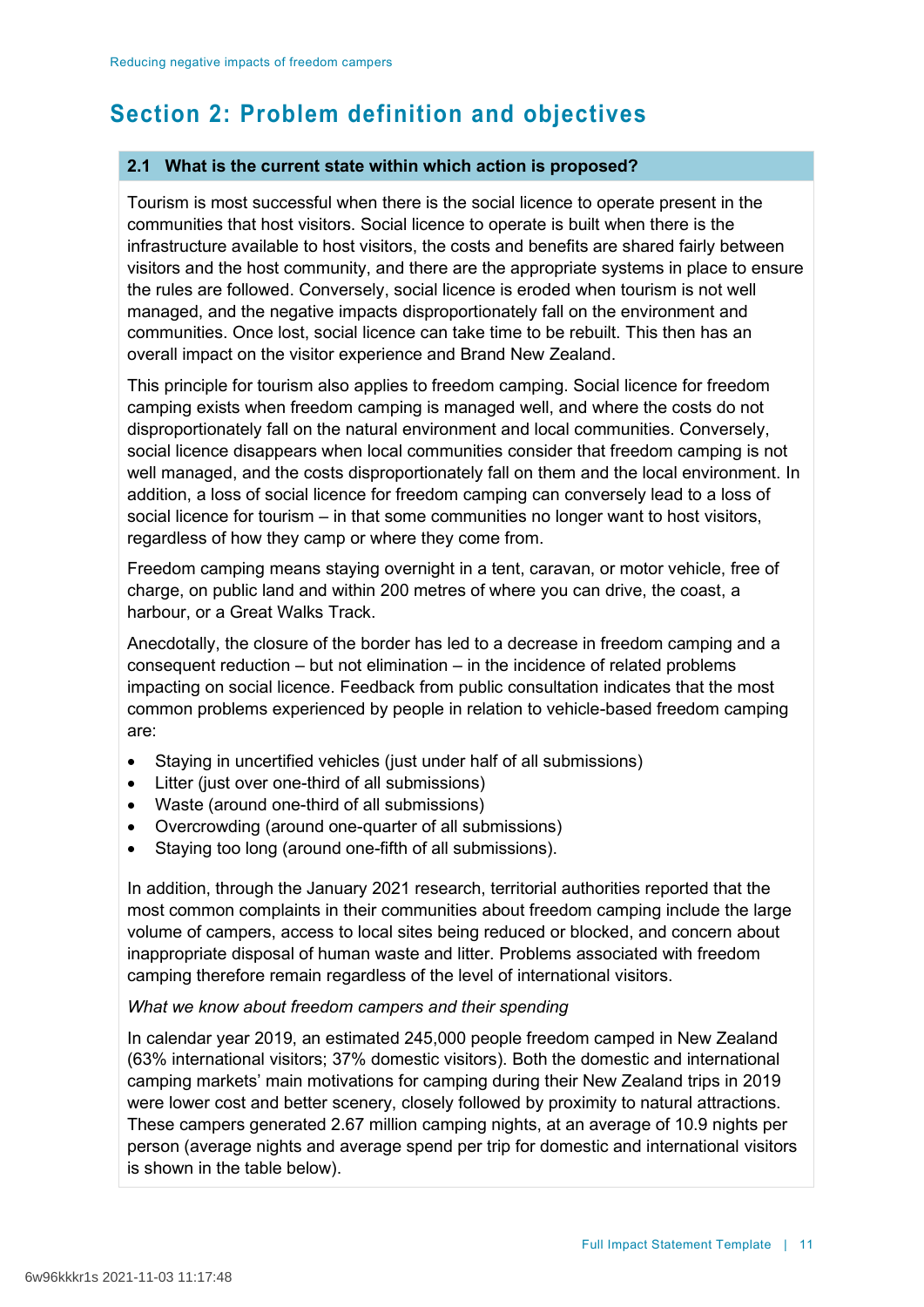Freedom camping is predominantly undertaken in vehicles – with the 2019/2020 summer research showing around 4% of respondents had used a tent. However, the actual number of those freedom camping in a tent is likely to be higher. This is because some people who freedom camp in a vehicle also supplement their accommodation with tents (for example, for a family holiday). Conversely, infrequent tent-based freedom campers are less likely to have participated in the 2019/2020 summer research, as this predominantly drew on those who used vehicle-camping applications.

Freedom camping is part of a bigger camping and, ultimately, visitor accommodation market. A large proportion of people who freedom camp also use other forms of accommodation during a trip (such as Department of Conservation huts, paid campgrounds, backpacker hostels, rented holiday homes, hotels/motels) – as shown in the table below. International campers who purchased their own vehicle spent the most (refer rows relating to spending on the trip per person). The spending figures include other accommodation, food and drink, attractions and activities, and retail shopping.

| Summer 19/20 research data<br>proportion of time spent<br>freedom camping |                      | <b>Domestic</b><br>campers | <b>International campers</b> |                    |                     |
|---------------------------------------------------------------------------|----------------------|----------------------------|------------------------------|--------------------|---------------------|
| Vehicle type (owned or hired)                                             |                      | <b>All types</b>           | Own vehicle                  | <b>Budget hire</b> | <b>Premium hire</b> |
| Average nights per trip                                                   |                      | 16.7                       | 210.6                        | 47.5               | 32.3                |
| Percentage of<br>nights<br>spent<br>freedom camping on the trip           |                      | 41.3%                      | 52.2%                        | 43.0%              | 35.8%               |
| Average spending<br>on the trip (incl.                                    | Total per<br>person  | \$552                      | \$7,912                      | \$5,864            | \$4,890             |
| vehicle, fuel and<br>maintenance<br>costs)                                | Per visitor<br>night | \$43.50                    | \$37.60                      | \$123.50           | \$151.30            |
| Average spending<br>on the trip (excl.                                    | Total per<br>person  | \$384                      | \$5,607                      | \$3,107            | \$2,278             |
| vehicle hire, fuel<br>and maintenance<br>costs)                           | Per visitor<br>night | \$30.40                    | \$26.70                      | \$59.90            | \$70.50             |

As indicated in the table above, freedom campers use private and hired vehicles, and the vehicle rental market caters to a range of budgets. Premium vehicles have a range of onboard facilities, including fixed toilets ('self-contained'). Budget vehicles with beds typically have a portable toilet (also considered self-contained) or no toilet. These vehicles are smaller (vans) and cheaper to hire and run.

Domestic and international visitors tend to prefer different types of vehicles – international tourists are more likely to use or hire smaller vehicles (which may or may not be selfcontained), while domestic visitors are more likely to use or hire motorhomes (selfcontained).

We do not have accurate figures about how many self-contained vehicles there are in New Zealand. There are at least 63,500, but potentially up to 130,000 based on industry estimates.

There are numerous vehicle rental companies in New Zealand. The seven that participated in the January 2021 research reported fleet sizes ranging from 100 to more than 2,000 vehicles. The vehicles range from people movers (including Toyota Estima),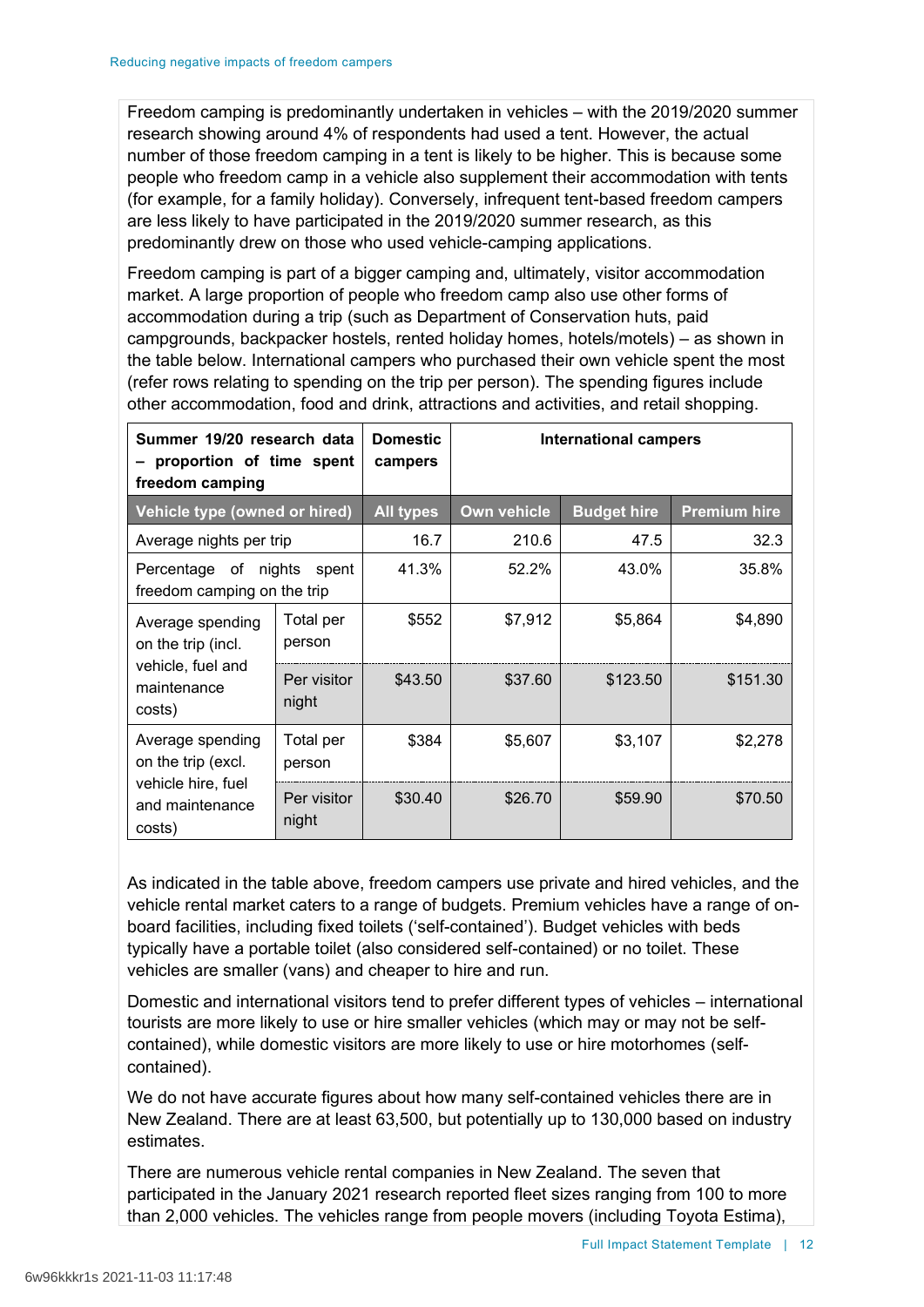light vans (including Toyota Hiace) to motorhomes. We do not have accurate figures about the total vehicle rental fleet, but estimate there is between 3,600 and 5,600 vehicles in the fleet that could contain purpose-built sleeping facilities. We do not know how many of these are self-contained.

*What we know about toilets in vehicles*

The vehicle type used by respondents surveyed in the summer 19/20 research was as follows.

| Summer 19/20 research data -<br>vehicle type used for camping | Vehicle type                                                                                   |                    |                     |
|---------------------------------------------------------------|------------------------------------------------------------------------------------------------|--------------------|---------------------|
| Vehicle type (owned or hired)                                 | Own vehicle <sup>*</sup>                                                                       | <b>Budget hire</b> | <b>Premium hire</b> |
| International campers                                         | 54%                                                                                            | 28%                | 18%                 |
| Domestic campers                                              | No breakdown given for domestic campers but<br>see next table for facilities on-board vehicles |                    |                     |

\* Own vehicle includes cars – 13% of total 'own vehicle' figure.

The table below shows on-board facilities and the proportion of travellers who stated that they used their on-board toilets. The summer 19/20 research estimated that about 95% of domestic freedom campers travelled in a vehicle with a toilet (of which 85% were fixed toilets), while about 79% (weighted average) of international campers travelled in a vehicle with a toilet (of which 16% were fixed toilets).

| Summer 19/20 research data<br>- features on-board vehicle | <b>Domestic</b><br>campers | <b>International campers</b> |                    |                     |
|-----------------------------------------------------------|----------------------------|------------------------------|--------------------|---------------------|
| Vehicle type (owned or hired)                             | <b>All types</b>           | Own vehicle                  | <b>Budget hire</b> | <b>Premium hire</b> |
| <b>Beds</b>                                               | 95.9%                      | 94.5%                        | 91.5%              | 100.0%              |
| Toilet (any type)                                         | 95.3%                      | 74.5%                        | 73.8%              | 100.0%              |
| <b>Fixed toilet</b>                                       | 84.7%                      | 4.4%                         | 2.8%               | 68.9%               |
| Fixed toilet was used                                     | 96.3%                      | 41.7%                        | 50.0%              | 90.3%               |
| Portable toilet                                           | 14.0%                      | 70.8%                        | 70.9%              | 34.4%               |
| Portable toilet was used                                  | 63.9%                      | 18.0%                        | 27.0%              | 38.7%               |
| Shower and/or tap                                         | 92.5%                      | 44.8%                        | 51.8%              | 85.6%               |
| None of the above                                         | 3.5%                       | 4.4%                         | 7.8%               | $0.0\%$             |

The research suggests fixed on-board toilets were used by a significantly higher percentage of campers than portable on-board toilets across all segments. However, we do not have responses about why on-board toilets were not used. Potential reasons include:

- There may have been a proportion of on-board toilets that were not accessible for the campers when they were needed (for example when the bed was made up).
- Some campers may have opted to camp at sites with toilet facilities.
- Some people prefer not to use an on-board facility because they dislike it or possibly due to a financial incentive (some rental arrangements apparently provide for return of a bond if the vehicle is returned the toilet is returned clean). This view was mentioned during some of the public meetings held by MBIE during the public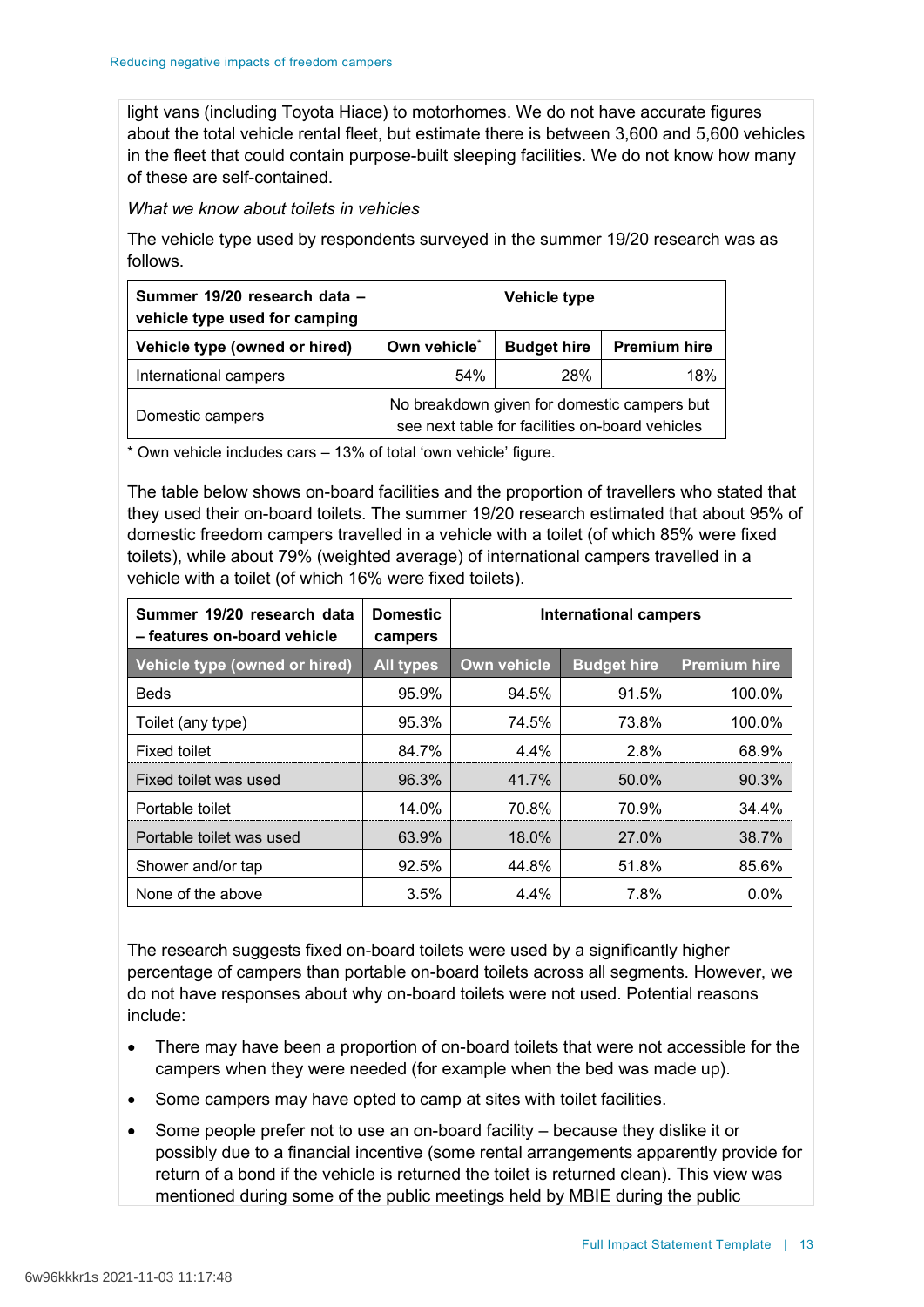consultation period on the freedom camping proposals – but not corroborated through the submissions analysis process.

Presently, 33 of the 67 territorial authorities have in place a freedom camping bylaw. The Department of Conservation has issued 281 freedom camping notices under the Freedom Camping Act, and has indicated that it is likely that more will be issued within the next year. These bylaws and notices often entail requirements for freedom campers to stay at particular sites, sometimes for a limited number of nights, and/or to camp in vehicles that have been certified as self-contained.

### *Self-Contained Vehicle Standard*

There is a voluntary New Zealand Standard for self-contained vehicles, NZS 5456:2001 *Self containment of motor caravans and caravans*, which is more commonly known as the Self-Contained Vehicle Standard (SCVS). It provides for testing officers and issuing authorities to issue certificates of self-containment if the vehicle meets certain minimum requirements. This includes the process and requirements for becoming an issuing authorities.

Territorial authorities and the general public are concerned about inconsistent interpretation of the standard and a lack of confidence in the SCVS – particularly in respect of smaller vehicles (stickers indicating a vehicle is self-contained are readily falsified). Based on feedback received through public submissions, we estimate that at least 20 per cent of the public is concerned about the current voluntary standard, based on the number of submissions that discussed the 'blue sticker'.

This affects territorial authorities' ability to achieve the intent of their bylaws, and a lack of community trust in the overall system for managing freedom camping.

## *Views from local authorities about freedom campers*

Local authorities have mixed views about whether any particular segment of freedom campers had the most problematic behaviour. Half of the local authority submissions agreed or strongly agreed that there are issues from vehicle-based freedom camping, with around one quarter of submissions being neutral on the issue and ten per cent disagreeing that there are issues.

Some local authorities reported that issues were more likely to be with international visitors who bought or hired smaller vehicles (either self-contained or not self-contained), while others stated that they experienced challenging behaviour from a range of campers including those travelling in large self-contained vehicles. A few local authorities reported that they had more difficulty managing domestic freedom campers, who may be more inclined to ignore local signs and rules.

We estimate that, based on the submissions received through public consultation, around one-third of local authorities represent communities where the social licence for freedom camping could be improved.

# *People experiencing homelessness is becoming an emerging issue at freedom camping sites*

Local authorities are also reporting that it has become increasingly challenging to distinguish between people who are freedom campers, and those who are temporarily experiencing homelessness. The 2018 Census found that 2,070 people were living in a mobile dwelling, and 1,347 people were living in an improvised dwelling (eg a tent), as they were without shelter. These figures represent 94 per cent of those found to be without shelter, and 3 per cent of the total number of people who were severely housing deprived. However, the census operational difficulties, and quality limitations inherent in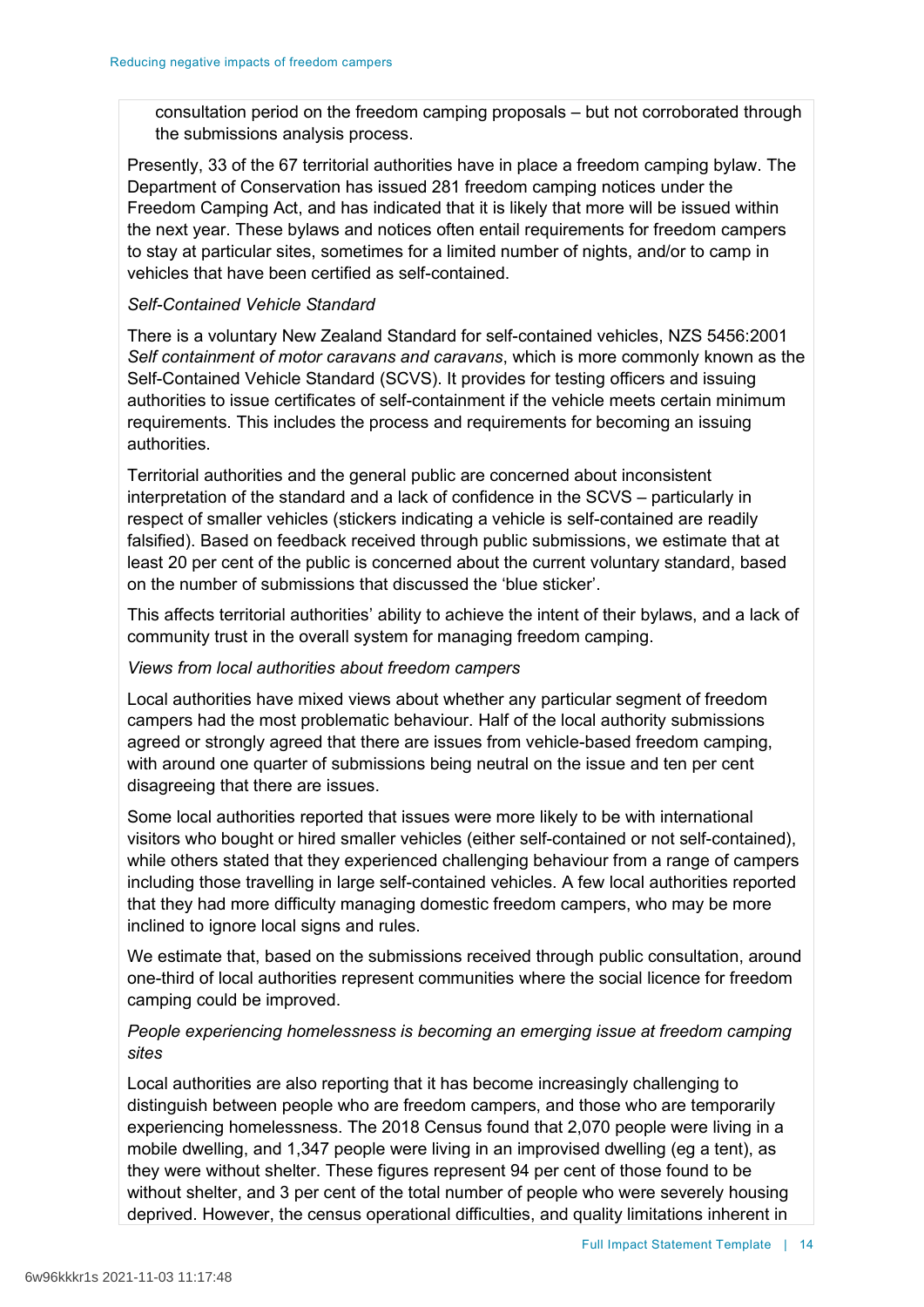surveying people experiencing homelessness, mean that these are assumed to be undercounts. It is also believed that the number of people without shelter may have increased due to the social and economic impacts of COVID-19 and ongoing pressures in the housing market.

### **2.2 What regulatory system(s) are already in place?**

The Freedom Camping Act 2011 (the Act) regulates freedom camping. Regulation of freedom camping is necessary to protect the environment, access to areas on public land, and to protect the health and safety of people who may visit those areas. Without regulation, potential negative impacts from campers staying on public land cannot be managed.

The Act strikes a careful balance between enabling freedom camping rules to be made in every city, district and conservation area in New Zealand and providing for people to camp for free on public land. The Act permits freedom camping except in areas where local authorities or the Department of Conservation have made bylaws or issued notices to restrict or prohibit it. Common restrictions placed on campers through bylaws or notices including requiring a person to stay in a vehicle certified to the SCVS, or limit the number of days a person can stay at a particular site.

The Act stipulates that freedom camping may not be prohibited on all land managed by a local authority or by the Department of Conservation. In this way, the Act gives communities the ability to make decisions about where people can and can't freedom camp in their district.

The Act establishes offences and penalties, and includes a regulation-making power to specify infringement fees (fines) higher than the default level of \$200 set out in the Act. No such regulations have been made. Some of the offences in the Act include inappropriately disposing of waste, damaging local flora and fauna, and antisocial behaviours towards enforcement officers (such as verbally abusive or threatening language). The Act includes provision for a person convicted of discharging a noxious substance that significantly affects the environment, or causes significant concern to the community, to be fined up to \$10,000.

The Act also allows rental companies the option of either recovering infringement fees from hirers, or transferring liability to hirers and having no further involvement. This can mean that infringement fees that are issued can go unpaid, particularly where the hirer can no longer be contacted.

The regulators currently established under the Act are local authorities (territorial authorities and regional councils) and the Department of Conservation. Other managers of Crown land – Waka Kotahi and LINZ – are not able to use powers under the Act.

The Government has in the past funded a number of complementary non-regulatory initiatives that support the regulatory system to achieve its objectives:

- infrastructure, including parking space, toilets, showers and ablution blocks
- monitoring and enforcement, through responsible camping ambassadors, compliance officers and rangers
- education, through signage, pamphlets and camping ambassadors
- waste and rubbish management
- technology trials, including smart cameras to prevent overcrowding of freedom camping sites, and an app to support the regulators to manage campers consistently as they travel through the country, and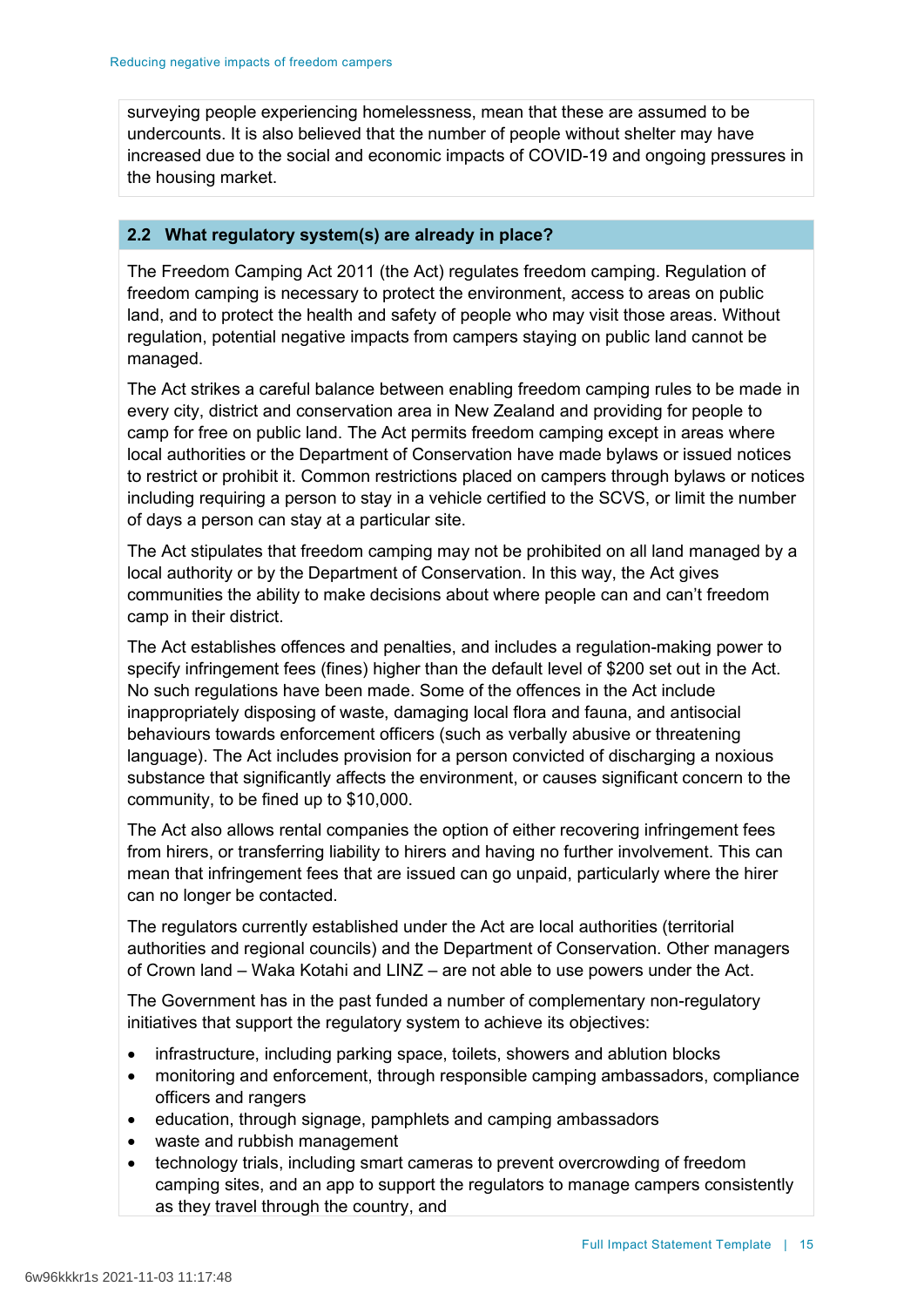• an information trial, in partnership with a territorial authority, to test a zone system as a way of improving campers' awareness of freedom camping rules.

Stakeholders, including members of the Responsible Camping Working Group, have highlighted this funding as being key to reducing the incidences of poor behaviour, in encouraging sustainable freedom camping, and in supporting the management of freedom camping in Aotearoa New Zealand.

## **2.3 What is the policy problem or opportunity?**

If no further action is taken, we may expect that:

- There will continue to be some vehicles which do not have adequate on-board facilities for use. Just under half of the individual submissions noted that they had observed people sleeping in a non-self-contained vehicle.
- There will continue to be some vehicles that are inappropriately or illegitimately certified as self-contained. The likelihood of this occurring is moderate to high, with one-third of submitters and up to 55 per cent of local authorities indicating this as an issue.
- The incentives will remain weak for freedom campers to camp in accordance with freedom camping bylaws and notices, and to avoid inappropriately disposing of human waste and litter, as:
	- $\circ$  visitors prefer camping options that suit their budget, including for pricesensitive visitors – relatively cheap vehicles without on-board toilets
	- o some freedom campers prefer not to use a toilet on-board their vehicle, and
	- o the \$200 fine may be an insufficient deterrent to committing offences.

In combination, these factors contribute to a situation where:

- Some freedom campers will inappropriately dispose of human waste and litter, causing localised human health risks, pollution and additional clean-up costs for managers of public land.
- Some freedom campers will breach freedom camping bylaws or notices, causing a nuisance to the local community or harm to sensitive flora and fauna.
- Communities will experience losses from increased freedom camping management costs, and from reduced enjoyment of public places shared with freedom campers.
- Social licence in New Zealand communities for freedom camping will continue to be challenged and, as a result, domestic and international visitors may have a poorer tourism experience and spend less time in some areas. This is likely to lead to a reduction in overall spending by freedom campers on local goods and services, and participation by freedom campers in the workforce and volunteer activities. Some travellers to New Zealand may also choose to travel elsewhere, if New Zealand gains a reputation for not welcoming visitors.

The current system objectives are to balance people's ability to camp for free on public land on the one hand, with managing the negative impacts of uncontrolled freedom camping and the right of communities to set rules for freedom camping in their city or district on the other. The freedom camping system also interfaces with the tourism and labour markets – as noted above, freedom campers purchase goods and services when travelling, and some freedom campers also participate in the local workforce and volunteer activities.

Monitoring of investment by central and local government over the past three years to address problems associated with freedom camping shows a drop in the level of harm.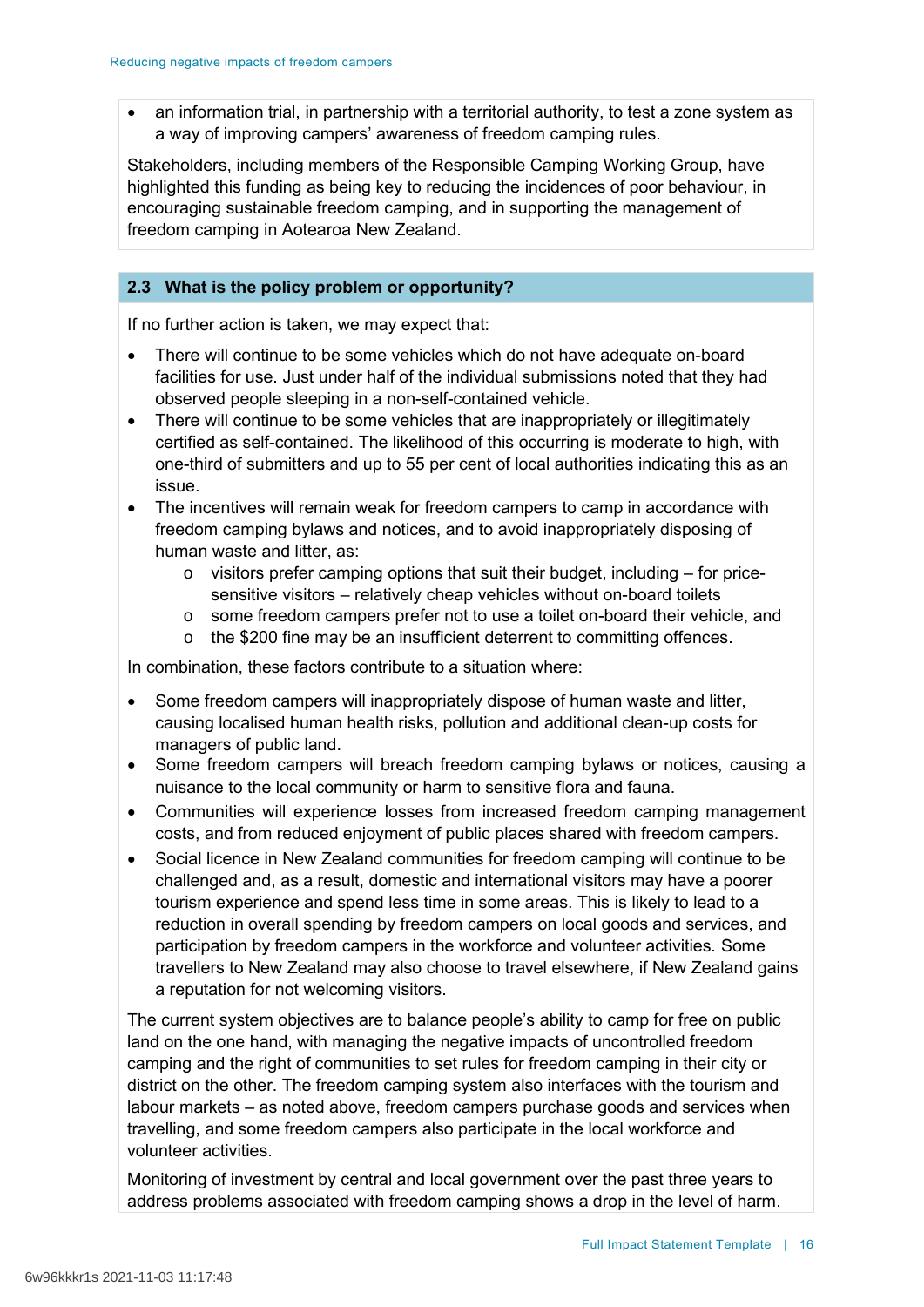However, whether it has dropped significantly is difficult to tell, and this is made more difficult as the closure of the border has led to significantly reduced numbers of freedom campers – we estimate a national reduction this summer of approximately 60 per cent (from summer 2019/20 levels). There is, however, a clear opportunity to further reduce the losses being experienced and the question of what action to take will depend on the cost-benefit analysis.

The underlying cause of the problem is that some freedom campers prefer to, or unknowingly, act in a way that does not meet the expectations of the communities they visit. This may be for financial, cultural or behavioural reasons, or due to a lack of information. Commentary from territorial authorities suggests this problem has been reduced over the past three years by investing in facilities and educational programmes, where freedom campers are advised of the rules and provided an opportunity to do the right thing, combined with use of existing enforcement mechanisms. However, there are no market incentives to bring about further behaviour change and government action is required to achieve this.

## **Parliamentary Commissioner for the Environment**

In a February 2021 report: *Not 100% – but four steps closer to sustainable tourism*, the Parliamentary Commissioner for the Environment examines, among other things, freedom camping. The report notes that in recent years, government efforts to address freedom camping problems have focused heavily on the provision of freedom camping facilities and education campaigns. Those efforts have not resolved the issue. More attention needs to be given to the inadequate toilet facilities that are present in some vehicles certified as self-contained, and to ensuring that council officers can recover any penalties for non-compliance with local requirements.

As a result, the report recommends that:

- Standards New Zealand seek to strengthen NZS 5465:2001 to require vehicles to have a permanently plumbed toilet in order to be certified as self-contained. Ideally vehicles should also have separate holding tanks for grey and black water.
- The Government reintroduces national oversight of the self-containment certification process. The role should include the establishment and maintenance of a national register of self-contained vehicles, which would be accessible to council enforcement officers as well as prospective vehicle purchasers.
- The Government ensures freedom camping penalties represent a serious deterrent to undesirable camping behaviour by amending the Freedom Camping Act 2011 to require rental agencies to play an expanded role in the collection of fines.

## **2.4 What do stakeholders think about the problem?**

Feedback from stakeholders on the problem is primarily reflected through the public consultation process from 9 April to 16 May 2021.

This can be summarised as:

- The general public considers that some types of vehicle-based freedom camping is a problem.
- Local authorities consider that there is a problem, but in some circumstances this problem is caused by locals and day trippers. This sometimes includes the issue being more about the visibility and presence of freedom campers rather than the behaviour and actions of freedom campers.
- Regular freedom campers do not consider there to be a problem.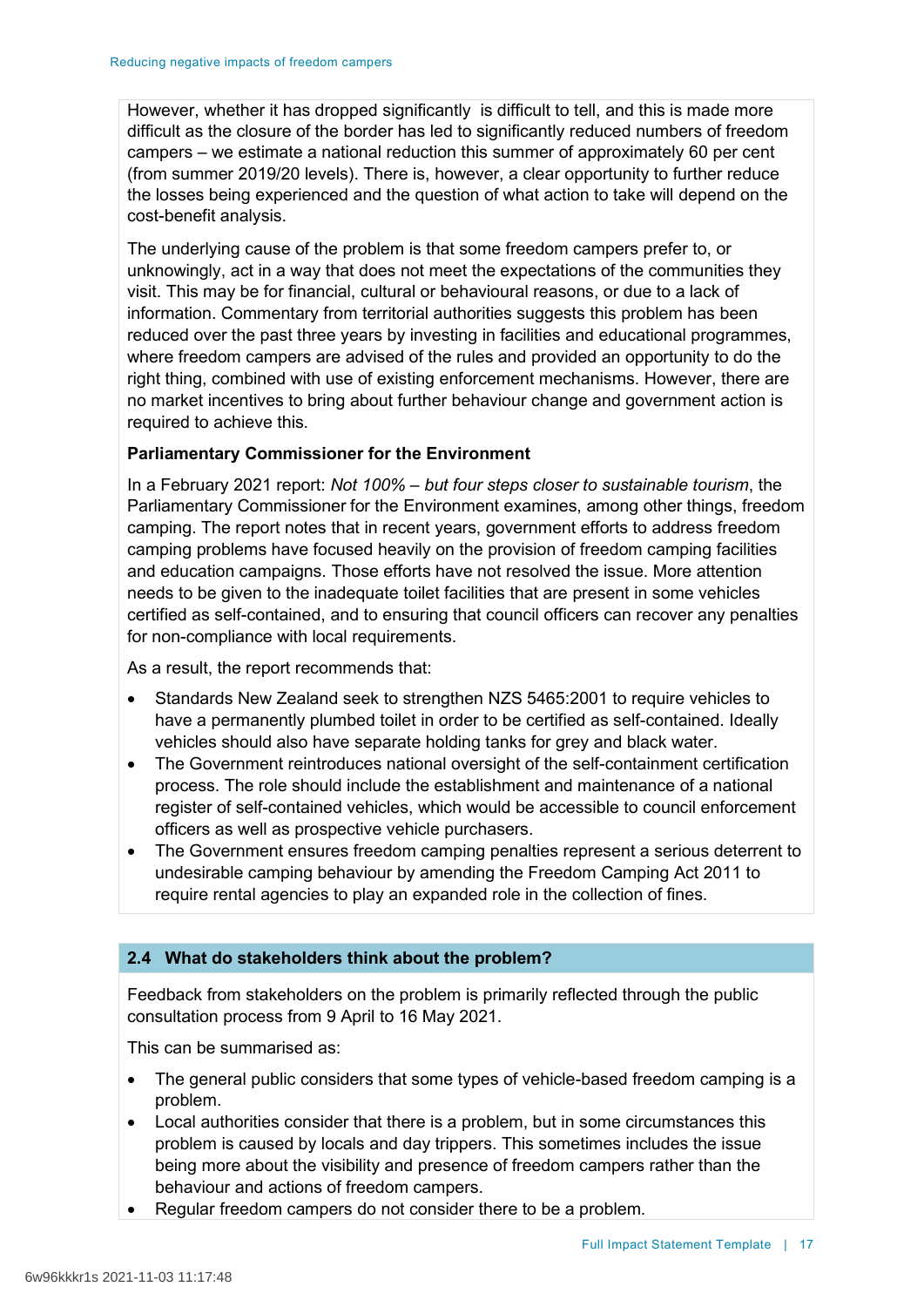- Camping organisations do not consider there to be a problem.
- Rental vehicle companies do not consider there to be widespread problems.
- Tourism and hospitality businesses consider there to be a problem, but that freedom campers also benefit local businesses and communities.

## *The general public*

Just under 60 per cent of individual submitters agree or strongly agree that certain types of vehicle-based freedom camping is a problem. The main issues identified by submitters relate to the stated problems on the tools available to manage freedom camping:

- Just under half of all submitters noted that they had observed people staying in uncertified vehicles at freedom camping sites (those vehicles which are not certified to the SCVS and which are unlikely to have a toilet on board).
- Around one-third of submitters noted that there were litter issues at freedom camping sites.
- Around one-third of submitters noted there were human-waste issues at freedom camping sites.

While not in scope of this work, one quarter of individual submitters also noted that freedom camping sites were overcrowded, and one-fifth of submitters stated that freedom campers stayed too long.

Other issues stated in people's submissions included:

- The type of vehicle used by freedom campers. 52.4 per cent of submissions mentioned small cars (including station wagons), and 20.2 per cent of submissions mentioned slider vans or small vans.
- There are not enough facilities for freedom camping. This was mentioned in 26 per cent of submissions.
- Local residents may be causing the problem. This was mentioned in 16.5 per cent of submissions.
- There is a lack of trust in the system used to verify whether a vehicle is certified selfcontained or not. This was mentioned in 21.4 per cent of submissions, often more than once.

## *Local authorities*

Around half of local authority submissions agree or strongly agree that vehicle basedfreedom camping is a problem. However, local authorities consider there to be a range of issues present at freedom camping sites which erode social licence and impact on the environment:

- 55 per cent of local authority submissions stated that there were instances of human waste and/or litter issues at freedom camping sites in their district. However, many of these submissions did not quantify the severity of cases.
- 35 per cent of local authority submitters consider overcrowding to be an issue.
- Around one-third of councils also reported that the issues were more about the visibility of freedom campers rather than freedom camping behaviour, including any impact that freedom campers had on the natural environment. This also includes those local authorities who noted that their community is in support of freedom camping – just not where they live.
- Often the problems are more than just about freedom campers. 18 per cent of local authority submissions highlighted that the issues present at freedom camping sites in their regions were caused by locals or day trippers.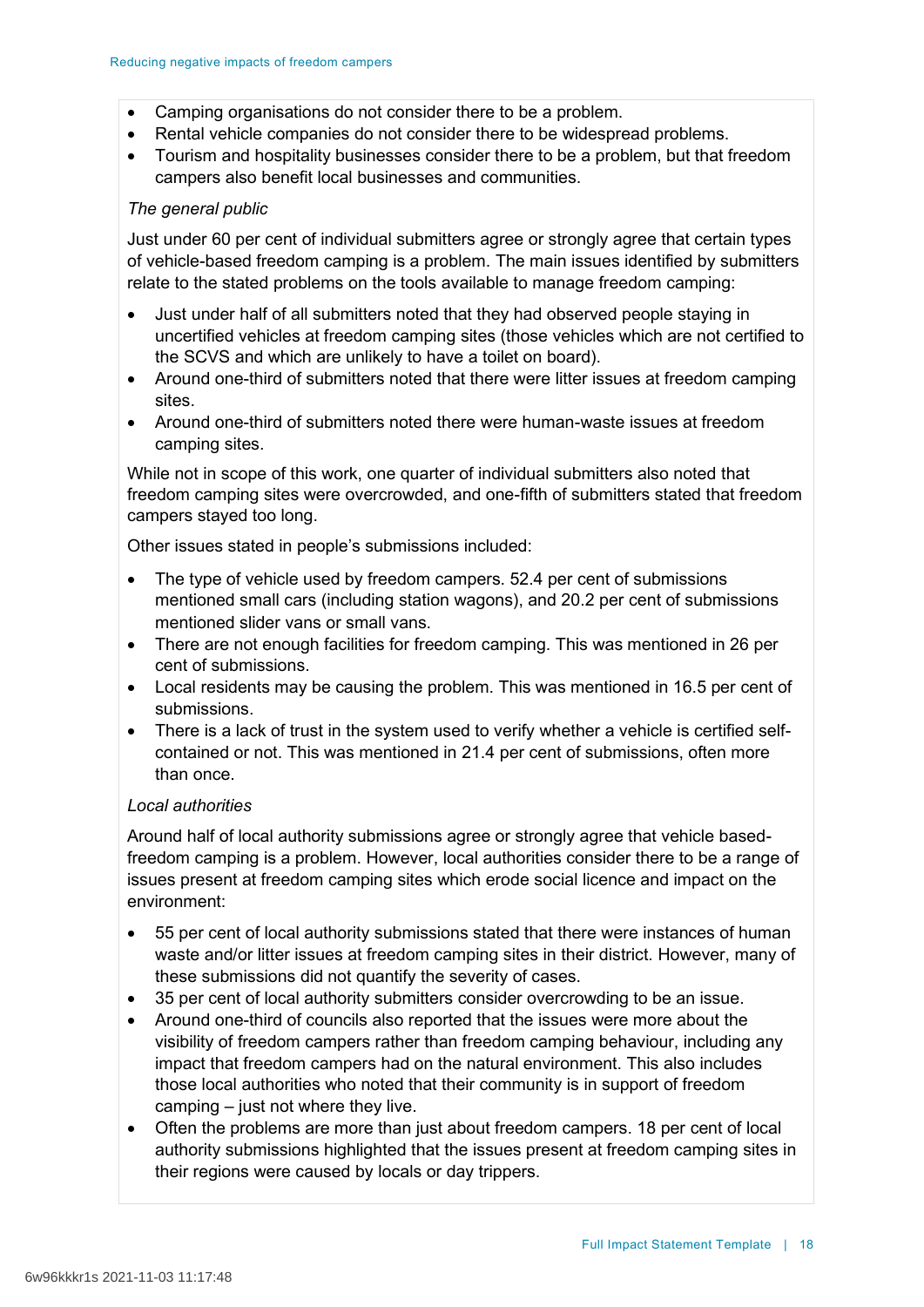- Just under 50 per cent of local authority submitters consider the issues to be driven by locals and not freedom campers, either through:
	- o residents' loss of visual amenity,
	- o submitters not wanting freedom camping in their own backyard, and/or
	- o locals are the ones not being responsible at freedom camping sites.

The few community boards who submitted were from areas with high visitation from freedom campers (for example, Golden Bay). Community boards tend to agree that there are waste and litter problems with freedom camping, which can be exacerbated by overcrowding.

### *Camping organisations*

Camping organisations (both vehicle and tent-based) do not consider there are problems caused by freedom campers or vehicle-based freedom campers. Camping organisations are concerned that freedom camping may be put out of reach for many people if additional regulatory requirements are introduced. In particular, there is concern about suggestions freedom campers may be required to use self-contained vehicles everywhere.

Camping organisations also consider that if there are any problems at freedom camping sites, these are typically caused by locals or day-trippers, and that the key issues are a lack of infrastructure and overcrowding.

## *Freedom campers – both domestic and international visitors*

Analysis of the submissions received through the public consultation process shows that people who always freedom camped do not consider there to be many problems with the current regulatory regime. Conversely, those people who never or rarely freedom camp consider there are many problems and are most in favour of regulatory change.

## *Rental companies that lease vehicles used for freedom camping to visitors*

None of the rental companies (or rental vehicle peak bodies) that submitted agreed or strongly agreed that certain types of vehicle-based freedom camping is a problem. While acknowledging there are problems at some freedom camping sites, rental companies noted that often problems are more perceived or caused by locals, than by freedom campers.

### *Tourism and hospitality businesses*

Tourism and hospitality businesses generally consider that there are some issues caused by freedom campers. However, they also note that there are unquantified benefits from freedom campers, and that many international freedom campers are also temporary or short-term workers.

### **Views of the Responsible Camping Working Group**

The Responsible Camping Working Group (the Working Group) – which comprises three mayors and one deputy mayor, Tourism Industry Aotearoa, Holiday Parks New Zealand, NZ Motor Caravan Association, Tourism Holdings Limited, MBIE, Department of Conservation (DOC) and Department of Internal Affairs (DIA) – was set up in 2018 by the then Minister of Tourism to give advice about how central government could support responsible camping.

In its 2018 report, and in regular meetings with the Working Group since then, the Working Group noted that: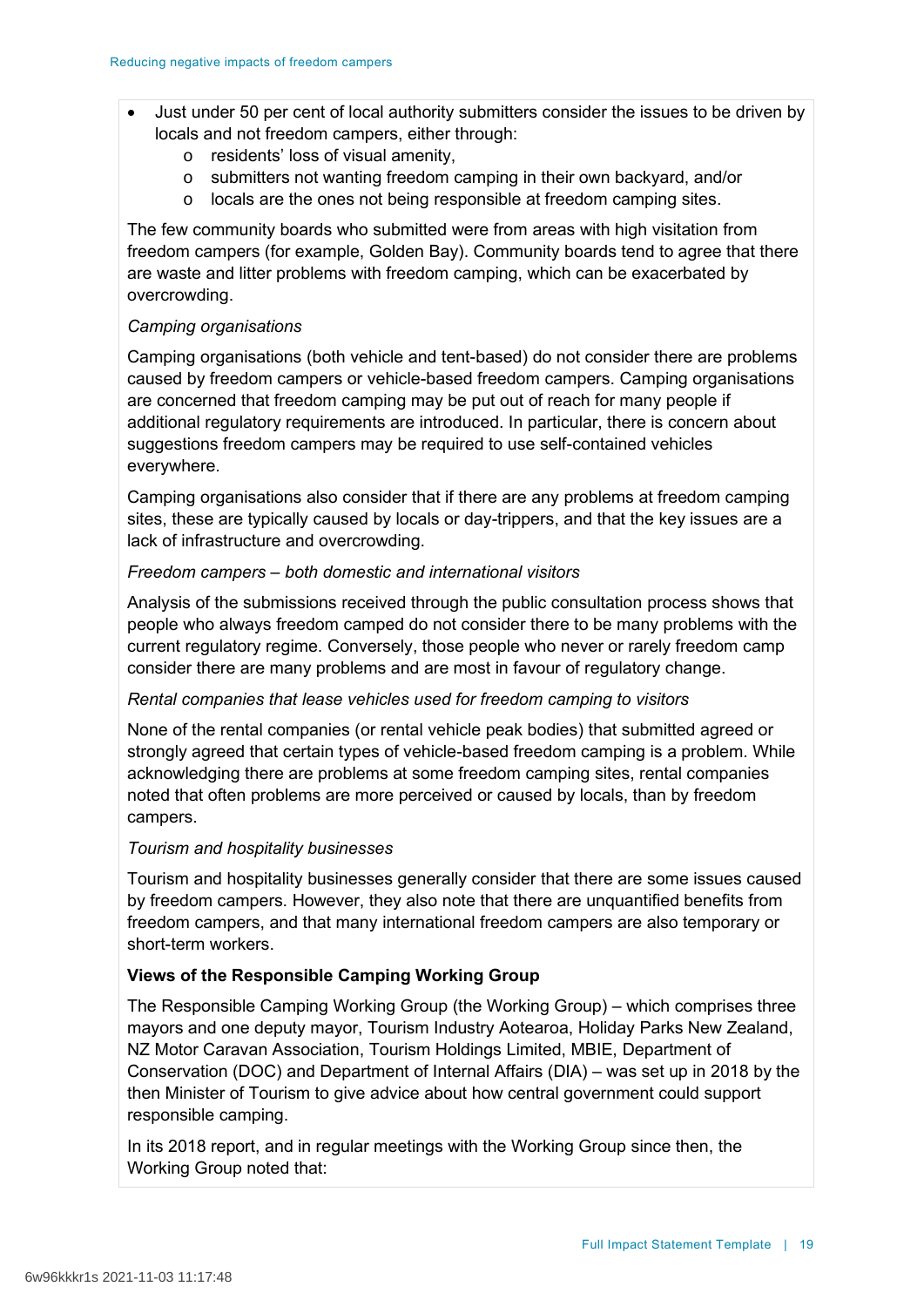- The system is fragmented, and campers are often unclear about where to camp and what is expected of them.
- The increasing number of people freedom camping has put pressure on some popular locations, including infrastructure.
- The current compliance regime is not an effective way of addressing and deterring unacceptable behaviour, nor does it cover the cost of the adverse impacts on the community and local environment; enforcement is inconsistent across councils; and the system lacks an effective collection mechanism.
- "Its number one remaining priority is ensuring people can trust the self-contained vehicle standard... based on our experience, we agree that there are some campers who stay in non-certified vehicles at sites that do not have the facilities to support them, and that this is undesirable."
- Broader changes to the legislative framework for freedom camping should be considered over time.

# **2.5 What are the objectives sought in relation to the identified problem?**

# **System objective**

The system objectives remain unchanged: to maintain access to conservation land and balancing people's ability to camp for no or low-cost, **while** supporting the social licence for tourism and freedom camping to operate by managing the negative impacts of uncontrolled freedom camping, and the right of communities to set rules for freedom camping in their city or district.

# **Targeted policy objective**

The objectives in relation to the identified problem – some freedom campers use vehicles that are not self-contained to stay in places where there are no facilities to support them, and/or breach freedom camping bylaws and notices – are:

- 1. to reduce the losses communities experience from increased freedom camping management costs, and from reduced enjoyment of public places shared with freedom campers
- 2. to give the public confidence that freedom campers will have the necessary facilities to support their stay – in particular, access to a toilet
- 3. to minimise additional compliance and administration costs for regulated parties and enforcement authorities arising from changes.

## **Other issues to consider, but which are not in scope of this work**

One complicating factor is that some of the issues that impact negatively on the local environment and communities (and which therefore impact social licence), and which are attributed to freedom campers, are multifaceted and linked. For example, if the view of a homeowner is blocked by a freedom camper, the homeowner is more likely to consider that the freedom camper is the one who is inappropriately disposing of waste and litter if it is present. This policy work does not seek to address some these linked problems, including:

- Congestion or overcrowding.
- Infrastructure.
- Loss of visual amenity.

Another complicating factor in addressing issues arising from freedom camping is that a proportion of those experiencing homelessness rely on staying in their vehicle, a tent or other temporary shelter on public land (which therefore falls within the regulatory definition of freedom camping) because of a lack of a suitable housing option. Supporting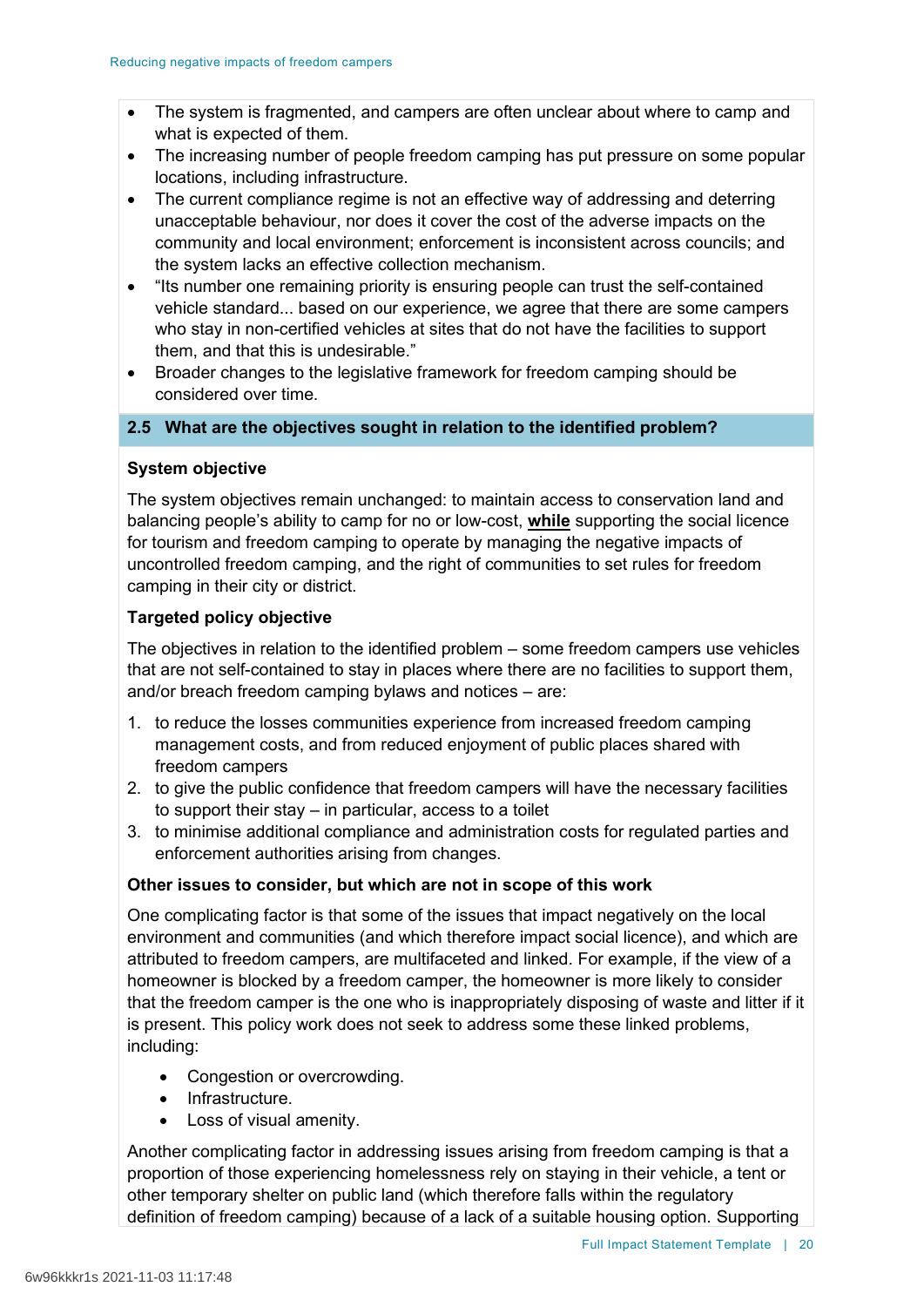those experiencing homelessness is being addressed through other policy initiatives, but it is important that the regulation of freedom camping activities does not further marginalise or penalise this population group. As such, the potential risks and mitigation strategy presented by the recommended option are explored in the implementation section of this impact statement.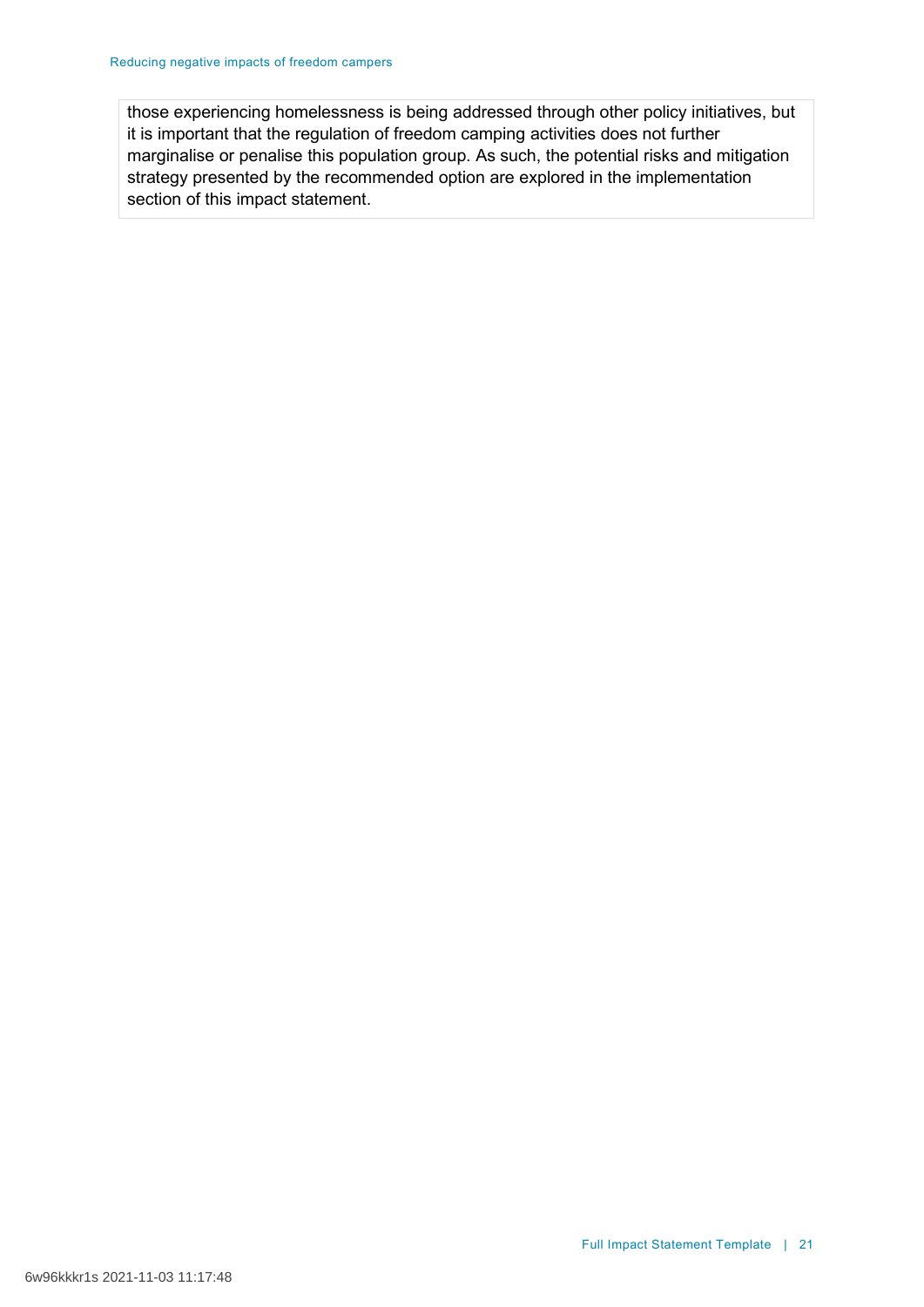# **Section 3: Option identification**

# **3.1 What options are available to address the problem?**

We have identified two feasible options to address the problem, and each has a number of components. The first is that proposed by the Government. The other is similar, but does not seek to introduce a new rule for freedom camping in a vehicle on land managed by local authorities.

These options and components are summarised in the table below, and described in detail in this section

| Is the component<br>in Option 1 or 2 |   | Component                                                                                                             | Expected outcome / benefit                                                                                                                                                                                    | Cost                                                                                                                                                                                                                                                     |
|--------------------------------------|---|-----------------------------------------------------------------------------------------------------------------------|---------------------------------------------------------------------------------------------------------------------------------------------------------------------------------------------------------------|----------------------------------------------------------------------------------------------------------------------------------------------------------------------------------------------------------------------------------------------------------|
| 1                                    | 2 |                                                                                                                       |                                                                                                                                                                                                               |                                                                                                                                                                                                                                                          |
|                                      | X | New rule for freedom<br>camping in a vehicle<br>on land managed by<br>local authorities                               | More vehicle-based freedom<br>camping on land managed<br>by local authorities is done in<br>a vehicle with appropriate<br>toilet facilities.<br>Improved national<br>consistency of freedom<br>camping rules. | Crown - \$10m over two years<br>for transitional fund<br>Some local authorities may<br>choose to introduce a new<br>bylaw or education /<br>enforcement function<br>Increased congestion at some<br>sites that allow for non-self-<br>contained vehicles |
|                                      | ✓ | Introduce a regulatory<br>system for freedom<br>camping                                                               | Consistent certification of<br>vehicle standard.<br>National register of self-<br>contained vehicles provides<br>certainty around self-<br>containment status and<br>supports enforcement action.             | Crown - establishment costs<br>of \$1m for national register<br>Vehicle owners - \$40-80<br>every four years to cover the<br>ongoing costs of the regulator                                                                                              |
|                                      | ✓ | Introduce a stronger<br>minimum standard for<br>self-contained vehicle<br>by requiring them to<br>have a fixed toilet | Fixed toilets are associated<br>with significantly higher<br>usage rates. This may lead<br>to reduced costs to the<br>community and natural<br>environment.                                                   | Vehicle owners that do not<br>meet the new requirement -<br>\$1600 to upgrade their<br>vehicle. Some vehicles cannot<br>be upgraded.                                                                                                                     |
|                                      |   | Strengthen the<br>infringement regime                                                                                 | Incentivises compliance to<br>the new regulatory regime.<br>Supports cost-recovery of<br>enforcement action                                                                                                   | NA (except for those freedom<br>campers who are non-<br>compliant).                                                                                                                                                                                      |
|                                      | ✓ | Extend the freedom<br>camping regime to<br>land managed by<br>Waka Kotahi and<br>LINZ                                 | Applies the freedom camping<br>regime to other government-<br>managed land that is<br>currently freedom camped<br>on.                                                                                         | NA - though there may some<br>minor administrative costs for<br>Waka Kotahi and LINZ                                                                                                                                                                     |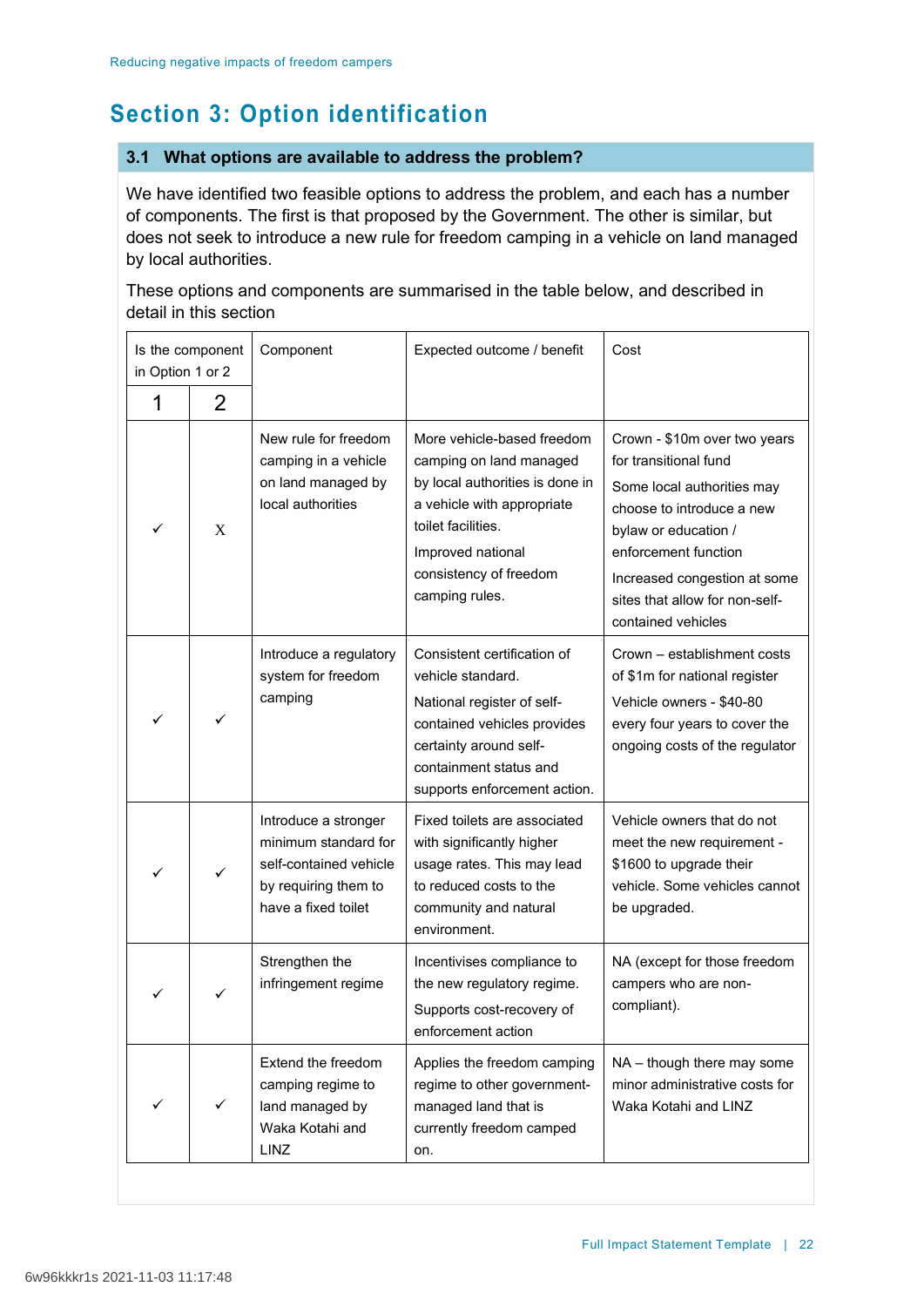## **Option One:**

- **Introduce a new rule for freedom camping in a vehicle on land managed by local authorities**
- **Introduce a regulatory system for vehicle-based freedom camping**
- **Introduce a stronger minimum standard for certified self-contained vehicles by requiring them to have a fixed toilet**
- **Strengthen the infringement regime for freedom camping.**
- **Extend the Freedom Camping Act to land managed by Waka Kotahi and LINZ.**

## **Key features**

- A new requirement would be established in legislation, to require vehicle-based freedom campers on local authority-managed land to stay in a certified self-contained vehicle, unless staying at a site designated by the local authority as suitable for freedom camping in non-self-contained vehicles.
	- o Local authorities would designate these places through a bylaw.
	- o This new rule will not apply to tents, or on public conservation land (PCL) managed by DOC. This is because:
		- It is normal in some types of PCL for people to camp near a vehicleaccessible area or the coast but not near a toilet, and it is expected that campers would dispose of waste appropriately.
		- DOC already has the power to issue notices or make bylaws to control freedom camping where necessary. DOC has advised that it can use the tools available to manage any potential increase in vehicle-based freedom camping on its land, should this occur.
	- o A penalty will be established for an offence against this new requirement.
	- $\circ$  The new rule outlined above would continue to work with freedom camping bylaws and notices, which may have stricter requirements (for example, may only stay for one night, prohibitions from certain sites to protect sensitive flora and fauna).
	- o As with current offences and infringement offences under the Freedom Camping Act 2011, local authorities will continue to have the choice as to the approach they take to achieve compliance.
- A regulatory regime for minimum self-containment standards for a vehicle would be established. This includes:
	- o The establishment of a regulator for self-containment of vehicles. The Plumbers, Gasfitters and Drainlayers Board (PGDB) is the recommended regulator of self-contained vehicles, and given the function of promoting and enforcing adherence to the requirements.
	- $\circ$  The minimum vehicle requirements to be certified as self-contained would be set in Regulations.
	- o The regulator being responsible for approving organisations and individuals as certification authorities, based on criteria to be set out in Regulations.
	- o Certification authorities being responsible for appointing or recognising vehicle inspectors, which would also be set in Regulations.
	- o The regulator would be responsible for establishing and maintaining a register of self-contained vehicles. Some parts of the register will be accessible by enforcement officers and the public.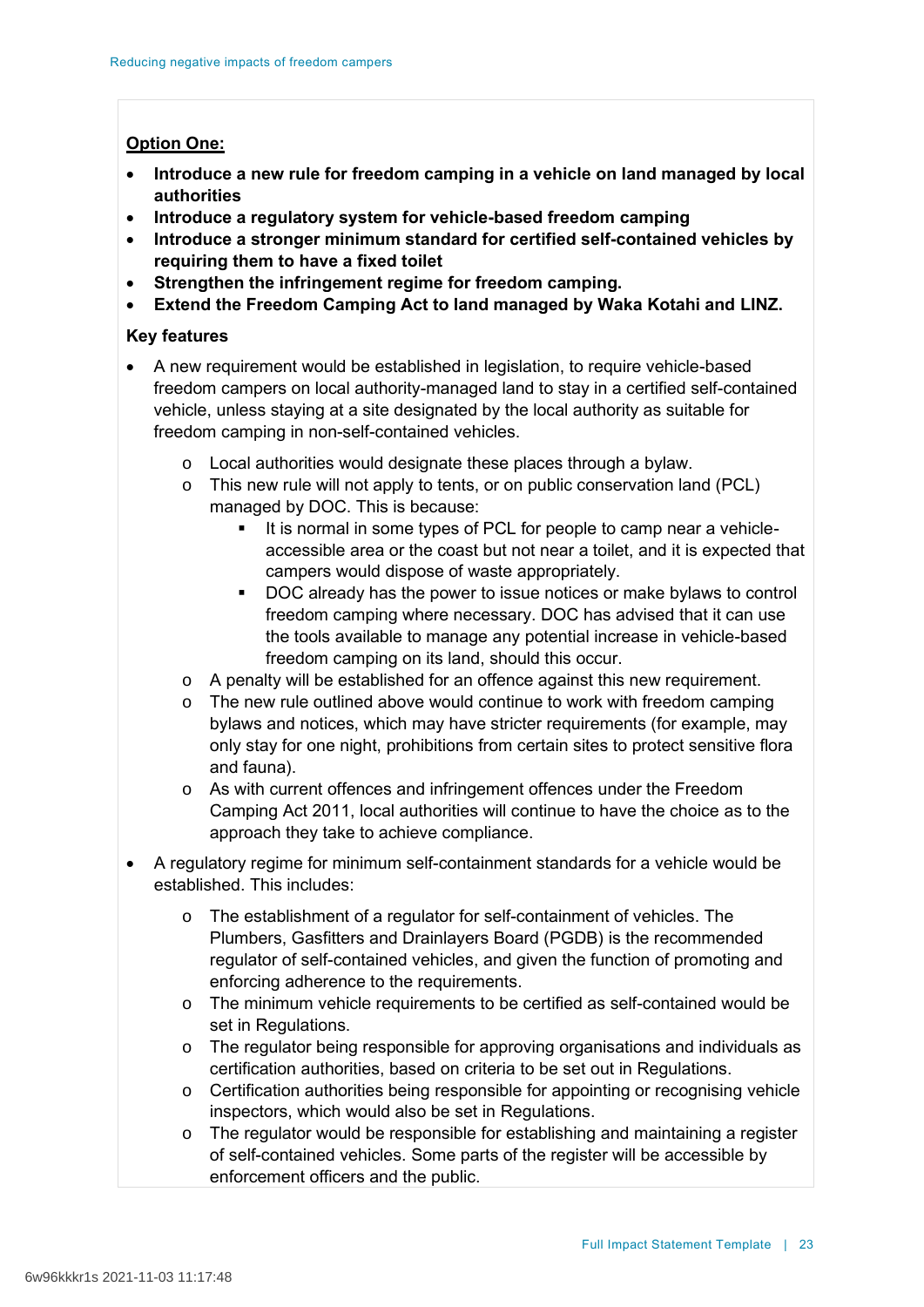- o Certification authorities will issue four-year warrants of self-containment for vehicles that pass checks and ensure this information is recorded, including on the register of self-contained vehicles. These warrants will take a different form and colour to the current voluntary self-contained vehicle standard (blue sticker).
- o A penalty scheme for offences against the new requirements would be introduced.
- $\circ$  Other aspects of the certification process, including criteria for being approved as a certification authority, will be developed in consultation with industry as a part of the development of Regulations.
- The minimum vehicle requirements under the new regulatory regime will require a toilet to be fixed to the vehicle. This includes many types of toilet currently allowed under the voluntary standard (for example, permanent toilet, marine toilet, cassette toilet), **but not** a portable toilet.
	- o Other minimum requirements for self-contained vehicles will be developed in consultation with industry as a part of the development of Regulations.
- A stronger infringement scheme would be implemented for offences under the Freedom Camping Act 2011, including:
	- o New Regulations would be made under the Freedom Camping Act 2011 to put in place a tiered infringement fee (fines) framework: offences which could result in greater harm will have higher fines (than the current default of \$200).
	- o Make rental companies liable for fines received by them as the Registered Person of a vehicle (more commonly known as the owner of the vehicle) but continue to enable them to recover infringement fees from hirers. A hirer/customer would still have the ability to challenge an infringement that has been issued.
	- o Supporting collection of infringements by:
		- Shortening the fine payment period and reminder notice period from 28 days to 14 days.
		- Allowing infringement notices and reminders to be emailed.
- The current and proposed requirements would be extended to enable regulation of freedom camping on land administered by Waka Kotahi and LINZ.
	- $\circ$  For Waka Kotahi land, local authorities would be able to define, through their bylaw, areas of land that are deemed to be 'local authority areas' for the purposes of managing freedom camping. This will be subject to the agreement of Waka Kotahi and provided it is not inconsistent with the use of the land.
	- $\circ$  For LINZ-managed land, freedom camping will be prohibited except where the relevant decision-maker has made a notice to define an area where freedom camping may occur. The notice may also prescribe restrictions that apply to freedom camping in the area.
	- o Local authorities would then be able to enforce on Waka Kotahi-managed land, and LINZ would have the same powers as local authorities and DOC to appoint enforcement officers, including appointing a relevant local authority to be an enforcement officer.
	- o Local authorities would be able to retain any infringements they collect on behalf of Waka Kotahi or LINZ. This would help recover any costs associated with enforcement.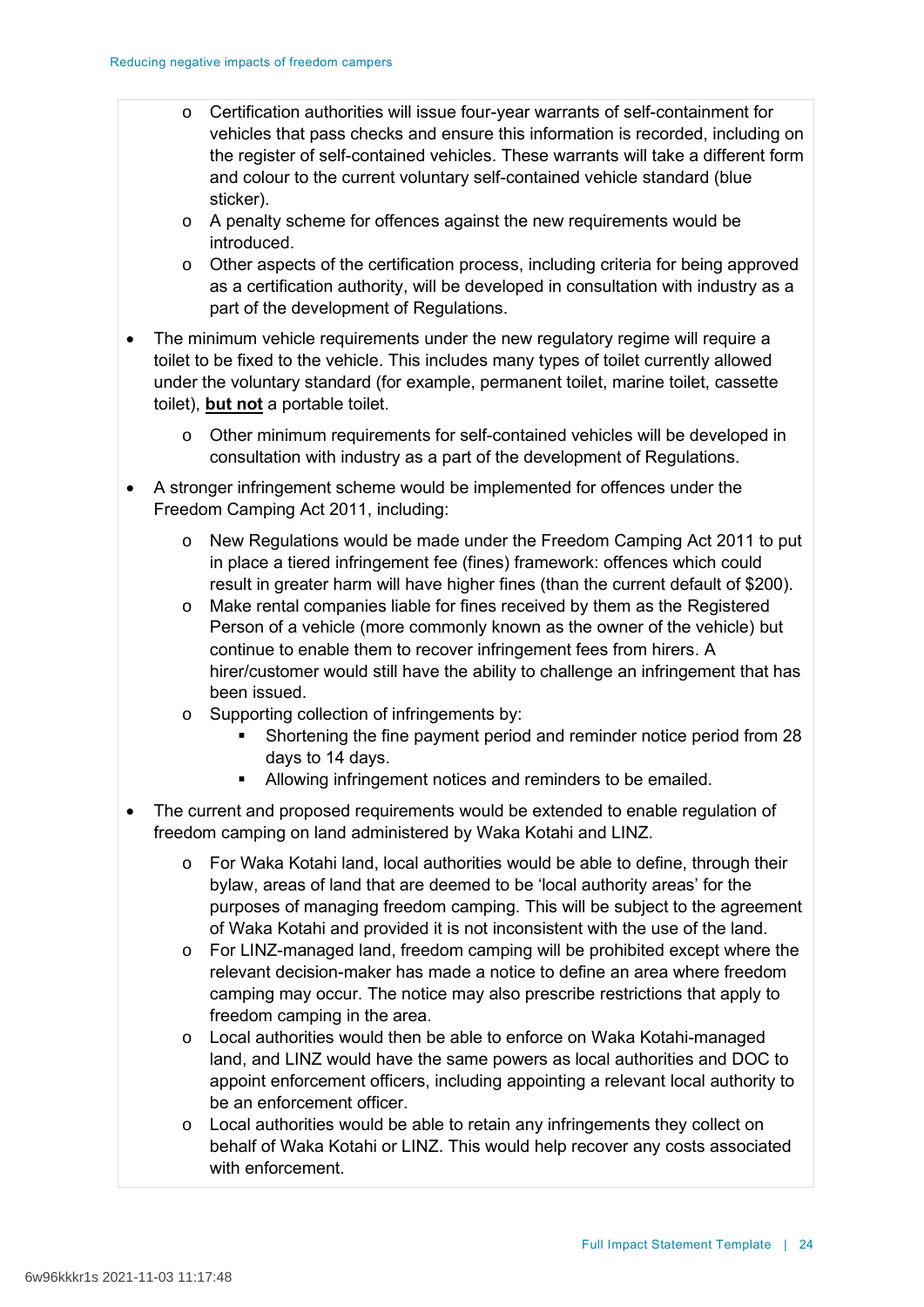### **How it addresses the problem and delivers the objectives**

This option would improve the national consistency of freedom camping rules by requiring most vehicle-based freedom camping on local authority-managed lands to be done in a certified self-contained vehicle. This, coupled with the establishment of new vehicle standards for self-containment, a regulator, higher fines and a suitable penalty for not complying with the new requirement, is expected to drive behaviour change by freedom campers.

### *Impact of the new rule*

This option would introduce a stronger incentive for freedom campers to travel in a selfcontained vehicle, as there would be fewer places – particularly in urban or suburban areas – to freedom camp. It would also send a clear message to domestic and international visitors that they must ensure they have the appropriate facilities and vehicle in which to freedom camp in. It may, however, drive people to freedom camp on PCL (which are exempt from the requirement). It may also increase congestion at some designated freedom camping areas where it is acceptable to freedom camp in a noncertified self-contained vehicle. We do not expect tent usage to significantly increase as a result of this proposal, as most places where people currently freedom camp in a vehicle are not suitable for a tent (e.g. in a car parking lot). Local authorities can also make bylaws prohibiting the use of a tent where necessary.

There is some uncertainty around the number of people who will comply with this rule, in particular those locations which do not currently have a bylaw, and those local authorities with a large area to cover but small ratepayer base. This is because some councils and communities may consider the cost of enforcing the rules greater than the benefit to communities and the local environment of detecting non-compliance.

### *Impact of the regulatory regime*

Establishing a regulatory regime for the self-containment for vehicles would ensure that it is interpreted consistently and certificates are issued appropriately. This would give confidence to enforcement officers and the public that freedom campers using these vehicles have the necessary facilities available to them. This will be of particular benefit to enforcement agencies where the relevant freedom camping bylaw or notice requires the use of self-contained vehicles in a defined area.

The PGDB is the most appropriate entity to be the regulator. This is because it is the regulator for plumbers (as well as gasfitters and drain layers), and has expertise in understanding what the right processes should be in place to monitor and enforce selfcontainment certification. The only identified alternative, Waka Kotahi, is not viable as its expertise is in vehicle and road safety – and the purpose of a vehicle inspection in this instance is primarily sanitary plumbing, so not its core business.

### *Impact of the stronger minimum vehicle standard*

A stronger minimum standard for self-containment will ensure that the public trusts that a vehicle with a self-containment sticker has the facilities on board that are likely to be used by the occupants. While public feedback indicates mixed support for stronger selfcontainment requirements, some of this opposition could be due to the cost and feasibility of upgrading vehicles to have a permanent or plumbed black water tank – should that be the proposed minimum requirement. This, however, is not a proposed or recommended requirement.

The stronger infringement scheme, including higher fines, is expected to act as a disincentive to some freedom campers disposing of waste inappropriately, or buying or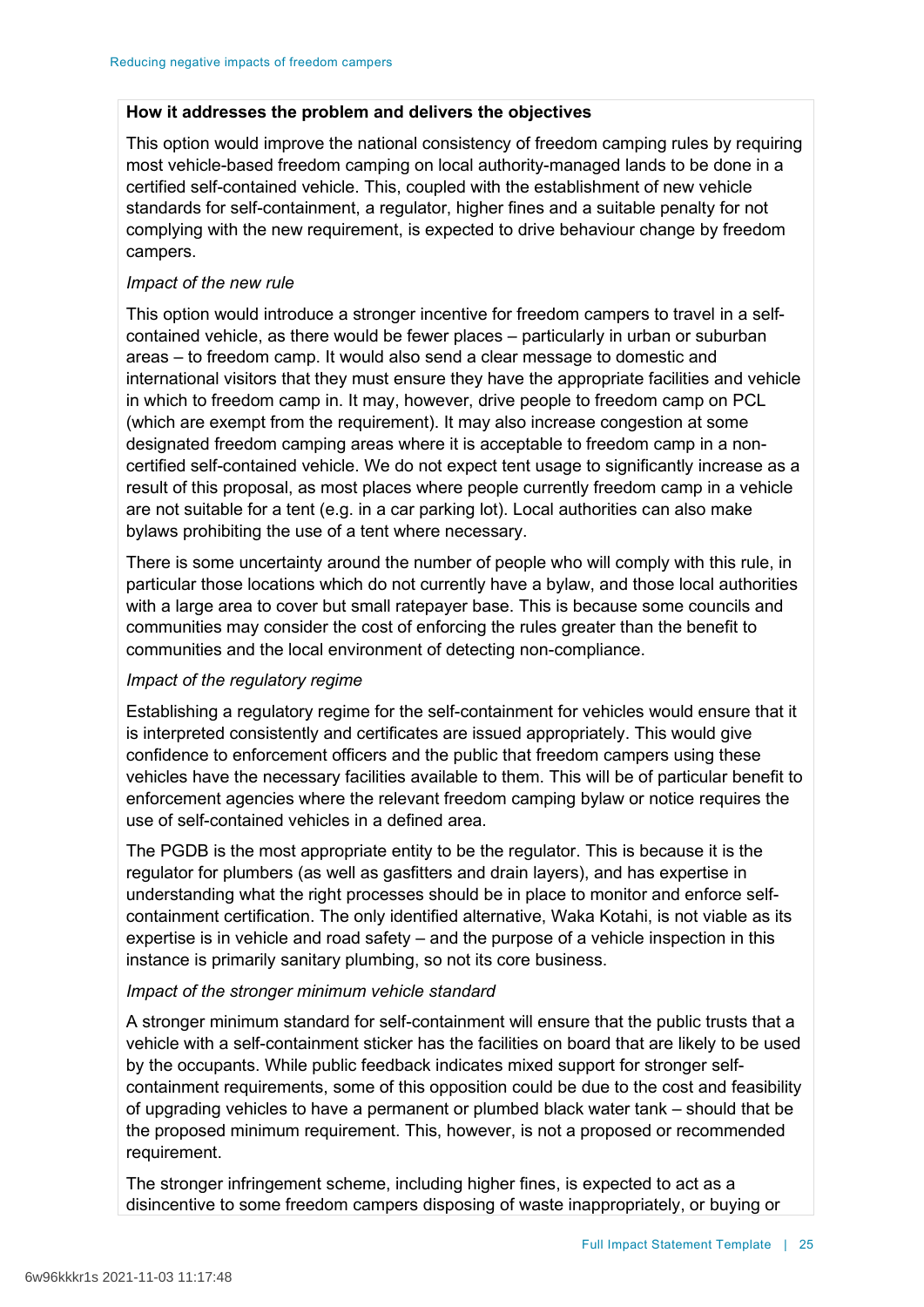hiring budget vehicles without the necessary facilities to meet the requirements of freedom camping bylaws and notices. The prospect of stiffer penalties would provide a strong deterrent to freedom campers who may otherwise be inclined to commit offences. The extent of this effect will rely on the education and information provided to freedom campers. A nationally coordinated information campaign would be most effective.

Similarly, making vehicle owners liable for infringements, coupled with electronic notices and a 14 day payment and reminder period, is likely to substantially increase the likelihood of a freedom camping infringement being paid by a freedom camper that hires a vehicle. This in turn will provide confidence in the compliance regime and enhance deterrence.

People who are experiencing homelessness may be negatively impacted by the higher fines proposed under this option (for example, breaches of local bylaws). This would be an exacerbation of an existing negative impact under the status quo, ie people facing severe housing deprivation are already unlikely to be in a position to pay the current level of \$200 for freedom camping fines.

## **Views of the Responsible Camping Working Group (Working Group) on Option 1**

The Working Group was provided opportunity to engage with the draft proposals in September 2021. They consider that the proposed changes address its concerns around the administration of the voluntary standard for self-contained vehicles, and will provide the tools to councils to better manage vehicle-based freedom camping in the district.

The Working Group also considers that guaranteed funding is needed to support the sustainable management of freedom camping. This could take a similar form to the discontinued Responsible Camping Fund. Without this funding, it considers that some of the gains of the past few years will be lost – regardless of any new regulatory change. If this outcome was to occur, this would impact on social licence, local communities and the environment, and significantly impact the visitor experience for campers.

### **Costs**

This package has a low to moderate cost to implement, and will impose a moderate cost on freedom campers that currently sleep in a non-self-contained vehicle or a selfcontained vehicle with a portable toilet.

### *Cost to Government*

Enforcement officers of local authorities and DOC would have the ability to issue higher fines for infringements they are already detecting. We expect there would also be reduced costs to local authorities for cleaning up waste and litter from freedom campers.

There will be some additional costs to local authorities and DOC to update their processes for managing freedom camping, putting in place material educating campers on the new requirements (such as signage, media campaigns), and introducing an active education and enforcement mechanism through camping ambassadors. The Government will provide transitional funding of \$10m over 2 years to local authorities to support the transition to the regulated regime. This funding will also be used to encourage those local authorities that do not have an active compliance approach to introduce one. This funding need was assessed at \$5m per year, based on prior applications to the Responsible Camping Fund. The Responsible Camping fund was approximately \$8m each year, and also included funding applications for infrastructure and waste management (which will be out of scope for the transitional fund). More sustainable funding mechanisms for freedom camping management activities will need to be explored in the future.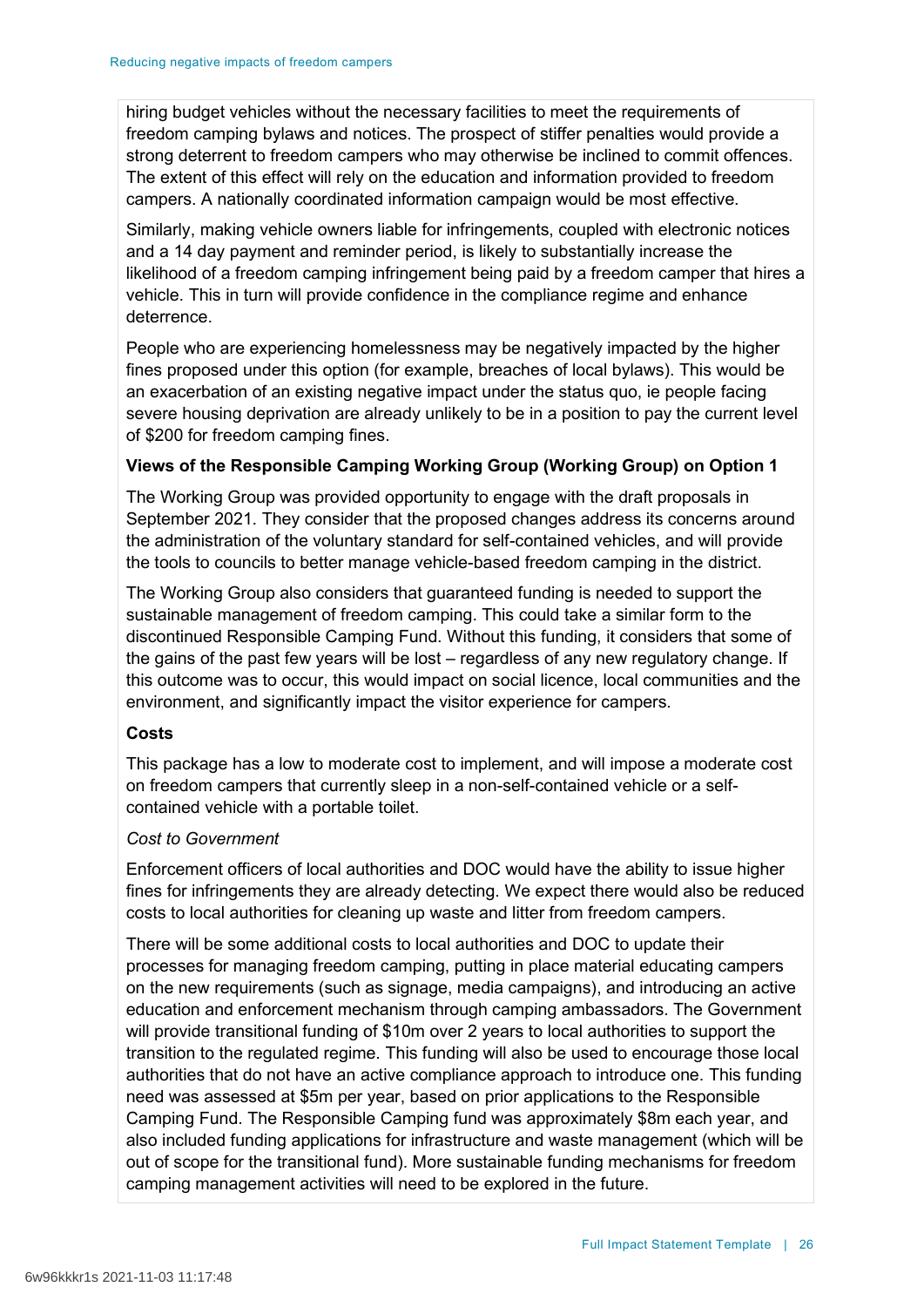There would be some upfront and ongoing costs for the introduction of a regulator for SCVS. Preliminary estimates put the establishment costs of the register for self-contained vehicles at \$1m. PGDB has identified that the ongoing cost of the regulatory functions (including matters such as communications, auditing, and register depreciation costs), will be approximately \$858,000 per annum, and that this will be cost-recovered from freedom campers as a part of the certification process.

### *Cost to freedom campers*

The ongoing regulatory costs will be cost-recovered from certifying authorities (as a part of the approval process) and owners of self-contained vehicles (though the proposed monitoring levy). Freedom campers will be required to pay the levy at the point of certification.

It is unclear how many organisations would apply to be a certifying authority. The PGDB estimates 70,000 vehicles are expected to be certified to the new requirements – but the actual number of vehicles could be as high as 130,000, or as low as 40,000 (depending on whether vehicle owners will choose to certify their vehicle to the new standard, the vehicle upgrade costs, and the ability of vehicle owners to freedom camp in non-selfcontained vehicle on DOC land or at designated sites).

While the actual amount will be prescribed in Regulations; our initial estimate postconsultation is that the cost may be \$40 to \$80 (with 40,000 to 80,000 vehicles certified over a four year period). This is significantly less than what was publicly consulted on (\$125). The existing fee charged by issuing authorities for a certificate under the voluntary standard ranges from no cost to about \$100. It is unclear at this stage what fees the certification authorities would charge for their vehicle certification services under the new regime – but we do not see this changing significantly.

Some vehicle owners, including rental companies, will need to convert or upgrade their vehicle to meet the new minimum self-containment requirements if they wish to continue use of that vehicle for freedom camping at sites that require vehicles to be self-contained. The cost of a basic conversion to a meet the new minimum requirement of a cassette toilet is estimated at \$1600, though this may be higher for some vehicles. A low to moderate number of private vehicle owners (particularly those who sleep in the car at a freedom camping site, or those whose vehicle cannot be upgraded to meet the new requirement) will no longer be able to do so and will need to choose to either hire or buy a self-contained vehicle, camp in a tent, or stay in alternate accommodation. This option is therefore likely to have greater impact on equity for New Zealand freedom campers who use cheaper camping vehicles and who may not be able to afford the cost of retrofitting their vehicle or hiring a vehicle that complies with the new requirements.

The table below provides an indicative potential quantum of costs to upgrade non-selfcontained vehicles used for freedom camping to be self-contained.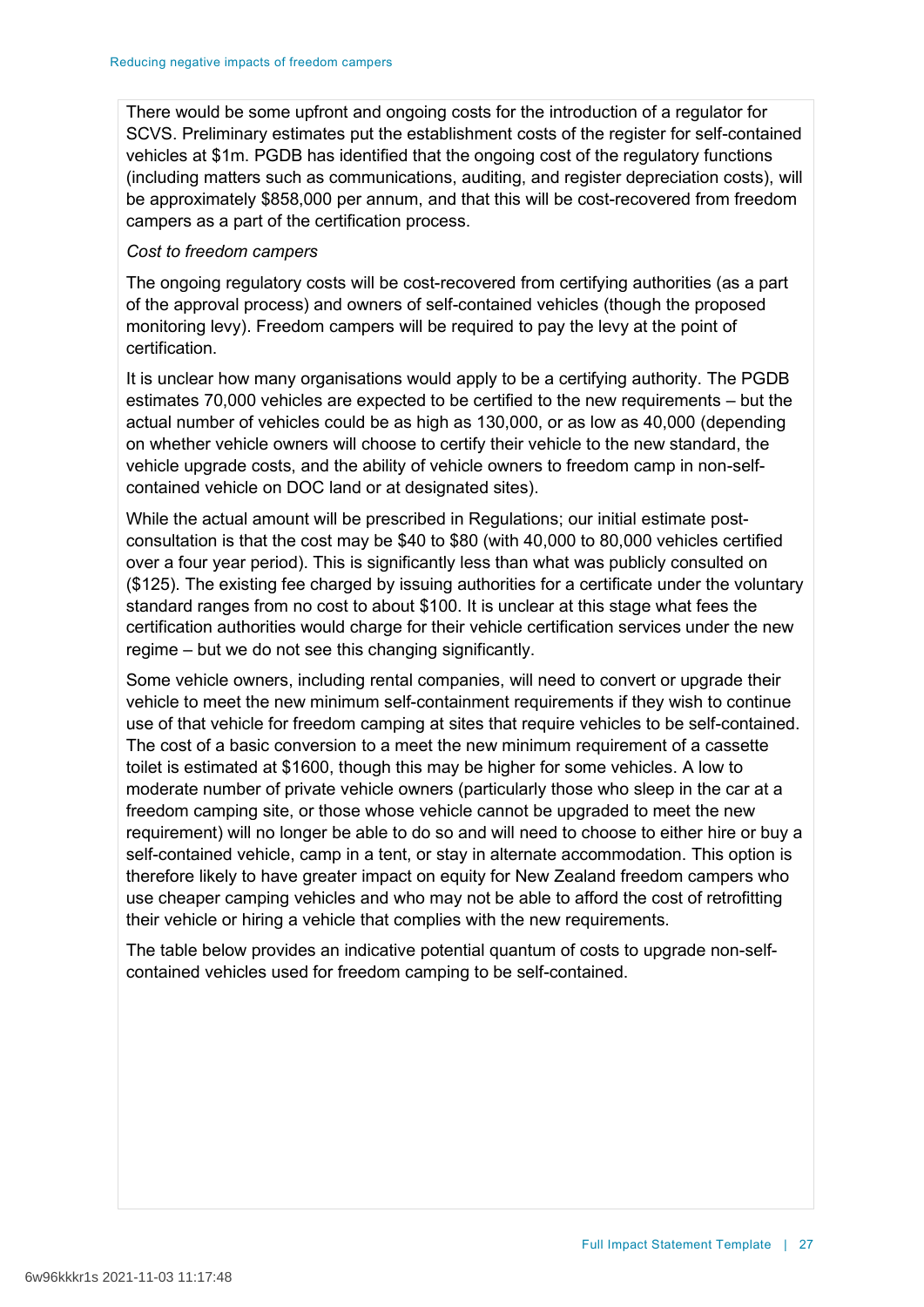| Indicative costs                                                                                                                   | <b>Individuals</b><br>(regulated party)                      | <b>Rental vehicle</b><br><b>businesses</b><br>(regulated/other party) |
|------------------------------------------------------------------------------------------------------------------------------------|--------------------------------------------------------------|-----------------------------------------------------------------------|
| Estimates drawn from the public<br>consultation process, 2021 targeted<br>2019/20<br>research,<br>and<br>summer<br>research        | <b>Vehicles used by</b><br>domestic freedom<br>campers       | <b>Rental vehicles hired</b><br>by international<br>freedom campers   |
| Estimated total number of vehicles<br>without any toilet used to freedom camp<br>in 2019                                           | 1,950                                                        | 5,600                                                                 |
| Estimated total number of vehicles used<br>to freedom camp with a portable toilet                                                  | $10,250 - 16,000$                                            |                                                                       |
| Estimated number of cars (too small to<br>convert to self-contained) used in 2019                                                  | 300 to 1,000                                                 | $900 - 1,500$                                                         |
| Total cost to convert larger vehicles<br>(\$1600 for basic conversion)                                                             | $(11,200 - 17,960 x$<br>\$1600)<br>$$17.92m - $28.74 m$      | $(4,100 - 4,700 x)$<br>\$1600)<br>$$6.56m - $7.52m$                   |
| Total cost to hire a self-contained vehicle<br>(use instead of car) for average length of<br>trips (16.7 nights) $@$ \$100 per day | $(300 - 1,000 \times 16.7)$<br>x \$100<br>$$0.50 m - $1.67m$ | N/A                                                                   |
| <b>Total cost</b>                                                                                                                  | $$19.59m - $29.24m$                                          | $$6.56m - $7.52m$                                                     |

\*Note: the higher figure is applied to the lower band costs above – as that is the substitute effect.

The cost estimates above have a high degree of uncertainty as the total number of issuing authorities and vehicles that are certified to the self-contained vehicle standard is unknown. This includes rental vehicle numbers (as this is commercially sensitive, and not all rental companies engaged with the policy development process). The estimates also assume that the same number of people will freedom camp as in 2019 – it is possible that some freedom campers may choose to not upgrade their vehicle and stay at commercial camping grounds (which typically range from \$10 to \$50 per night for two people) or conservation camping grounds (which range from no charge to \$23 per night per person).

# **Option Two package: Option One minus the new rule for freedom camping in a vehicle on land managed by local authorities**

## **Key features**

This option is the same as Option One, but without the new rule for freedom camping in a vehicle on land managed by local authorities.

# **How it addresses the problem and delivers the objectives**

This option would reproduce most of the benefits as set out in Option One. In particular, those that relate to:

- Introducing a regulatory system for vehicle-based freedom camping
- Introducing a stronger minimum standard for certified self-contained vehicles
- Strengthening the infringement regime for freedom camping
- Extending the Freedom Camping Act to land managed by Waka Kotahi and LINZ.

As such we would still expect to see positive behaviour change from freedom campers as a result of a strengthened infringement scheme. Many vehicle-based freedom campers, but not all, would also choose for their vehicle to be certified to the new regime (including upgrading their vehicle) in order to have certainty around where they can freedom camp across the country. This is because: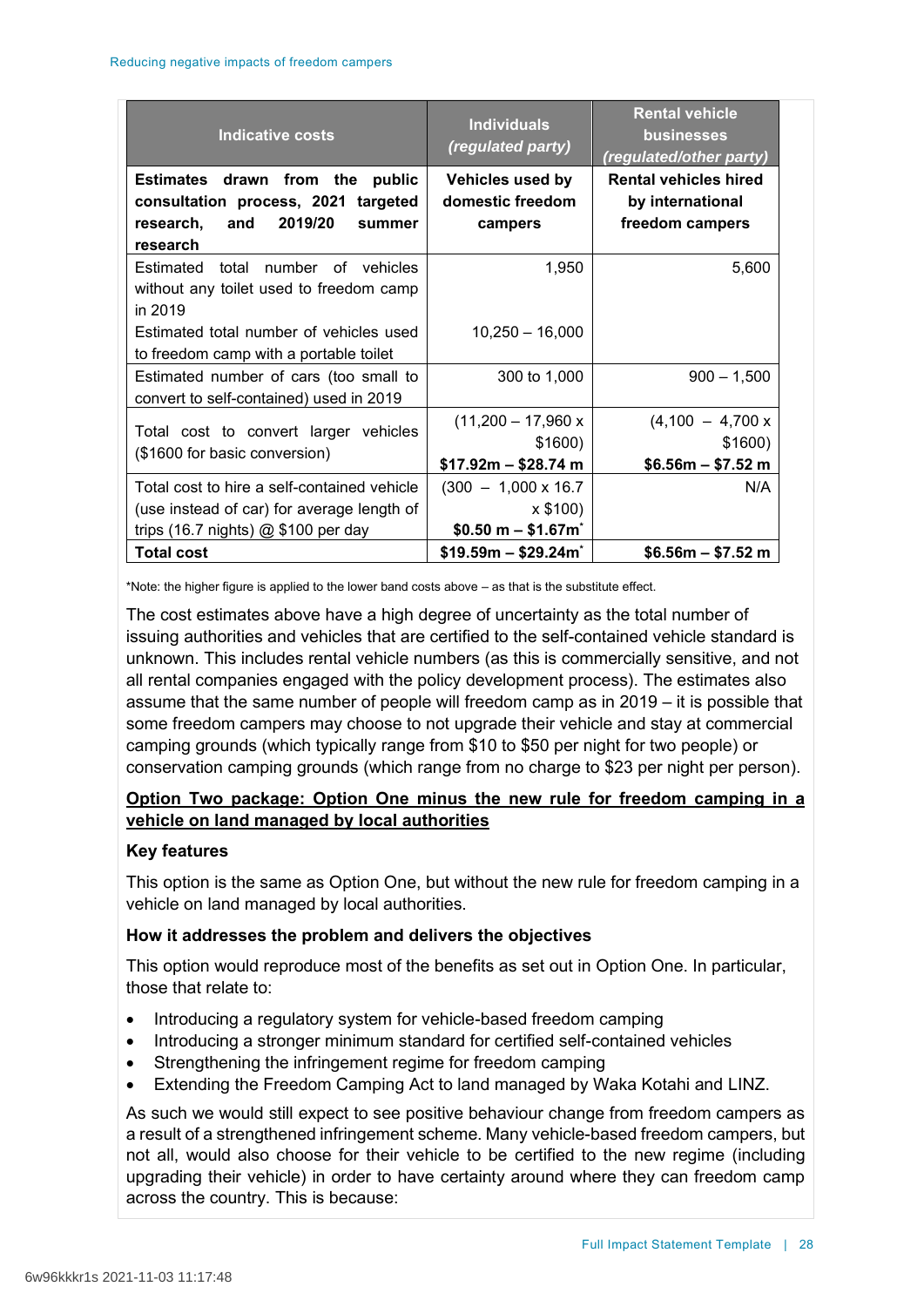- 33 of 67 local authorities currently have in place a freedom camping bylaw that places conditions on freedom camping, including restricting it to self-contained vehicles only (such as Auckland City Council, Kaikōura District Council, Queenstown Lakes District Council and Thames Coromandel District Council)
- 68,000 vehicles are currently certified to the voluntary standard for self-containment, despite there being no national requirement for this.
- Research conducted by Tourism New Zealand for the 2018/19 summer season found that most visitors want to do the right thing, but require guidance and systems in place to know what this is.

This is likely to decrease the number of freedom campers inappropriately disposing of their waste.

This option would however have less impact than the Government's proposed package (Option One above) because it would not have the same effect on behaviour as a rule requiring all vehicle-based freedom camping on land managed by local authorities to be done in a certified self-contained vehicle, should local authorities choose to have an active compliance approach that enforces this rule. However, local authorities could continue to make certified self-containment a requirement in their area through bylaws. In addition, MBIE considers that most vehicle-based freedom campers choose to certify their vehicle as self-contained so they have the ability to freedom camper across New Zealand.

### **Costs**

Fewer freedom campers would upgrade their vehicle to meet the new requirements than Option One. This is because a number of local authorities would likely not put in place a bylaw requiring them to stay in a self-contained vehicle. As such, the total cost to freedom campers is likely to be less than Option One. Conversely, the cost to those that do choose to certify their vehicle to the new requirements is likely to be marginally higher due to the cost-recovery design of the certification process (as fewer vehicles getting certified will result in an increased monitoring levy – as the PGDB's operating costs are fixed).

There would also be a reduced cost on the Crown as there would be no need to provide transitional funding to local authorities. This is because there would be no additional expectation from the community for local authorities to enforce the new rule – and the choice to put in place any restrictions or prohibitions on freedom camping would be the sole responsibility of the relevant local authority.

However, there may be higher costs on local authorities to manage the impact of freedom camping – particularly in those regions that do not currently have in place a bylaw. This is because we would expect more freedom campers that wish to camp in non-self-contained vehicle to seek out those places where it is permitted.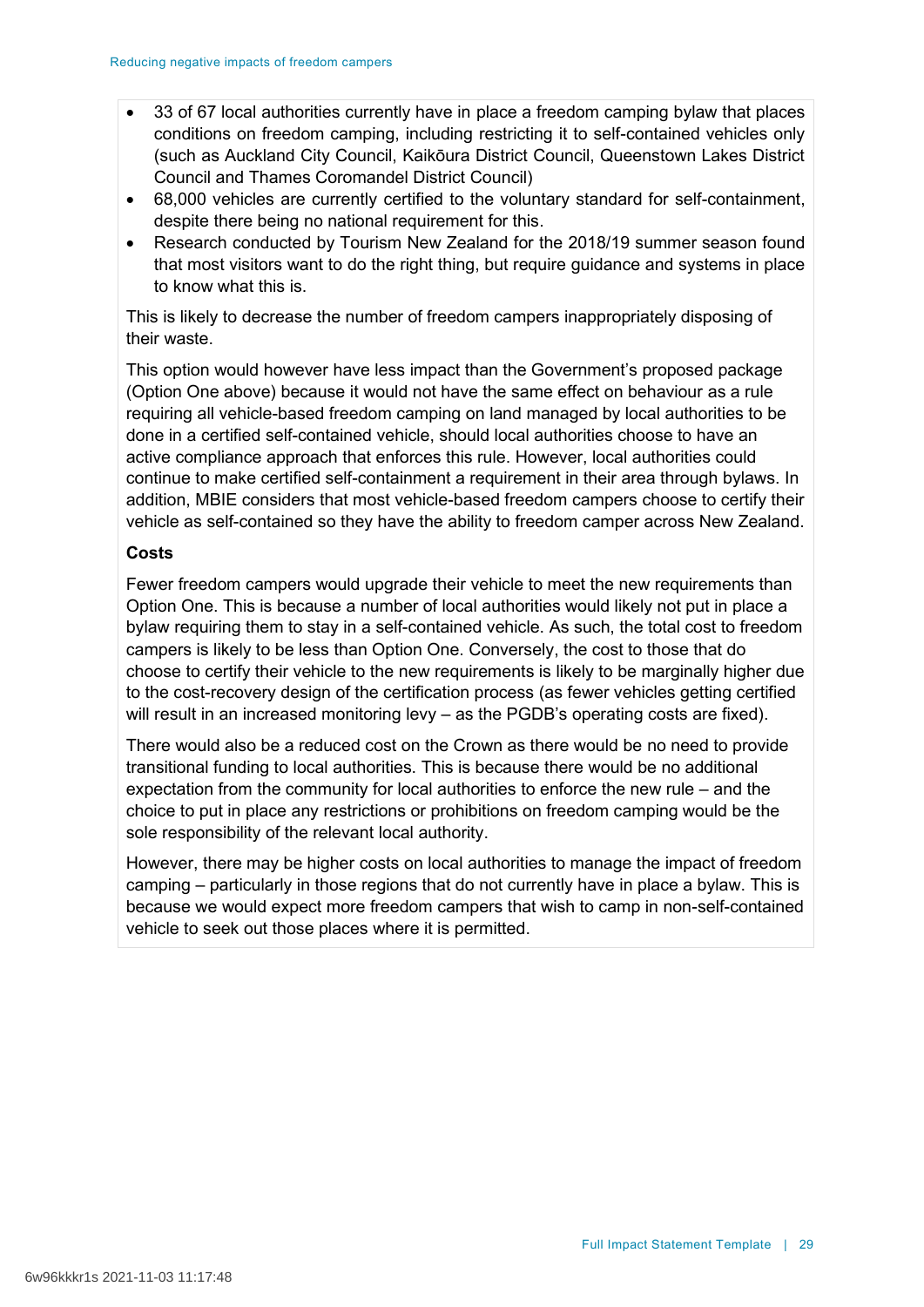### **3.2 What criteria, in addition to monetary costs and benefits, have been used to assess the likely impacts of the options under consideration?**

- 1. Greater likelihood of vehicle-based freedom campers having access to appropriate toilet and waste facilities.
- 2. Increase in public confidence in the system to manage freedom camping.
- 3. Compliance and administration costs are low for regulated parties and enforcement authorities.
- 4. New Zealanders' accessibility is maintained for recreation or tourism at natural or historic places through freedom camping.

At this stage, the criteria have not been weighted, but could be.

### **3.3 What other options have been ruled out of scope, or not considered, and why?**

## **Those publicly consulted on between April 9 and May 16 2021**

*New rule for freedom camping (Proposal 1 and Proposal 2)*

The Government initially consulted on two regulatory proposals to introduce a new rule with how freedom camping was to be undertaken:

- Proposal 1: Make it mandatory for freedom camping in a vehicle to be done in a certified self-contained vehicle.
- Proposal 2: Make it mandatory for freedom campers to stay in a vehicle that is certified self-contained, unless they are staying at a site with toilet facilities (excluding PCL and regional parks).

While both of these options received a high level of support (60 per cent for Proposal 1 and 55 per cent for Proposal 2), neither of these options have been progressed.

Proposal 1 is problematic because it applies to PCL; so applying this rule would significantly impact on New Zealanders' access to the natural environment. It also does not provide flexibility to those councils and communities which welcome (and have the means of) supporting vehicle-based freedom camping in non-self-contained vehicles.

In terms of whether there is an issue on public conservation land now, DOC has only issued 1 freedom camping infringement in the past year, compared with issuing 46 infringements under the Conservation Act 1987, 109 under the Marine Reserves Act 1971, and 41 under the Trade in Endangered Species Act 1989.

DOC has provided evidence that shows that it currently has the tools it needs to manage freedom camping, based on conversations with its frontline staff and operations staff responsible for drafting Freedom Camping Notices. If an issue was to arise at sites as a result of the recommended option in this impact statement, DOC has the necessary tools and processes in place to manage this. Proposal 2 is not suitable as:

- Self-containment facilities are more than just toilets (for example, a laundry, kitchen, sink).
- It could become administratively complex when determining minimum toilet requirements (for example, number of toilets per person, toilet opening hours, minimum distance from a toilet, what happens if a toilet stops working).

For the reasons listed above, another option would be to require all freedom camping, regardless of whether it is tent or vehicle-based, to be done in a certified self-contained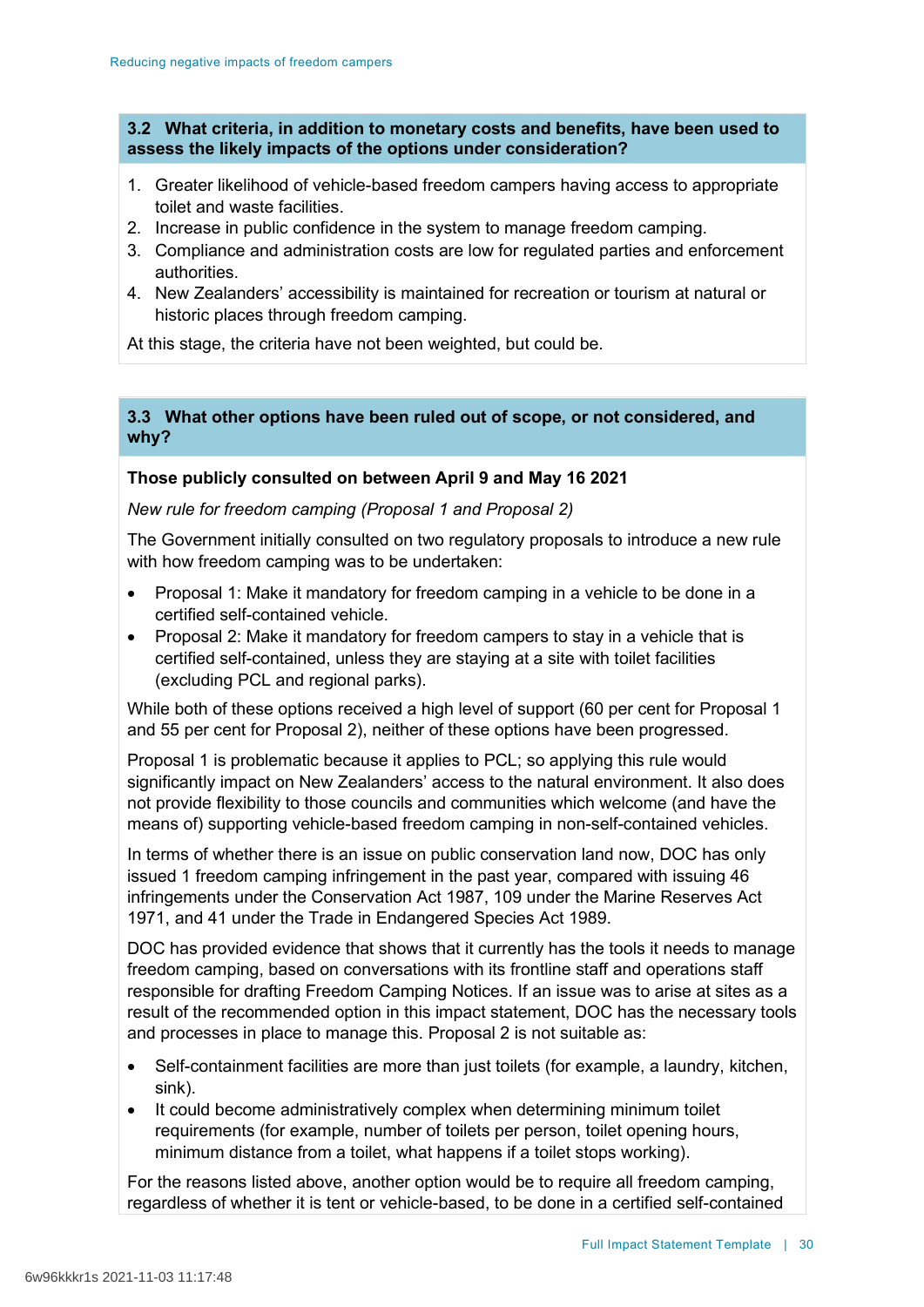vehicle. This would raise more significant issues around access to conservation land than Proposal 1.

### *Require fixed toilets and permanent black water tanks (Proposal 4)*

The Government asked for feedback on whether the minimum standard for selfcontainment could be set higher – for example to require self-contained vehicles to have permanently fixed toilets and black water tanks. Based on feedback received from industry peak bodies, camping organisations and the publicthis is not viable as it would substantially increase the barrier to entry for people to freedom camp. Many submissions also noted that some types of vehicles cannot be upgraded to have a permanent black water tanks, for example, by putting it over the maximum acceptable tonnage for the vehicle class.

Most vehicle-based freedom campers would be impacted by such a change – with at least 85 per cent of vehicles currently certified as self-contained having a vehicle with a removable black water tank. The average cost to vehicle owners of such a change (if they wished to freedom camp) would be at least \$6700 for existing vehicles, some of which would not be able to be upgraded, to have a permanent black water tank. Others may have to purchase an entirely new vehicle that would meet this requirement, potentially devaluing any existing vehicle which would no longer be suitable for freedom camping on land managed by local authorities.

Other parts of the minimum self-containment requirements are not explored in this impact statement as this is to be included in Regulations that are yet to be consulted on or developed.

### *Vehicle confiscation and clamping (part of Proposal 3)*

The Government asked for feedback on whether the grounds for confiscating vehicles that are breaking the rules should be expanded. There is little support from local authorities, the public or the Department of Conservation in expanding the grounds for vehicle confiscation. This is because it is not considered proportionate to the offence, impounding vehicles is resource intensive and costly for councils, and it can disproportionately those experiencing homelessness. Local authorities also noted that there would be an expectation from some parts of the community that vehicles that broke the rules would be impounded by the council.

Based on feedback and submissions received from local authorities, the above rationale also applies to vehicle clamping.

### **Those not publicly consulted on**

### *Just providing funding, but no regulatory change*

The Government could look at introducing some form of guaranteed funding but without making regulatory change. While addressing some of the freedom camping pressures (in particular operating costs such as increased waste and Camping Ambassadors), this would not have the same impact as some of the proposed regulatory changes, including:

- Introducing regulatory oversight of self-contained vehicles. As mentioned in section 2.1, failure to introduce a regulator over the system will mean that anyone can continue to set themselves up as an issuing authority to the self-contained vehicle standard, and it will be difficult for enforcement officers to determine if a vehicle is legitimately certified or not.
- Equipping councils to have the tools they need to enforce freedom camping rules and bylaws. The current infringement level, and the mechanisms for collection, mean that it is expensive and difficult for councils to chase infringements that are issued.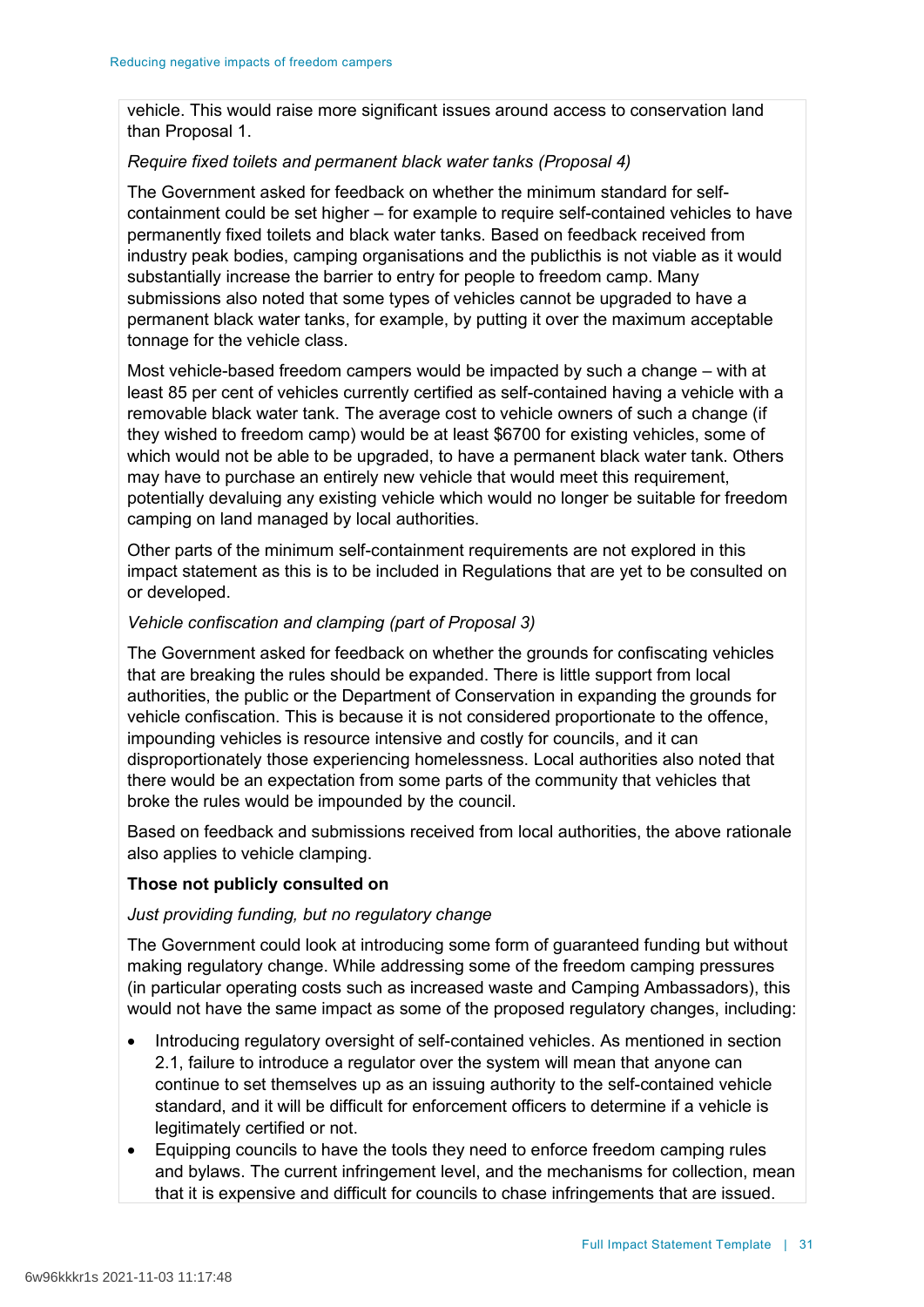• Ensuring all self-contained vehicles have an on-board toilet that is used.

In addition, funding alone has not managed to address peoples' perceptions about freedom camping as contributing to environmental and community issues – as evidenced previously in this impact statement.

### *Information campaigns to inform freedom campers on how to camp responsibly*

The Government could also provide funding, and/or work with sector stakeholders, to better inform visitors on how to responsibly freedom camp. While this may result in some improved behaviour from visitors and should be considered part of implementation (such as updated information for visitors, news articles, social media), we do not consider this alternative option in isolation would achieve the same impact as the recommended option. Amongst other things, this is because:

- There are incentives on people to disregard the rules in place, if they consider the impact their action will have is low and they will not be held responsible.
- Over the 2020/21 summer season, local authorities reported that their primary freedom camping issue was New Zealanders disregarding the local rules in place, and who "considered it their right to freedom camp wherever and however they wanted to" despite there being signage in place advising campers on the local freedom camping requirements.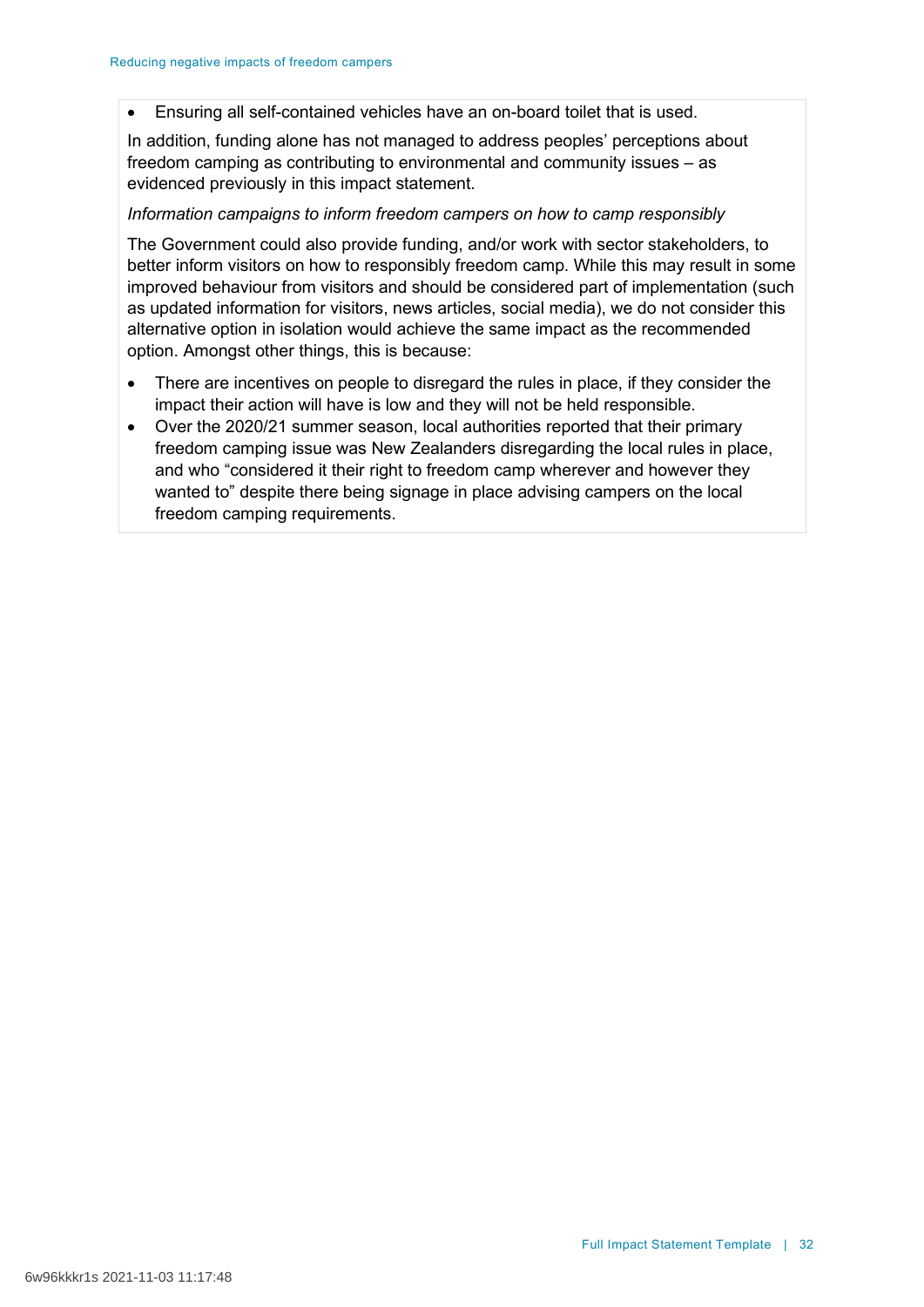# **Section 4: Impact Analysis Marginal impact: How does each of the options identified in section 3.1 compare with taking no action under each of the criteria set out in section 3.2?**

| <b>Criteria</b>                                                                                                                              | <b>No</b><br>action | Option One package (regulatory system, stronger standard and<br>new rule)                                                                                                                                                                                                                                                                                                                                                                                                                                                                                                                                                       | Option Two package (regulatory system and stronger standard)                                                                                                                                                                                                                                                         |
|----------------------------------------------------------------------------------------------------------------------------------------------|---------------------|---------------------------------------------------------------------------------------------------------------------------------------------------------------------------------------------------------------------------------------------------------------------------------------------------------------------------------------------------------------------------------------------------------------------------------------------------------------------------------------------------------------------------------------------------------------------------------------------------------------------------------|----------------------------------------------------------------------------------------------------------------------------------------------------------------------------------------------------------------------------------------------------------------------------------------------------------------------|
| <b>Greater</b><br>likelihood of<br>vehicle-based<br>freedom<br>campers having<br>access to<br>appropriate<br>toilet and waste<br>facilities. | $\mathbf 0$         | ++<br>Certified self-contained vehicles will have improved facilities<br>associated with higher use by freedom campers.<br>Higher fines and a register of self-contained vehicles will support<br>enforcement and result in better behaviour (as it will be known if<br>a vehicle is legitimately certified or not).<br>Clear national expectation about vehicle-based freedom<br>campers needing to be self-contained when camping on local<br>authority land, except at designated sites.<br>More self-contained vehicles will have adequate facilities, as<br>most vehicle-based freedom camping will be required to be done | ÷.<br>Certified self-contained vehicles will have improved facilities<br>associated with higher use by freedom campers.<br>Higher fines and a register of self-contained vehicles will support<br>enforcement and result in better behaviour (as it will be known if<br>a vehicle is legitimately certified or not). |
|                                                                                                                                              |                     | in a certified self-contained vehicle.                                                                                                                                                                                                                                                                                                                                                                                                                                                                                                                                                                                          |                                                                                                                                                                                                                                                                                                                      |
| Increase in<br>public<br>confidence in<br>system to<br>manage freedom                                                                        | 0                   | $++$<br>Introducing a regulatory regime with national oversight and a<br>public register will support public confidence in knowing whether<br>a vehicle is certified or not.                                                                                                                                                                                                                                                                                                                                                                                                                                                    | ÷<br>Introducing a regulatory regime with national oversight and a<br>public register will support public confidence in knowing whether<br>a vehicle is certified or not.                                                                                                                                            |
| camping                                                                                                                                      |                     | Stronger minimum sanitary requirements will support public<br>confidence in whether a certified self-contained vehicle has<br>adequate facilities.                                                                                                                                                                                                                                                                                                                                                                                                                                                                              | Stronger minimum sanitary requirements will support public<br>confidence in whether a certified self-contained vehicle has<br>adequate facilities.                                                                                                                                                                   |
|                                                                                                                                              |                     | Making rental companies liable for fines will increase public<br>confidence that freedom campers will face the consequences of<br>non-compliance.                                                                                                                                                                                                                                                                                                                                                                                                                                                                               | Making rental companies liable for fines will increase public<br>confidence that freedom campers will face the consequences of<br>non-compliance.                                                                                                                                                                    |
|                                                                                                                                              |                     | A nationally consistent rule applied across the country may<br>support public acceptance around the minimum expectations of<br>freedom campers.                                                                                                                                                                                                                                                                                                                                                                                                                                                                                 |                                                                                                                                                                                                                                                                                                                      |
|                                                                                                                                              |                     | Rental companies are more likely to ensure their vehicles meet<br>the new self-containment requirements.                                                                                                                                                                                                                                                                                                                                                                                                                                                                                                                        |                                                                                                                                                                                                                                                                                                                      |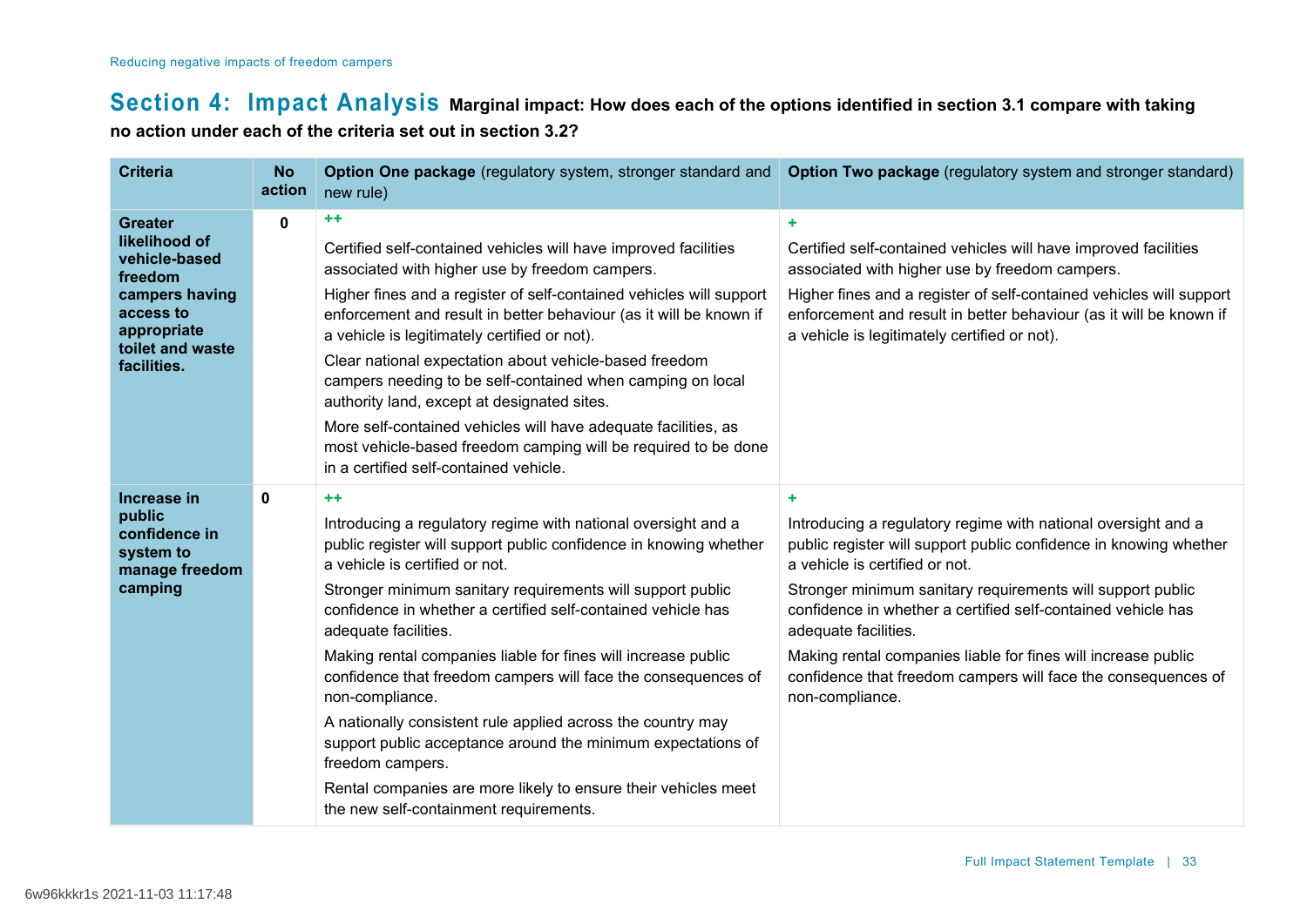| <b>Criteria</b>                                                                                              | <b>No</b><br>action | Option One package (regulatory system, stronger standard and<br>new rule)                                                                                                                                 | Option Two package (regulatory system and stronger standard)                                                                    |
|--------------------------------------------------------------------------------------------------------------|---------------------|-----------------------------------------------------------------------------------------------------------------------------------------------------------------------------------------------------------|---------------------------------------------------------------------------------------------------------------------------------|
| <b>Compliance and</b>                                                                                        | 0                   | 0                                                                                                                                                                                                         | ٠                                                                                                                               |
| administration<br>costs are low                                                                              |                     | National register of self-contained vehicles reduces compliance<br>costs for councils and the Department of Conservation.                                                                                 | National register of self-contained vehicles reduces compliance<br>costs for councils and the Department of Conservation.       |
|                                                                                                              |                     | Making rental companies liable for fines (and providing them with<br>the tools to recoup costs) will increase collection rates.                                                                           | Making rental companies liable for fines (and providing them with<br>the tools to recoup costs) will increase collection rates. |
|                                                                                                              |                     | Owners of self-contained vehicles face a relatively low<br>certification fee.                                                                                                                             | People can choose to camp in non-self-contained vehicle,<br>provided they also abide by freedom camping bylaws and              |
|                                                                                                              |                     | Most vehicle owners will have to upgrade or modify their vehicle<br>(basic conversion costs \$1600), or stay in alternative<br>accommodation.                                                             | notices.<br>Owners of self-contained vehicles face a relatively low<br>certification fee.                                       |
|                                                                                                              |                     | Owners of self-contained vehicles face a relatively low<br>certification fee.                                                                                                                             | Some owners may opt to convert vehicles (basic conversion<br>costs \$1600).                                                     |
|                                                                                                              |                     | The provision of transitional funding for councils will help reduce<br>compliance costs for education/enforcement initiatives (e.g.<br>camping ambassadors) and through the development of new<br>bylaws. |                                                                                                                                 |
| New Zealanders'<br>accessibility<br>maintained for<br>recreation or<br>tourism through<br>freedom<br>camping | 0                   | Compliance and vehicle upgrade costs will have a moderate to<br>large impact on low income New Zealanders.                                                                                                | Compliance costs will have low impact on New Zealanders.                                                                        |
| <b>Overall</b><br>assessment                                                                                 |                     | ٠                                                                                                                                                                                                         | ÷                                                                                                                               |

**Key:**

**++** much better than doing nothing/the status quo

- **+** better than doing nothing/the status quo
- **0** about the same as doing nothing/the status quo
- **-** worse than doing nothing/the status quo
- **- -** much worse than doing nothing/the status quo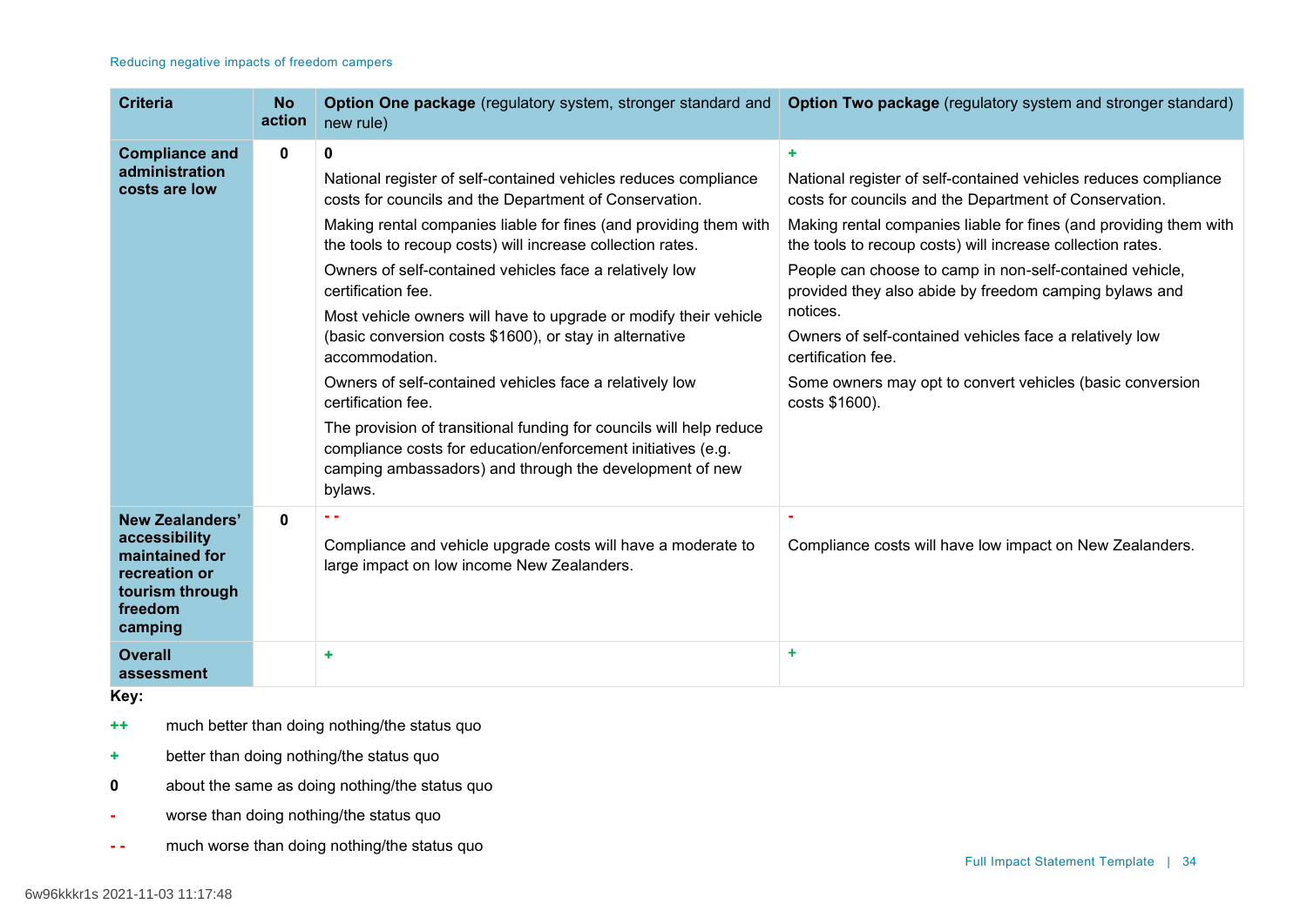# **Section 5: Conclusions**

**5.1 What option, or combination of options is likely to best address the problem, meet the policy objectives and deliver the highest net benefits?**

Our view is that Option One best addresses the identified problem of some freedom campers using vehicles that are not self-contained to stay in places where there are no facilities to support them, and/or breach freedom camping bylaws and notices.

This is because it:

- Sets out a minimum expectation for all vehicle-based freedom camping in New Zealand, in that it must be done in a certified self-contained vehicle if staying on land managed by local authorities.
- Introduces regulatory oversight of self-contained vehicles.
- Sets higher requirements around self-containment.
- Still allows for local authorities and DOC to set rules around how freedom camping will operate in their district, including allowing for freedom camping in non-self-contained vehicles.
- Strengthens the infringement regime.

This will decrease instances of inappropriate disposal of waste by freedom campers in vehicles, reduce clean-up costs, increase the collection rate of infringements and help rebuild the social licence for freedom camping to operate.

# **5.2 Summary table of costs and benefits of the preferred approach**

## **Additional costs of proposed approach compared to taking no action**

| <b>Affected parties</b><br>(identify)             | <b>Comment: nature of cost or benefit</b><br>(eg, ongoing, one-off), evidence and<br>assumption (eg, compliance rates),<br>risks                                                                          | <b>Impact</b><br>\$m present value<br>where appropriate, for<br>monetised impacts;<br>high, medium or low<br>for non-monetised<br>impacts | <b>Evidence</b><br>certainty<br>(High,<br>medium or<br>low) |
|---------------------------------------------------|-----------------------------------------------------------------------------------------------------------------------------------------------------------------------------------------------------------|-------------------------------------------------------------------------------------------------------------------------------------------|-------------------------------------------------------------|
| <b>PGDB</b><br>(regulator and<br>regulated party) | Crown capital and operational<br>investment to establish the national<br>register for self-contained vehicles.<br>This is funded through the<br>International Visitor (Conservation<br>and Tourism) Levy. | \$1.00 m (capex)                                                                                                                          | Medium                                                      |
| Vehicle owners<br>(regulated parties)             | Vehicle upgrade costs                                                                                                                                                                                     | \$1600 per vehicle                                                                                                                        | Medium                                                      |
|                                                   | Total annual recovered cost for the<br>self-containment regulatory regime<br>(PGDB)                                                                                                                       | \$0.86m (opex)<br>$$40-80$ to be cost<br>recovered if 10,000-<br>20,000 vehicles<br>certified each year)                                  | High<br>Medium                                              |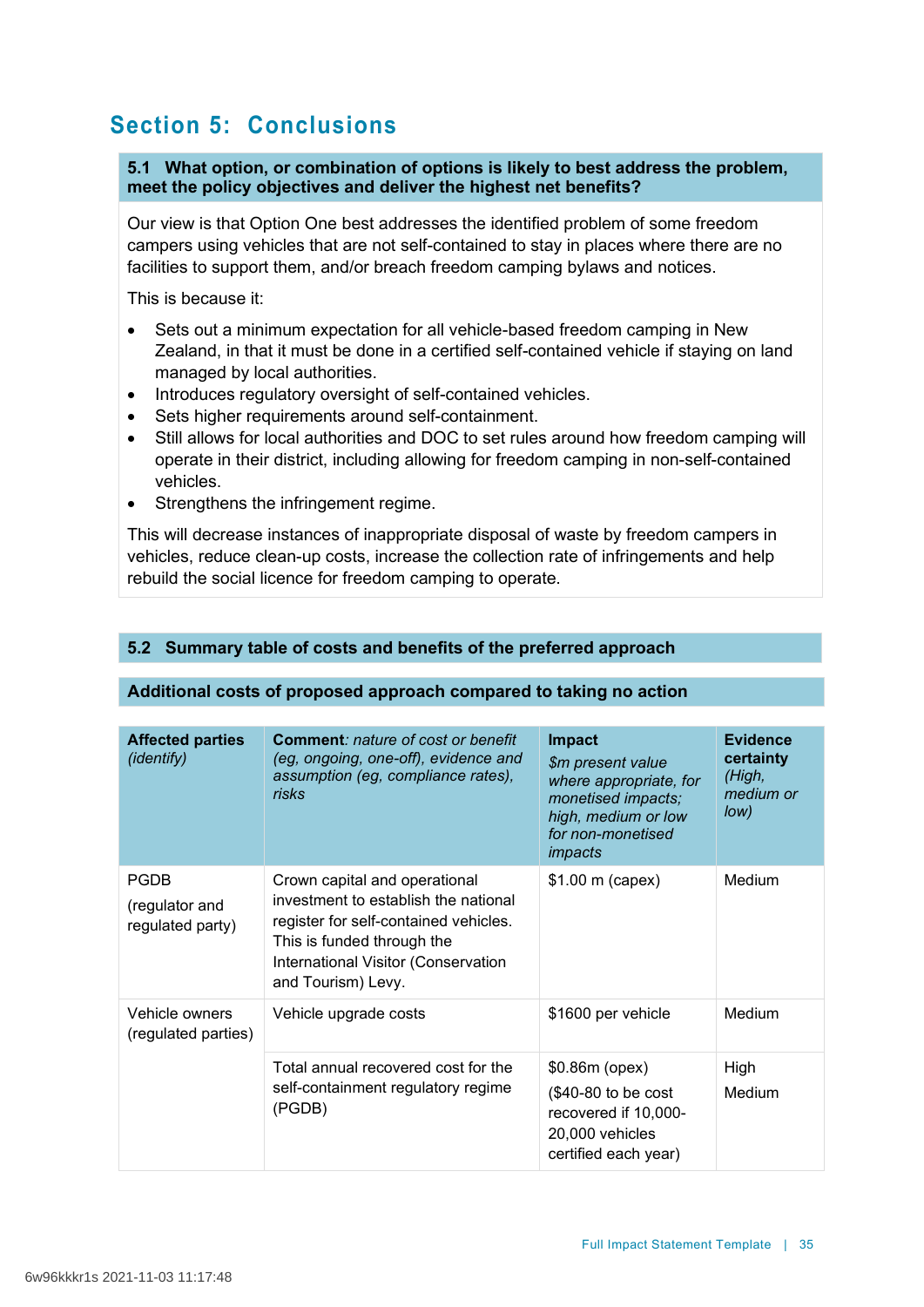| Rental vehicle<br>companies (other<br>parties) | Rental vehicle companies are<br>included as a regulated party above,<br>but they will also have other costs, eg<br>provision of updated information to<br>their customers about new<br>requirements. | Unknown - probably<br>low                                  | Low                                   |
|------------------------------------------------|------------------------------------------------------------------------------------------------------------------------------------------------------------------------------------------------------|------------------------------------------------------------|---------------------------------------|
| Local authorities<br>(Regulators)              | More local authorities may need to<br>implement or introduce a freedom<br>camping bylaw. Funding is limited<br>however to the transitional period<br>only.                                           | Unknown - possibly<br>low                                  | Medium                                |
| Wider government                               | Cost of transitional fund (that will<br>support education and enforcement<br>of new requirements)<br>Cost to educate and inform the public<br>about the new requirements.                            | \$10m<br>Unknown - probably<br>low                         | Medium<br>Medium                      |
| <b>Total Monetised</b><br>Cost                 | If no vehicles are upgraded<br>If 5000 vehicles are upgraded to<br>meet new requirements<br>If 10,000 vehicles are upgraded<br>If 15,000 vehicles are upgraded<br>If 20,000 vehicles are upgraded    | \$11.86 m*<br>\$19.86m<br>\$27.86m<br>\$35.86m<br>\$43.86m | Low<br>Low<br>Medium<br>Medium<br>Low |
| Non-monetised<br>costs                         |                                                                                                                                                                                                      | Possibly moderate                                          |                                       |

\*Note: Calculated figures only include one year of operating costs for the PGDB.

# **Expected benefits of proposed approach compared to taking no action**

| <b>Affected parties</b><br>(identify)    | <b>Comment: nature of cost or benefit</b><br>(eg, ongoing, one-off), evidence and<br>assumption (eg, compliance rates),<br><b>risks</b>                          | <b>Impact</b><br>\$m present value<br>where appropriate, for<br>monetised impacts;<br>high, medium or low for<br>non-monetised impacts | <b>Evidence</b><br>certainty<br>(High,<br>medium or<br>Iow) |
|------------------------------------------|------------------------------------------------------------------------------------------------------------------------------------------------------------------|----------------------------------------------------------------------------------------------------------------------------------------|-------------------------------------------------------------|
| Vehicle owners<br>(Regulated<br>parties) | Increased public trust in the self-<br>contained vehicles some use, and<br>improved tourism experiences                                                          | Low                                                                                                                                    | Medium                                                      |
| Rental vehicle<br>companies              | Businesses may experience higher<br>demand for more premium, self-<br>contained vehicles                                                                         | Low                                                                                                                                    | Low                                                         |
| The public<br>(Other parties)            | The public will have increased<br>confidence in the management of<br>freedom camping and will<br>experience less loss from harms<br>generated by freedom campers | Medium                                                                                                                                 | Medium                                                      |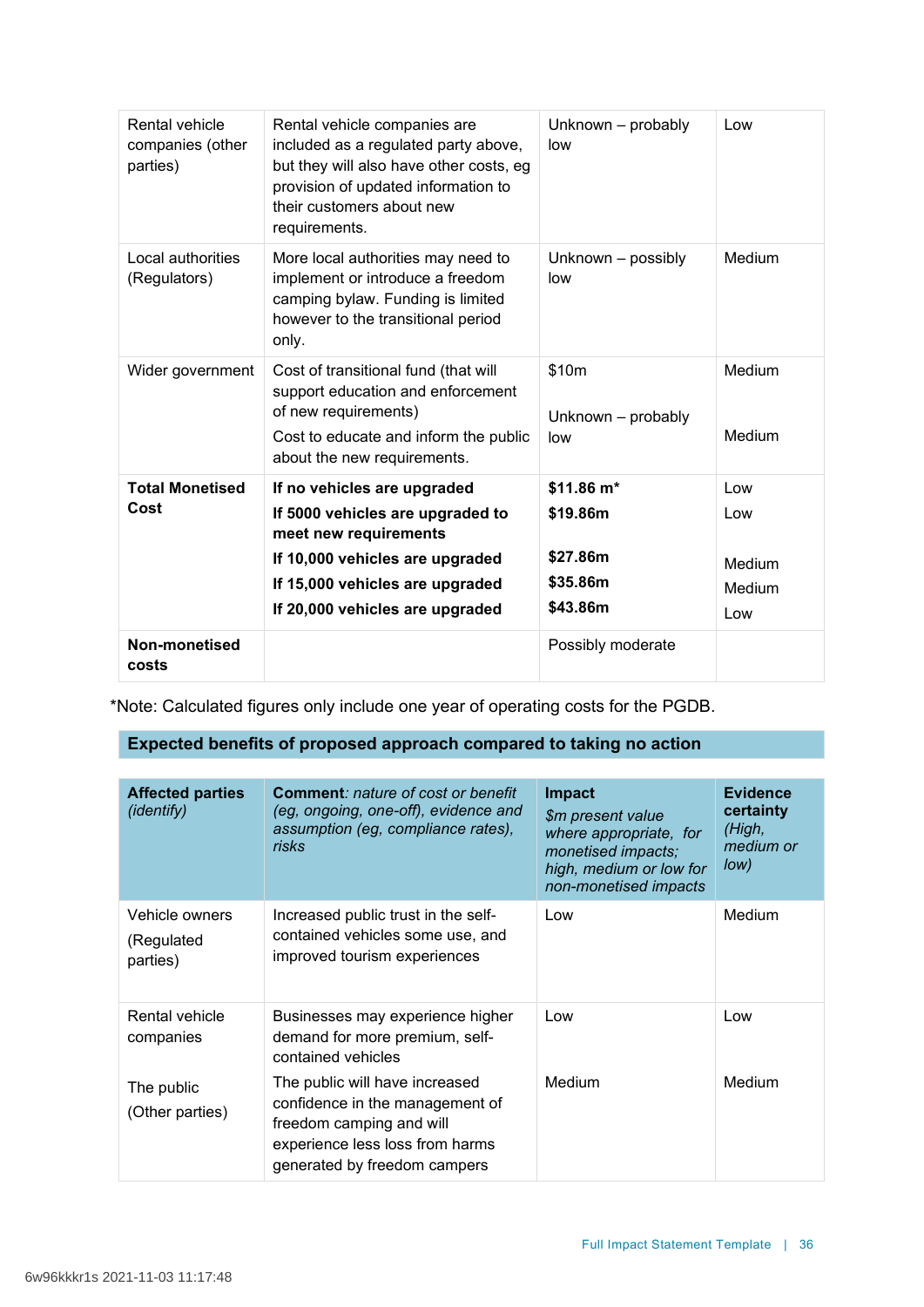| Local authorities<br>(Regulators)        | Fewer offences to deal with and<br>therefore lower management costs<br>Improved collection of infringements | Medium<br>Low | Medium<br>High |
|------------------------------------------|-------------------------------------------------------------------------------------------------------------|---------------|----------------|
| Wider government                         | Improved awareness of the freedom<br>camping requirements                                                   | Medium        | Low            |
| <b>Total Monetised</b><br><b>Benefit</b> |                                                                                                             |               |                |
| Non-monetised<br>benefits                |                                                                                                             |               |                |

# **5.3 What other impacts is this approach likely to have?**

Increasing the requirements for self-containment may have some impacts on the vehicle market. There is a high level of uncertainty about the extent to which any of the options may lead to vehicle owners retiring vehicles from the fleet or converting them to other uses.

There will likely be localised environmental benefits from better management of sites (for example, less pollution). However the exact benefit is unable to be stated, as we are unable to quantify the current level of harm being caused by vehicle-based freedom camping.

The impacts on those experiencing homelessness should be minor if the approach set out in section 6.1 is introduced.

There may be increased numbers of people freedom camping in tents, or people choosing to stay at commercial/conservation camping grounds, where permitted. This may result in increased congestion at some sites.

The provision of transitional funding may provide increased awareness on the freedom camping requirements and how to be a responsible freedom camper – particularly in those areas or regions that have not received funding for education or enforcement in the past.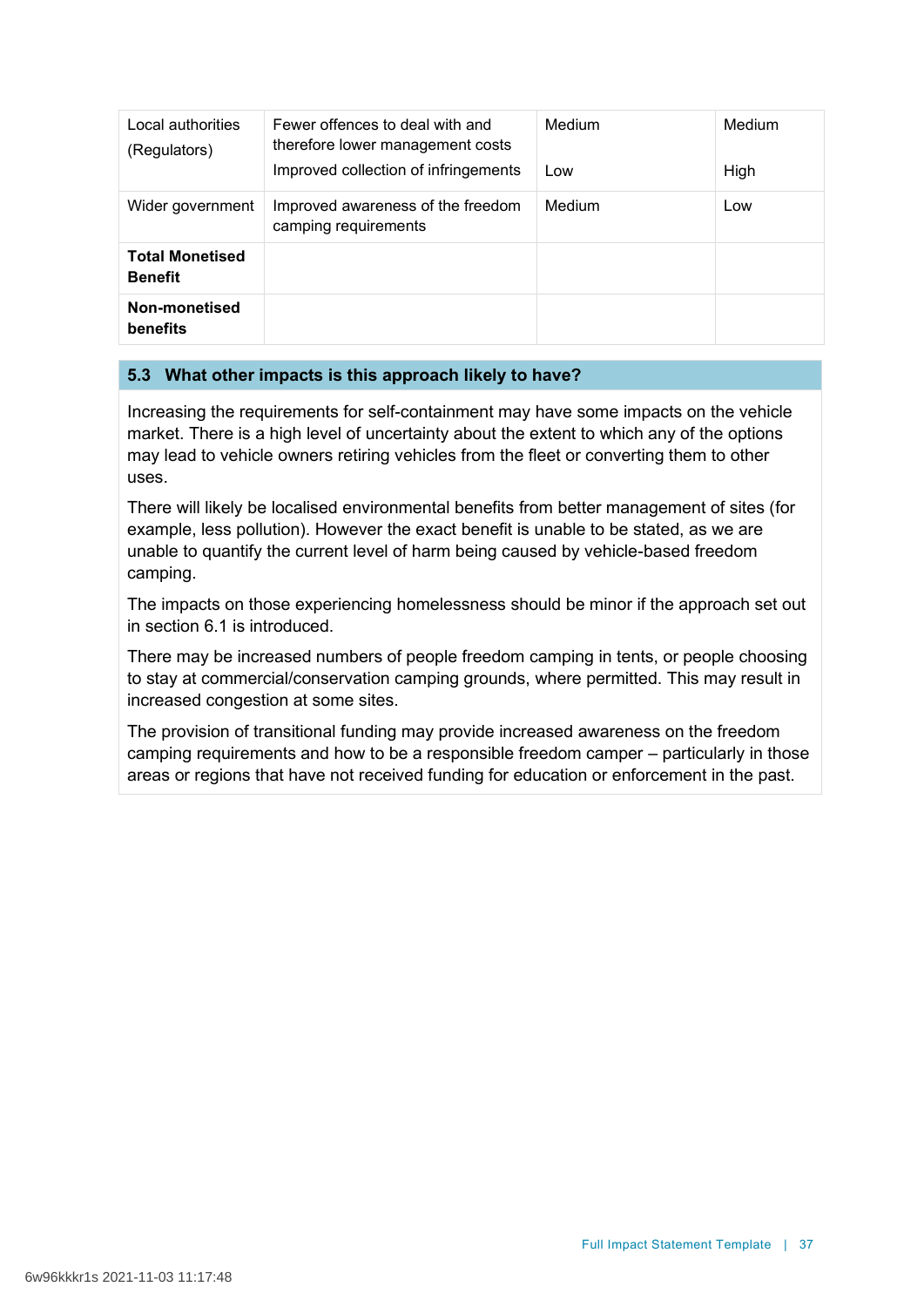# **Section 6: Implementation and operation**

## **6.1 How will the new arrangements work in practice?**

Both options could be given effect by amending the Freedom Camping Act 2011 and making associated regulations under the Act. The Plumbers, Gasfitters and Drainlayers Act 2006 would also be amended to give the PGDB the appropriate powers it needs in order to act as the regulator for self-contained vehicles. This includes having the powers to establish and maintain a national register for self-contained vehicles.

Once implemented, the ongoing enforcement of the new arrangements for freedom campers will partly be the responsibility of local authorities and DOC and partly, in the case of operating the new regulatory regime for the self-containment standard, the responsibility of the PGDB.

# **Transition period**

The Government has proposed a transition period of two years. There will also be enabling legislation to extend the transition period if necessary. This will ensure any risks to the establishment of a regulated regime are appropriately managed (for example, a bow wave in the number of people seeking to upgrade or certify their vehicle).

Officials consider that a three year transition period is preferable. This is because:

- The current voluntary standard has a 4-year warrant period.
- The current number of vehicles used to sleep in for freedom camping is unknown.
- The current number of organisations wishing to become a certifying authority is unknown. Additional time will mitigate the risk of slow uptake by agencies to apply to become a certifying authority.
- Previous comparable regulatory changes have used a two year transition period and this has proven to be insufficient.

# **Providing transitional funding**

The Government has also proposed transitional funding of \$10m over 2 years. This funding will be used to support local authorities to transition to the new regime, hire camping ambassadors (who hold an enforcement and education function) and develop bylaws.

Funding will be distributed through a contestable fund managed by MBIE. Funding rounds will be held in advance of the summer season – which is the busiest for freedom camping – and be prioritised towards those councils with a smaller ratepayer base and/or which are a freedom camping hotspot, and those councils that do not currently have a freedom camping bylaw.

## **Those experiencing homelessness**

The recommended option may have an impact on those experiencing homelessness. We do not recommend making a specific exemption within the Act for those experiencing homelessness – Confidential advice to Government

We recommend that guidance for local authorities and enforcement officers be developed to ensure enforcement officers avoid infringing those experiencing homelessness and can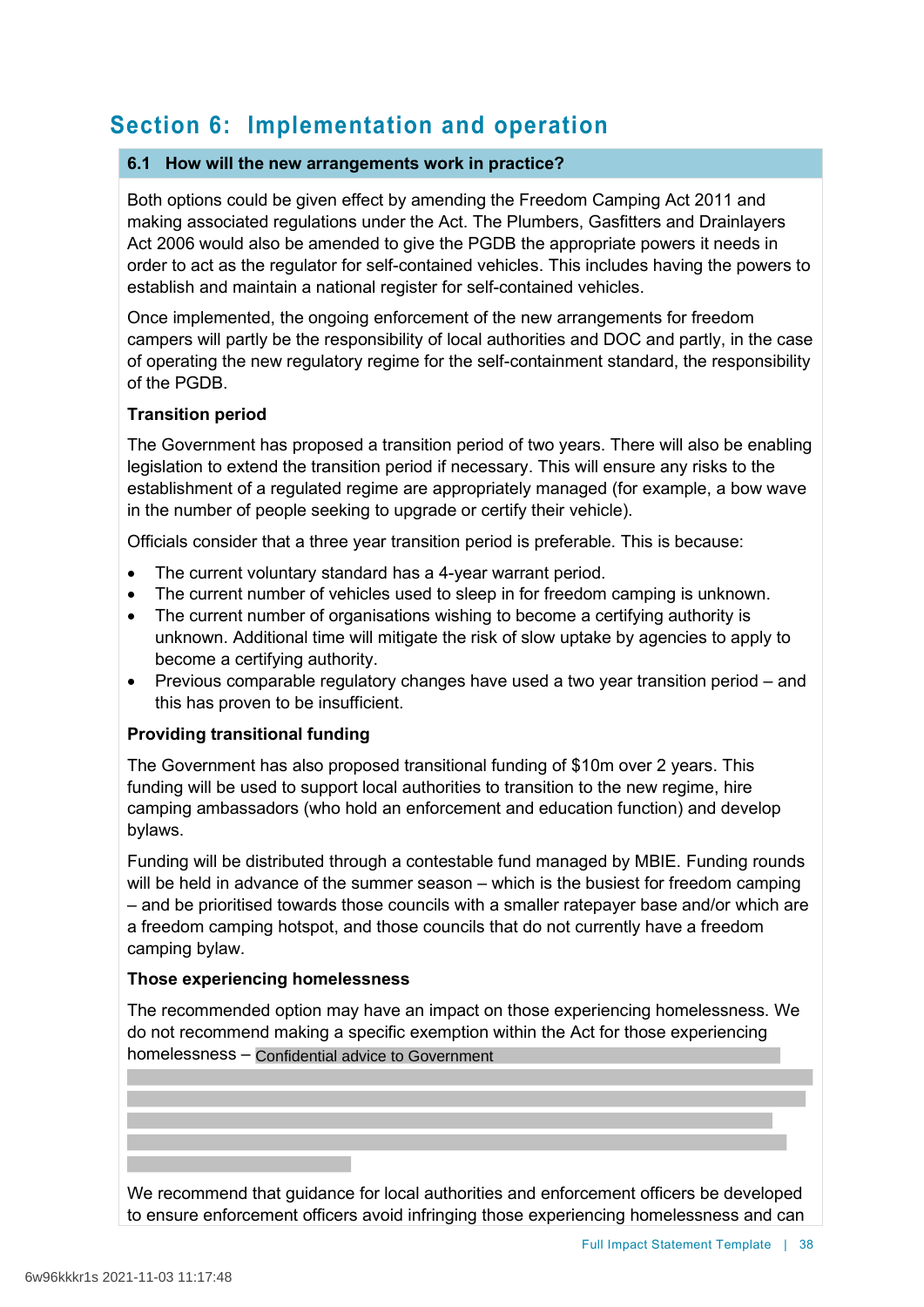provide information on available support services. This is to ensure those experiencing homelessness are not further marginalised through the freedom camping regulatory system. Including a clarification in the General Policy Statement of Bill would also help send a signal that the Freedom Camping Act 2011 should not be applied to those experiencing homelessness.

## **6.2 What are the implementation risks?**

A moderate risk is that freedom campers are not aware of, or do not understand, the new rules once they are enacted. We will work with local authorities, DOC, rental companies and recreational groups to develop an information programme and to ensure there is local education and signage about the rules. Allowing for a suitable transition period of two to three years will also enable orderly transition from the currently voluntary regime to a regulated regime with a stronger minimum sanitary standard.

A moderate risk is that some councils may choose to not enforce the new rule and/or put in place a bylaw that allows freedom camping in vehicles that are not certified self-contained. This is because some regions that currently do not manage freedom camping through a bylaw may not welcome the new rule. This could reduce the incentive on people to follow the rules, encourage rule-breakers to freedom camp in those areas where enforcement is limited, and in the long-term, decrease trust in the system used to manage freedom camping. As the compliance approach and level of resources invested in achieving compliance is up each local authority, if this risk does come to pass, the policy will not achieve its objectives and the status quo will continue. This is because local authorities currently take different approaches to achieving compliance, and many local authorities currently have no freedom camping bylaw in place (that commonly place restrictions on freedom camping to require it be undertaken in self-contained vehicles in specific locations).

A similar but related risk is that some councils may not have the resources available to enforce the new rule and/or put in place a bylaw that permits freedom camping in vehicles that are not certified self-contained. This risk can be mitigated through the provision of transitional funding – which will support local authorities to introduce a bylaw and/or Camping Ambassadors who will both educate the public on the new requirements, provide site monitoring and enforce compliance with the rules. As the compliance approach and level of resources invested in achieving compliance is up each local authority, if this risk does come to pass, the policy will not achieve its objectives and the status quo will continue (as discussed in the paragraph above). This risk may be further mitigated by improvements to the infringement regime that enable greater cost recovery of enforcement when it occurs, for example through higher infringements and increasing the speed at which infringement notices and reminders are issued.

A low to moderate risk is that unmanaged messaging about the new requirements is poorly received by prospective international visitors to New Zealand. This can be mitigated by working with Tourism New Zealand to communicate the proposals and final decisions, and by developing easy to understand information about the new requirements. The Government can also work with the rental vehicle industry to ensure that visitors are provided with clear and consistent messaging about where they can and cannot camp.

Some vehicle owners, and authorised persons, may not have resources to ensure the nonself-contained vehicles used for freedom camping are upgraded and certified by the time new regulations come into effect. As such, even with a transition period, it is possible that some people will not upgrade their vehicles and be in breach of the new requirements.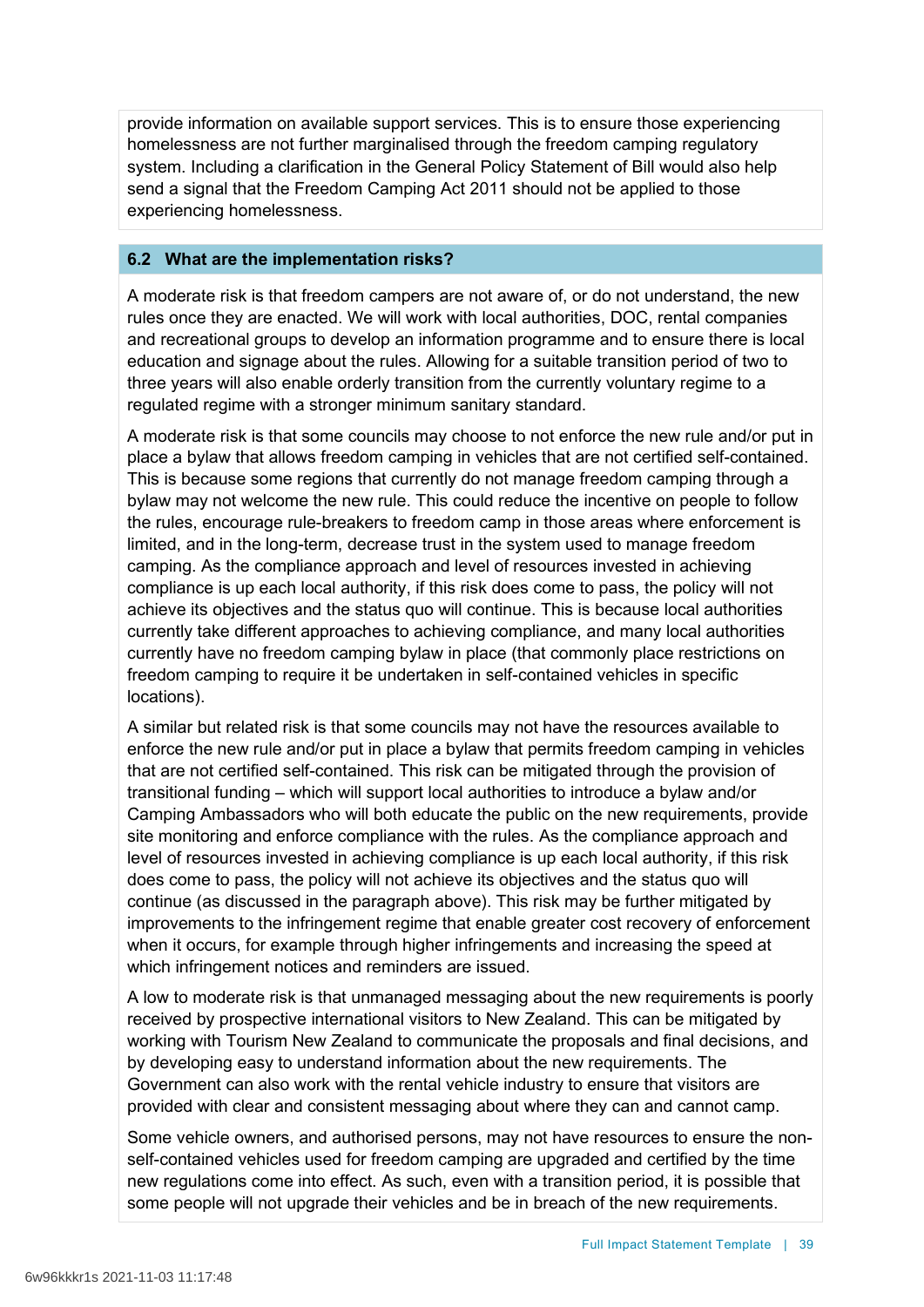As noted above, there may be unintended consequences from implementation for those experiencing homelessness. Enforcement authorities may continue to find it difficult to know whether a camper is experiencing homelessness or a visitor. While the risk of this occurring is very low (based on the available evidence from central and local government), the impact is high. The risks will be mitigated by having information on the available support and services for people experiencing homelessness, including commentary in the Amendment Bill's General Policy Statement, and ensuring there is adequate guidance and training for enforcement, officers including information and approaches for engaging with people who may be experiencing homelessness to assist them to get appropriate support.